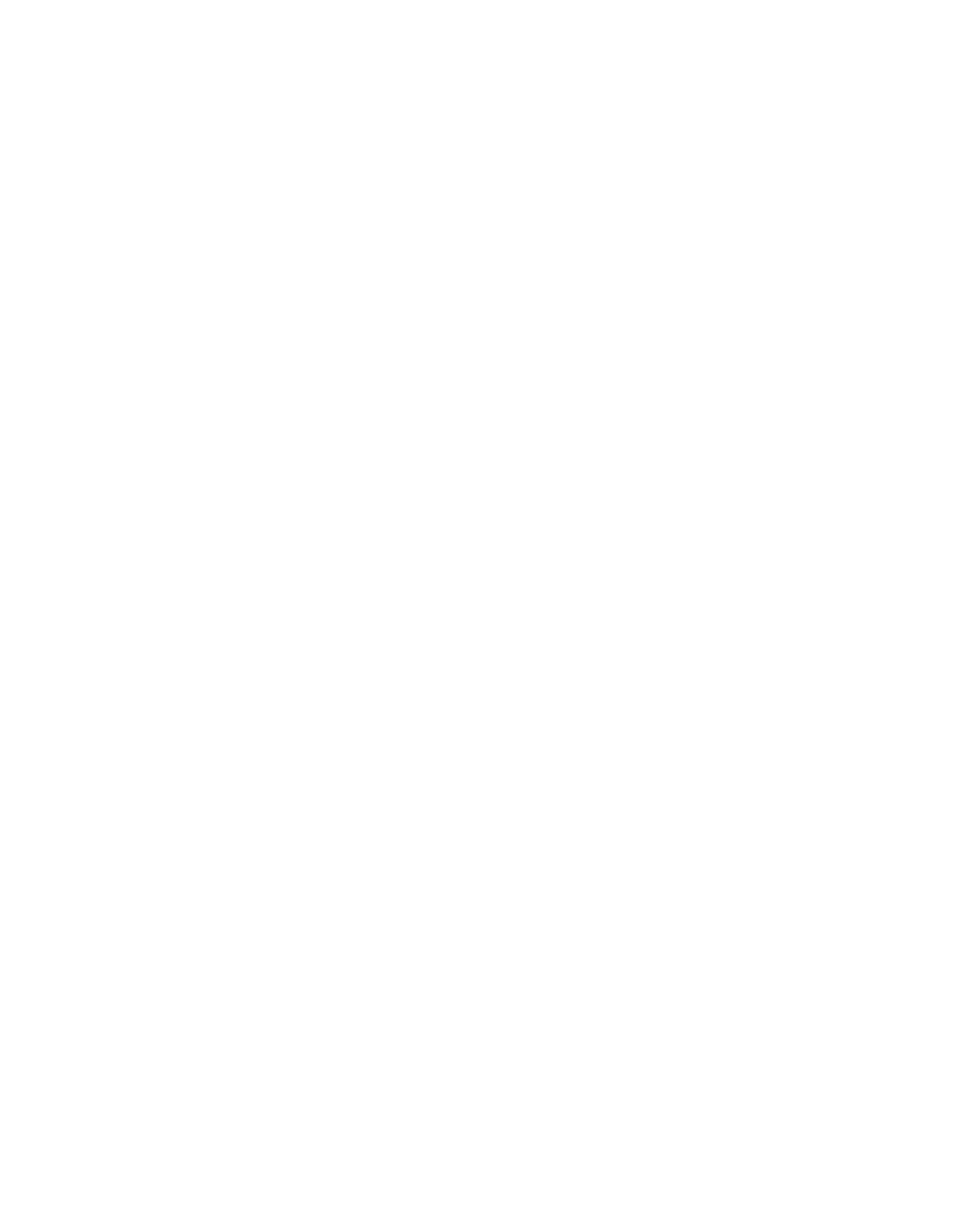# **Head Strong**

**Guidance for Implementing the Massachusetts Regulations on Head Injuries and Concussions in School Athletics**



Developed by the Massachusetts Department of Public Health January 2012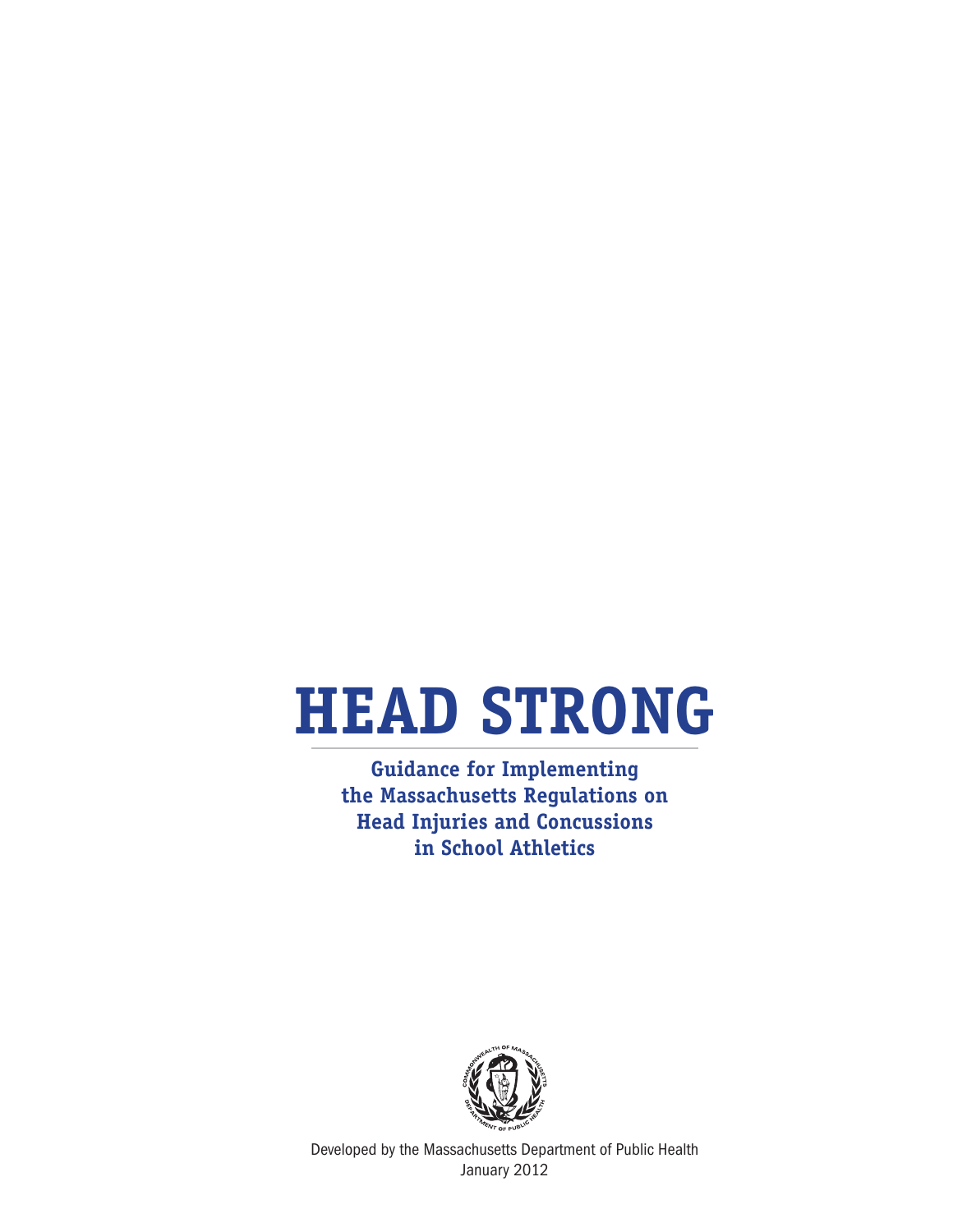

# **Table of Contents**

| Acknowledgements                                      |                                                                      | vii |  |
|-------------------------------------------------------|----------------------------------------------------------------------|-----|--|
| Foreword by Massachusetts Department of Public Health |                                                                      |     |  |
|                                                       | Sample Introductions to School Policies on Head Injuries and         | 10  |  |
|                                                       | <b>Concussions in Extracurricular Athletic Activities</b>            |     |  |
|                                                       | <b>Required Policy Components:</b>                                   |     |  |
|                                                       | <b>Section 1: Persons Responsible for Implementation of School</b>   | 12  |  |
|                                                       | <b>Policy and Procedures</b>                                         |     |  |
|                                                       | <b>Section 2: Annual Training Requirement</b>                        | 14  |  |
|                                                       | <b>Section 3: Documentation of Physical Examination</b>              | 18  |  |
|                                                       | <b>Section 4: Pre-participation Head Injury Reporting Forms,</b>     | 20  |  |
|                                                       | <b>Submission and Review</b>                                         |     |  |
|                                                       | <b>Section 5: Medical/Nursing Review of Pre-participation Forms</b>  | 23  |  |
|                                                       | <b>Section 6:</b> Medical/Nursing Review of Reports of Head Injury   | 24  |  |
|                                                       | <b>During the Season</b>                                             |     |  |
|                                                       | Section 7: Procedure for Reporting Head Injuries to School Nurse     | 27  |  |
|                                                       | and/or Certified Athletic Trainer                                    |     |  |
|                                                       | <b>Section 8: Removing Athletes from Play and Medical Evaluation</b> | 29  |  |
|                                                       | <b>Section 9: Medical Clearance for Return to Play</b>               | 33  |  |
|                                                       | <b>Section 10:</b> Development and Implementation of Post-Concussion | 39  |  |
|                                                       | <b>Graduated Re-entry Plans</b>                                      |     |  |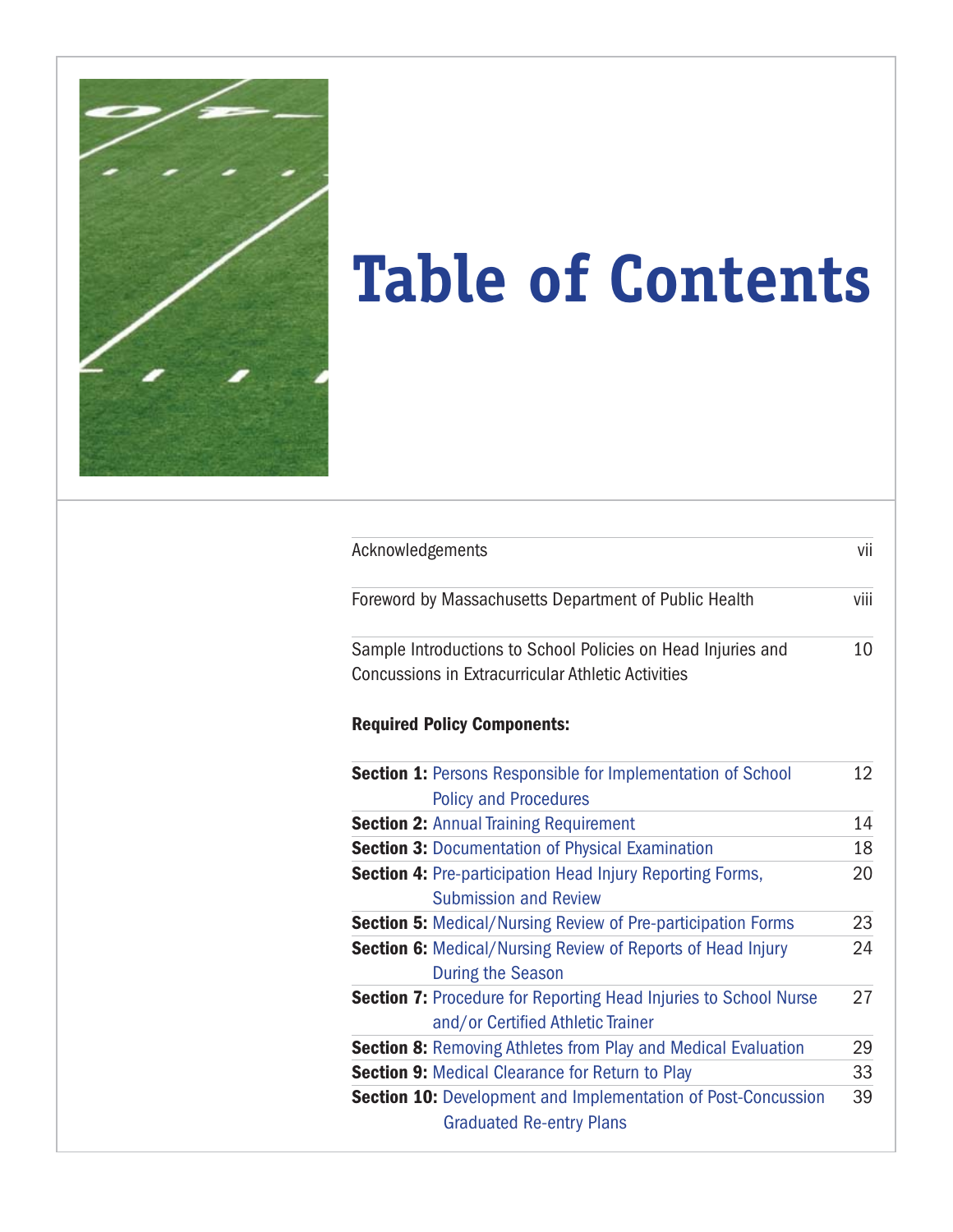

| <b>Section 11: Providing Information, Forms and Materials to Parents</b> |    |  |  |  |  |  |
|--------------------------------------------------------------------------|----|--|--|--|--|--|
| and Athletes                                                             |    |  |  |  |  |  |
| <b>11a)</b> Annual Training Requirement                                  |    |  |  |  |  |  |
| <b>11b)</b> Notifying parents when an athlete has been                   |    |  |  |  |  |  |
| removed from play for a suspected concussion                             |    |  |  |  |  |  |
| 11c) Obtaining medical clearance for return to play                      | 50 |  |  |  |  |  |
| and academics after a diagnosed concussion                               |    |  |  |  |  |  |
| 11d) Completion of the Pre-participation Form                            | 51 |  |  |  |  |  |
| 11e) Completion of Report of a Head Injury Form                          | 52 |  |  |  |  |  |
| <b>Section 12: Inclusion of Sports-Related Head Injury Policy</b>        | 54 |  |  |  |  |  |
| in the Student and Parent Handbook                                       |    |  |  |  |  |  |
| <b>Section 13: Communicating with Parents with Limited</b>               | 57 |  |  |  |  |  |
| <b>English Proficiency</b>                                               |    |  |  |  |  |  |
| <b>Section 14:</b> Outreach to Parents for Forms and Training Completion | 59 |  |  |  |  |  |
| <b>Section 15:</b> Sharing Concussion-Related Health Information         |    |  |  |  |  |  |
| <b>Section 16: Requirements for Coaches, Athletic Trainers, Trainers</b> |    |  |  |  |  |  |
| and Volunteers                                                           |    |  |  |  |  |  |
| 16a) Teaching Strategies that Minimize Sports-Related                    |    |  |  |  |  |  |
| <b>Head Injury</b>                                                       |    |  |  |  |  |  |
| <b>16b)</b> Prohibiting Dangerous Play                                   | 64 |  |  |  |  |  |
| <b>Section 17: Penalties</b>                                             | 65 |  |  |  |  |  |
|                                                                          |    |  |  |  |  |  |
|                                                                          |    |  |  |  |  |  |

Additional Resources 66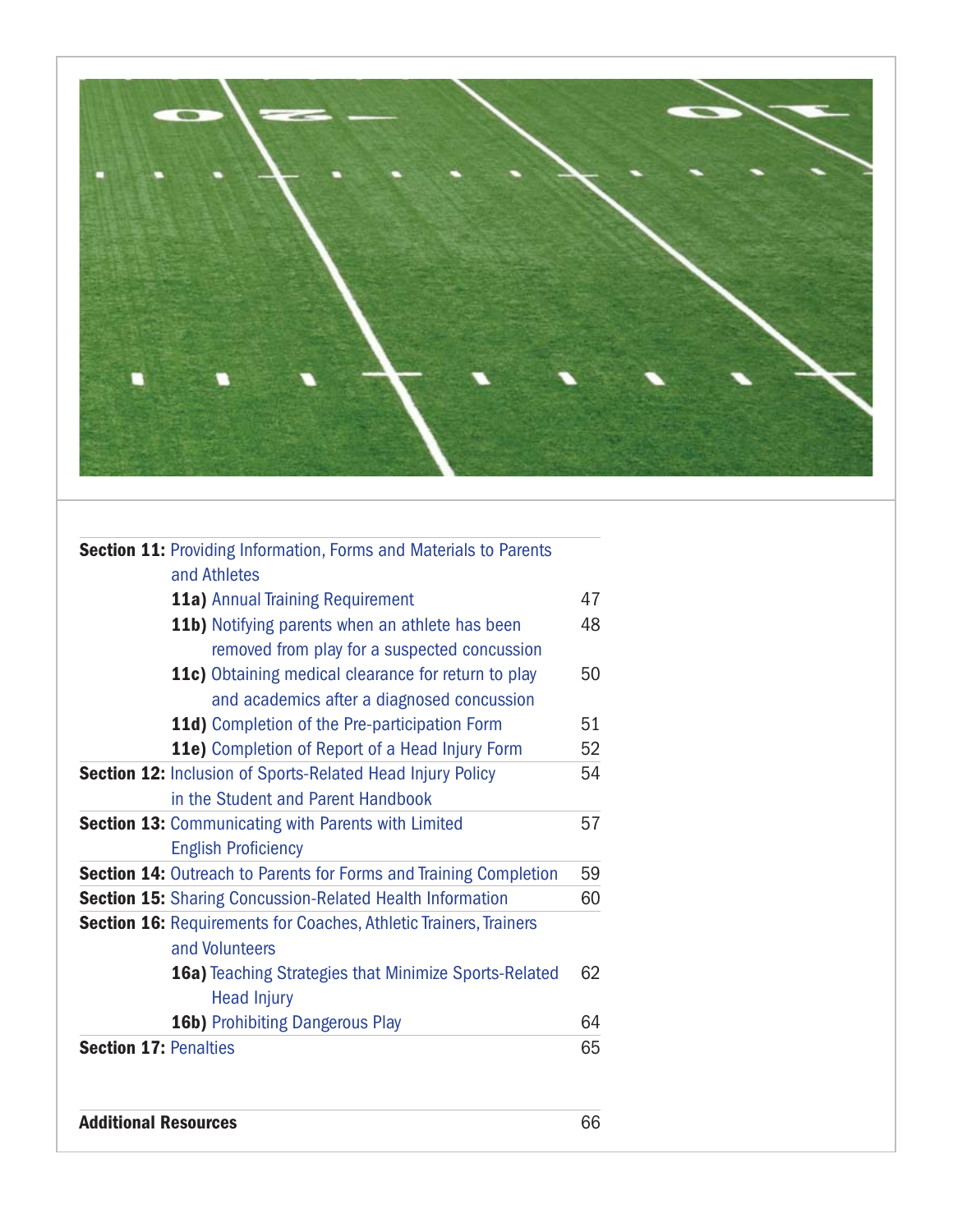

# **Acknowledgements**

The Massachusetts Department of Public Health (MDPH) would like to acknowledge the work of a number of individuals for their participation in preparing this document. These model school policies were developed through the combined efforts of the following MDPH staff who have contributed significant time and expertise:

#### Lauren Smith, MD, MPH, Medical **Director**

- Cheryl Bartlett, RN, Director of Bureau of Community Health and Prevention Carlene Pavlos, Director of
- Division of Violence and Injury Prevention
- Anne Sheetz, RN, MPH, CNAA, Director of School Health **Services**
- Linda Brown, Division of Violence and Injury Prevention
- Tom Comerford, School Health **Services**
- Renee Aird, BSN, MS, Director of School-based Health Center Programs
- Peggy A. Wiesenberg, Esq., Deputy General Counsel

In addition, the Massachusetts Department of Public Health appreciates the contributions of many Massachusetts schools and school districts who generously shared their head injury policies based on the new regulations, 105 CMR 201.000 Head Injuries and Concussions in Extracurricular Athletic Activities. These schools include:

#### Boston Public Schools

Ashburnham Westminster Regional School District Bridgewater Rayhnam Regional School District Bourne School District Weston Public Schools Beverly Public Schools Marshfield Public Schools Dexter and Southfield Schools Northampton High School Ludlow Public Schools Minnechaug Regional High School Foxboro School District Archbishop Williams High School Cambridge Public Schools

Staff also reviewed the policies of the Lewis S. Mills High School in Connecticut and the Paramus, New Jersey Public Schools.

The Department of Public Health also wishes to acknowledge the tremendous work of school coaches, athletic directors, school nurses, athletic trainers, administrators, teachers and others in promoting the health and safety of all the Commonwealth's student athletes.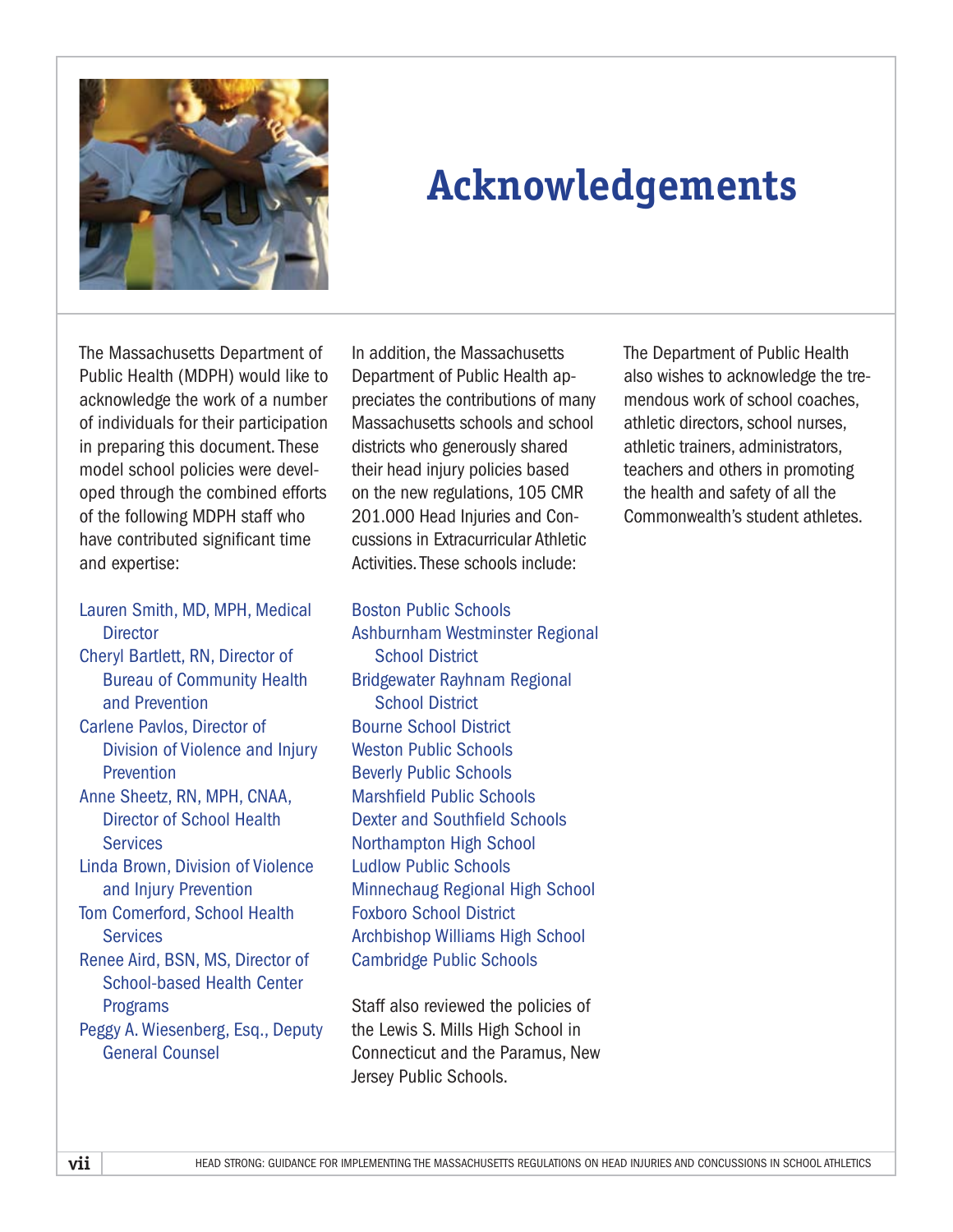# **Foreword by the Massachusetts Department of Public Health**



A survey of middle and high school students has shown that 18% report having symptoms associated with a concussion after a blow to the head during extracurricular athletics, annually.<sup>1</sup> Given that there are approximately 200,000 Massachusetts students involved in athletics (MIAA), there are an estimated 36,000 student athletes a year experiencing a possible concussion. A growing body of scientific literature demonstrates the short- and long-term risks of concussions. Returning a student athlete to play after a known or suspected concussion places the student at risk for long-term health consequences, including serious injury or even death. The risk of substantial injury is particularly high if the athlete suffers a subsequent concussion before completely recovering from the prior one. This can lead to prolonged recovery, or even to severe brain swelling (second impact syndrome) with devastating and even fatal consequences.

In 2010, the Massachusetts Department of Public Health (MDPH) issued the new regulation 105 CMR 201.000 *Head Injuries and Concussions in Extracurricular Athletic Activities*, mandated by *Chapter 166 of the Acts of 2010, An Act Relative to Safety Regulations for School Athletes* (See the Additional Resources section for a link to this statute). This regulation requires all public middle and high schools (serving grades 6 through high school graduation) and those non-public schools that are members of the Massachusetts Interscholastic Athletic Association (MIAA) to have policies and procedures governing the prevention and management of sport-related head injuries. The section in the regulations on School Policies (105 CMR 201.006) states that these policies will be developed by January 1, 2012<sup>2</sup> and will be reviewed and revised "as needed but at least every two years." Furthermore, the regulation outlines

1 Youth Health Survey, 2009, Massachusetts Department of Public Health. 2 In a Frequently Asked Questions document posted on the MDPH website, MDPH has indicated that schools should confirm that they have interim policies in place as of January 1, 2012 and then may finalize their policies by March 1, 2012 and confirm to the Department that they have done so.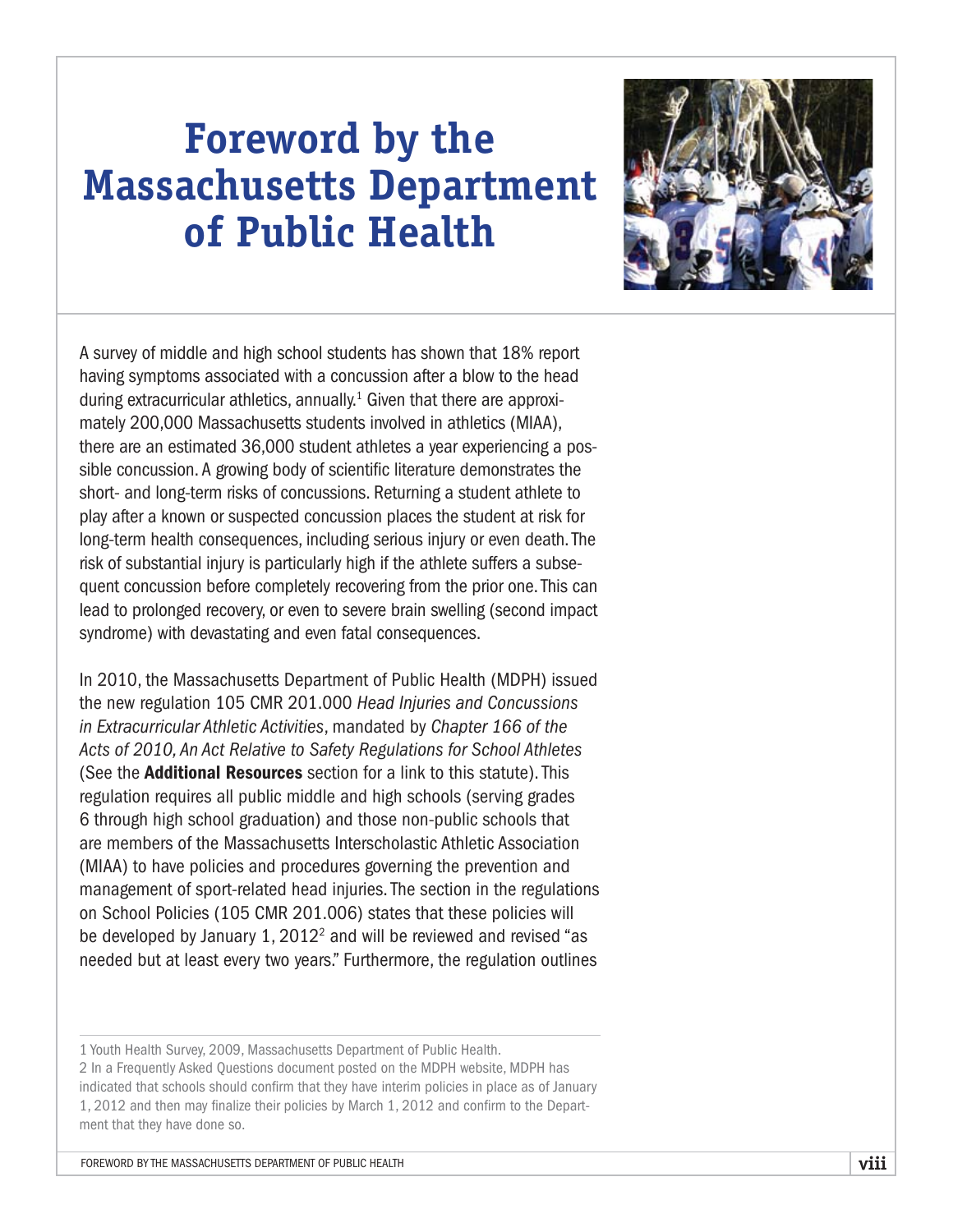the 17 topic areas, at a minimum, that school policies should address. This document is organized in 17 sections to provide guidance for each of the areas identified in the regulations. Each section cites the relevant subsection of the regulation, provides clarifying comments and includes sample policies. MDPH sought to build in flexibility wherever possible to allow schools to incorporate the required head injury policies into existing policies and approaches to make implementation simpler. We have attempted to highlight these areas of flexibility throughout the document by including multiple approaches that will satisfy the requirement.

These regulations and the resulting school policies are meant to prevent concussions and minimize the health consequences should a concussion occur. The regulations also emphasize a team approach, bringing together all those in the school community responsible for student athletes' safety to understand the risks of concussions so they can respond appropriately. Schools and school districts are encouraged to use this document and the model policies that have been shared by many schools across the Commonwealth as a starting point as they develop their own school policies that fit local circumstances and reflect the district's unique characteristics. Each school district or private school is responsible for developing policies that are consistent with the regulations and include all required information.

MPDH looks forward to working with schools, school districts and other key partners to implement these regulations in order to promote the health and safety of our student athletes.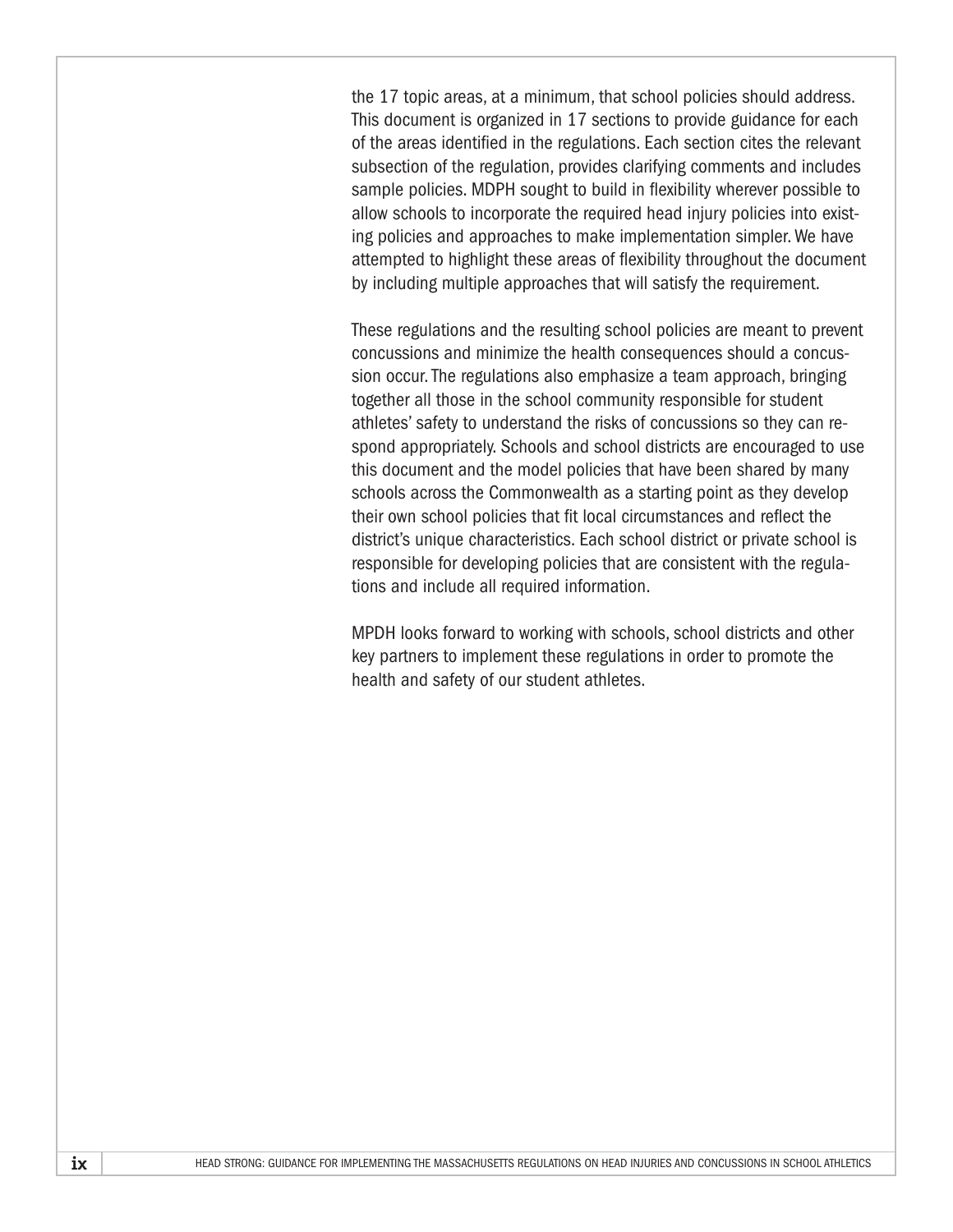# **Sample Introductions to School Polices on Head Injuries and Concussions in Extracurricular Athletic Activities**



### **Sample 1:**

School/School District is committed to the safety of all our student athletes. The purpose of this policy is to educate our coaches, parents, administrators, school personnel, volunteers and student athletes on the seriousness of brain injuries and concussions.<sup>3</sup>

A team of school staff consisting of our school nurse, athletic department director, certified athletic trainer, coach, and school administrator has developed these policies for \_\_\_\_\_\_\_\_ Public Schools and they have been adopted by the School Committee and Board of Trustees in consultation with the \_\_\_\_\_\_\_\_ Board of Health.

We have been informed by the Massachusetts Department of Public Health (MDPH) that while these policies are not subject to MDPH review, they must be in accordance with MDPH regulations. (See **Additional Resources** at the back of this guide for a link to these regulations.) \_\_\_\_\_\_\_\_ School will be submitting affirmations on our school letterhead to MDPH documenting that we have complied with the regulatory requirement to develop appropriate head injury policies. We will then update and submit this affirmation by September 30, 2013 and every two years thereafter.

3 Adapted from Ludlow High School

sample introductions to school policies on head injuries and concussions in extracurricular athletic activities **10**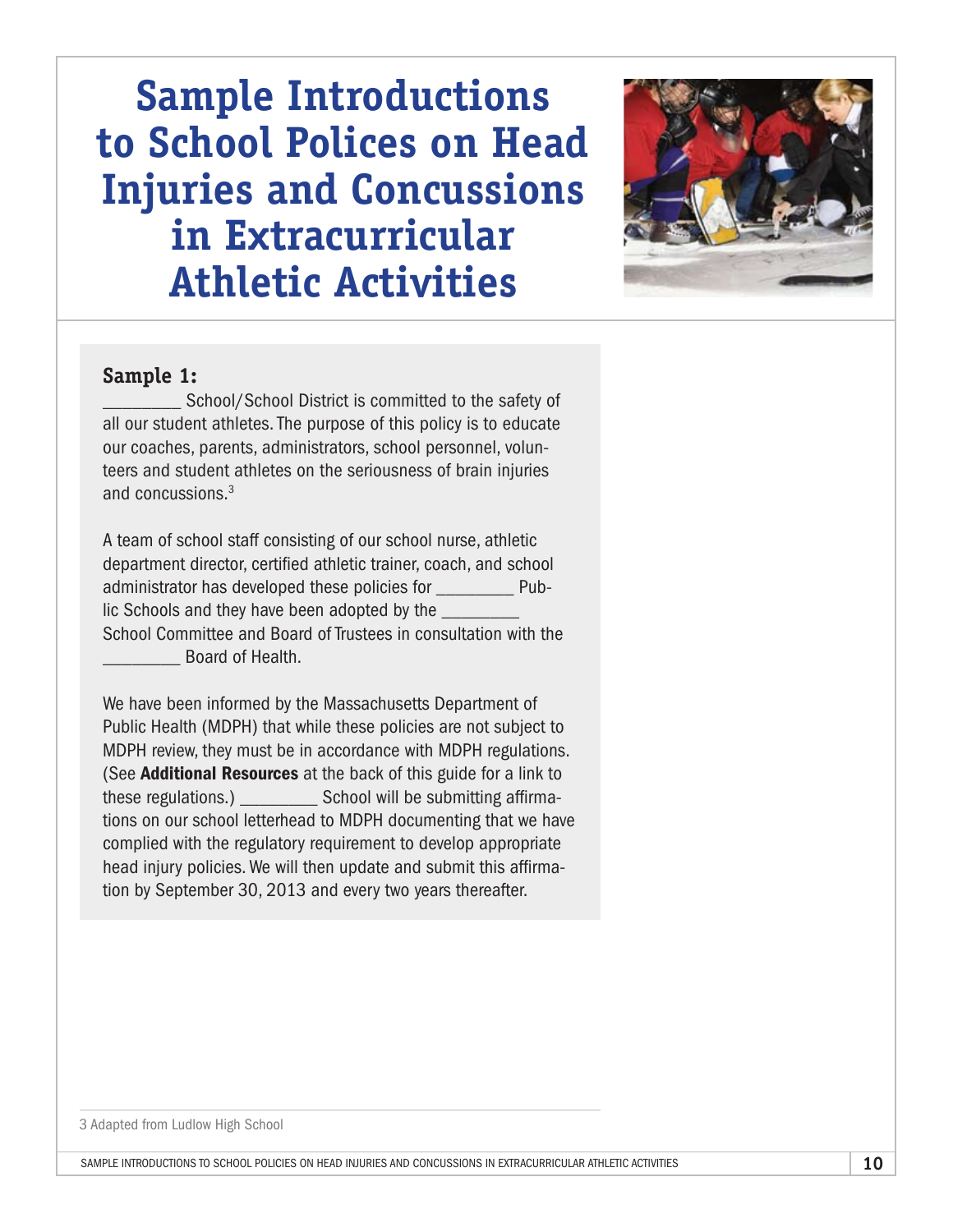### **Sample 2:4**

\_\_\_\_\_\_\_\_ Public Schools seeks to prevent concussion and provide a safe return to activity for all students after an injury, particularly after a head injury. In order to effectively and consistently manage these injuries, the Athletic Department abides by the following procedures that have been developed to aid in ensuring that concussed athletes are identified, treated and referred appropriately, receive appropriate follow-up medical care during the school day, including academic assistance, and are fully recovered prior to returning to athletic activity.

4 Adapted from Lewis S. Mills High School, Connecticut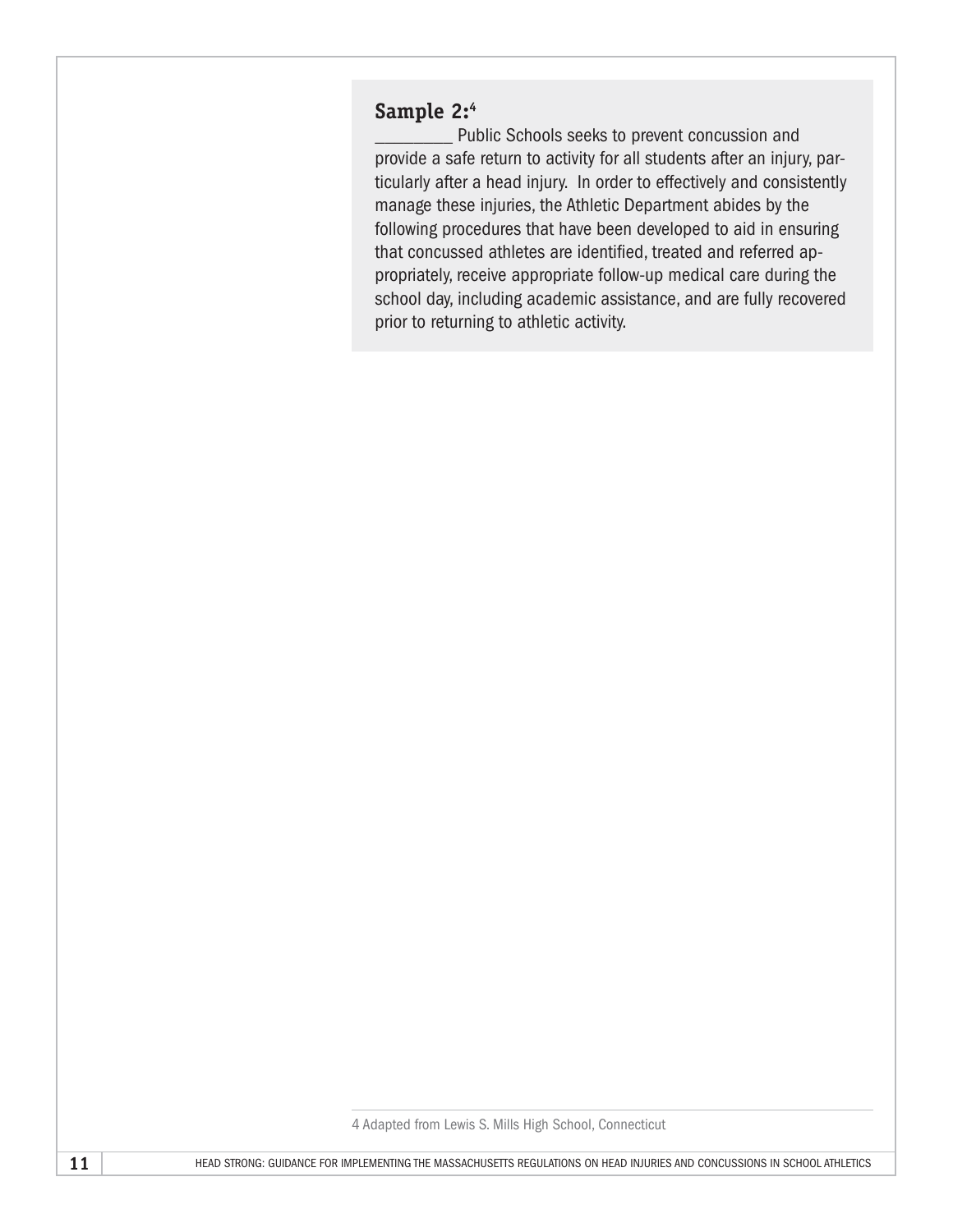# **Section 1: Persons Responsible for Implementation of School Policy and Procedures**

#### **Regulation 105 CMR 201.006(A)(1):**

*Designation, by the superintendent or head master, principal or school leader, of the person responsible for the implementation of these policies and protocols, either the Athletic Director or other school personnel with administrative authority.*



### **Overview:**

The regulations specify that each school or school district must adopt policies concerning the prevention and management of sports-related head injuries. The superintendent must designate the person responsible for the development, implementation and revision of these policies. This person may be the Athletic Director or other administrator. The regulations specify that these policies should be developed by a team consisting of: a school administrator, school nurse, school or team physician (if on staff), athletic director, certified athletic trainer (if on staff), neuropsychologist (if available), guidance counselor, and teacher in consultation with any existing school health/wellness advisory committee. The regulations further specify that the regulations should be revised by September 30, 2013 and every two years thereafter.

### **Person Responsible Sample Policy 1:5**

The \_\_\_\_\_\_\_\_ Public School has designated its principal (and his/her staff) who has administrative authority to oversee the implementation of these policies and protocols governing the prevention and management of sports-related head injuries. In addition, the Principal will be responsible for:

(1) Supporting and enforcing the protocols, documentation, training and reporting outlined in this policy;

5 Adapted from Boston Public Schools

Section 1: Persons Responsible for Implementation of School Policy and Procedures **12**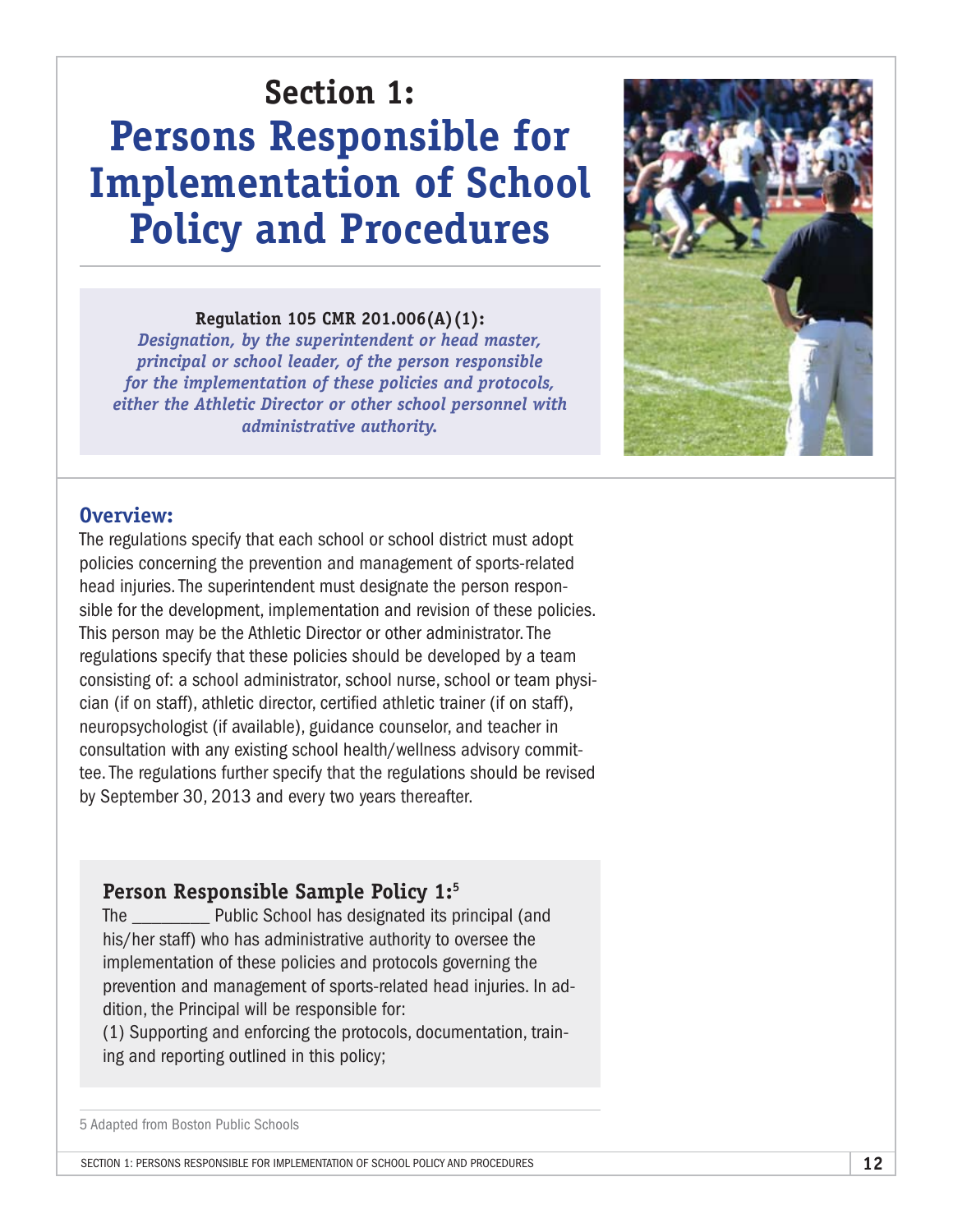(2) Supervising and reviewing that all documentation is in place; (3) Reviewing, updating and implementing policy every two years and including updates in annual training and student and parent handbooks.

### **Person Responsible Sample Policy 2:**

The \_\_\_\_\_\_\_\_ School District has designated its Athletic Director to oversee the implementation of policies and protocols governing the prevention and management of sports-related head injuries. In addition, the AD will be responsible for:

(1) Supporting and enforcing the protocols, documentation, required training and reporting;

(2) Assuring that all documentation is in place;

(3) Reviewing, updating and implementing policy every two years and including updates in annual training and student and parent handbooks.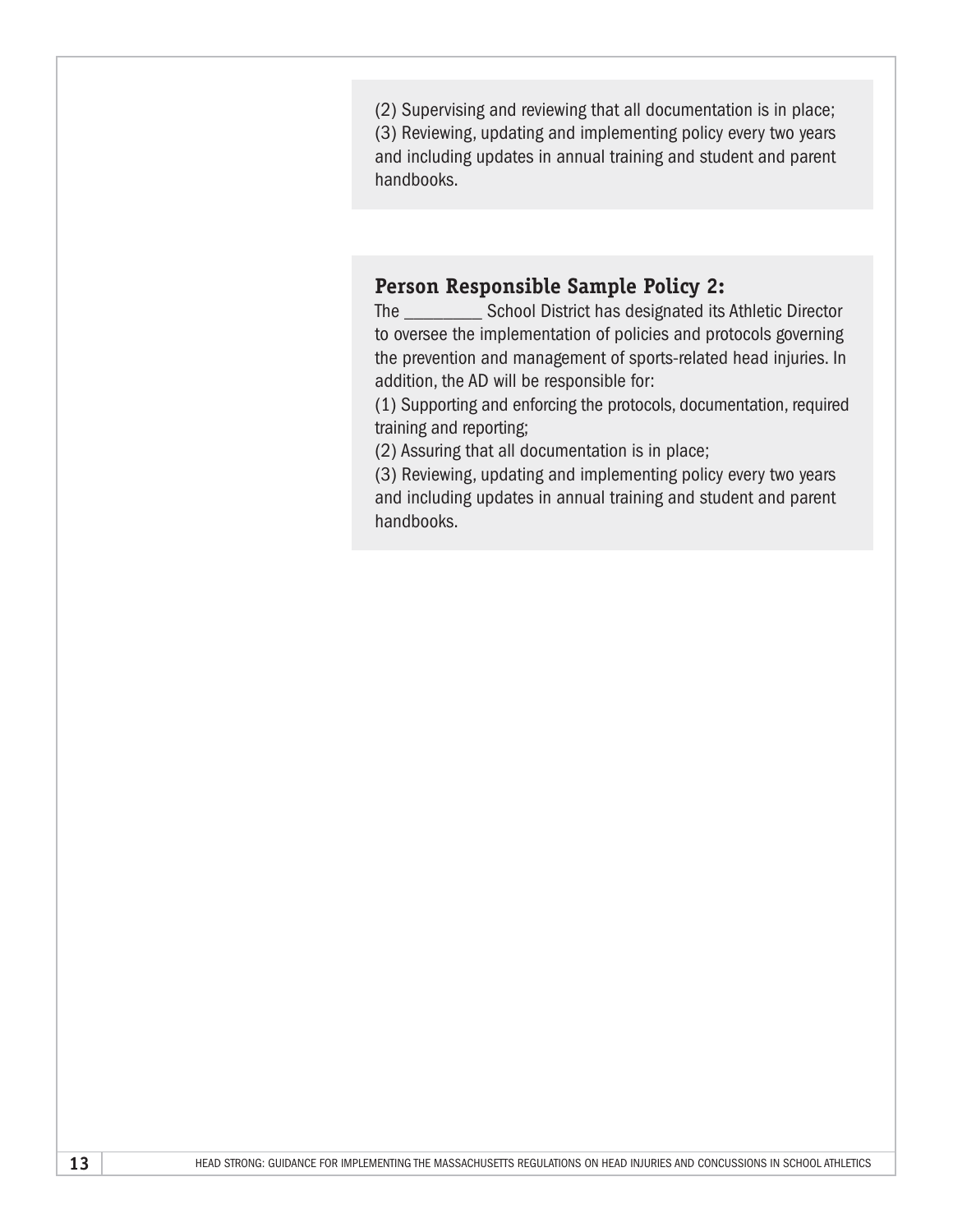# **Section 2: Annual Training Requirement**

#### **Regulation 105 CMR 201.006(A)(2):**

*Annual training of persons specified in 105 CMR 201.007 in the prevention and recognition of sports-related head injury, and associated health risks including second impact syndrome, utilizing Department-approved training materials or program, and documentation of each person's completion of such training.*



### **Overview:**

MDPH has specified that the following persons must receive MDPHapproved annual training in sports-related concussion: coaches, certified athletic trainers, trainers, volunteers, school and team physicians, school nurses, athletic directors, marching band directors, parents of student athletes and student athletes.

To comply with the regulations, this section of the school's policy must: include the annual training requirement, confirm the use of MDPHapproved materials, specify how the training requirement will be met and how it will be documented for each category of individual, and whether any other categories of staff (such as guidance counselors or teachers) are also covered by the school's policy on the training requirement.

There is, however, flexibility in how these training requirements may be met, as shown by the three sample policies below.

**A link to MDPH-approved training opportunities and training materials is available in the Additional Resources section.**

### **Training Requirement Sample Policy 1:6**

It is extremely important to educate our coaches, school personnel, athletes and the community about concussions. On a yearly basis, all coaches, certified athletic trainers, trainers, and volunteers with the \_\_\_\_\_\_\_\_ Athletic Program must complete the online course "Concussion In Sports: What You Need to Know."

6 Adapted from Ludlow High School policy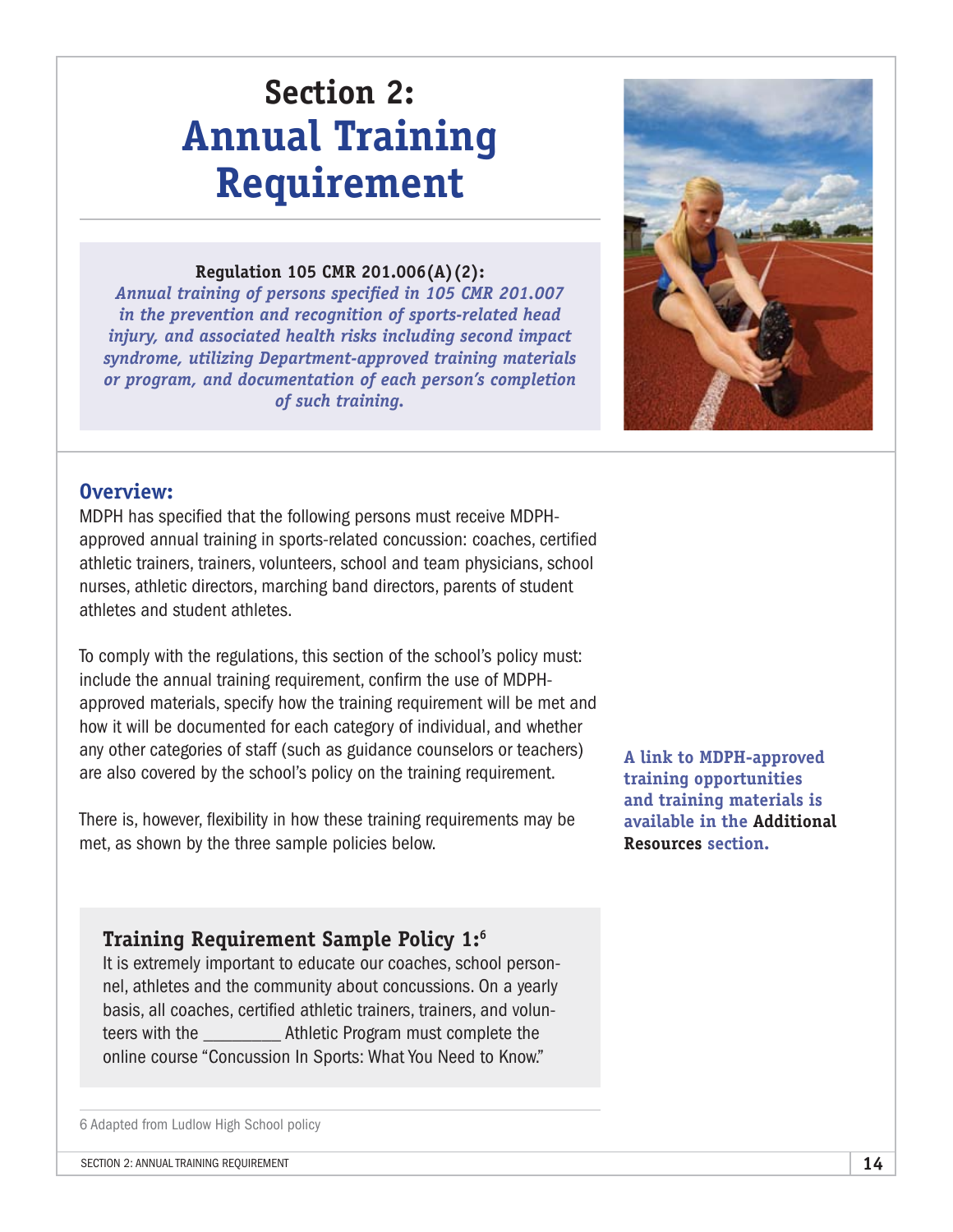This course is offered by the National Federation of State High School Associations (NFHS). A certificate of completion must be submitted to the Athletic Director annually. Our student athletes also need to know the importance of reporting a concussion to their coaches, parents, athletic trainer and other school personnel. Every year, student athletes and their parents will participate in an educational training on concussions and submit a certificate of completion to the Athletic Director prior to participating. One of two trainings must be completed:

- CDC Heads-Up Video Training or
- An in-person training provided by Public Schools and approved by the Department of Public Health

These trainings will also be completed by school nurses and the team physician and their certificates of completion provided to the Athletic Director.

Public Schools also offers seminars, speakers, and discussion panels on the topic of concussions. Seminars offer a chance for the certified athletic trainer, athletic director and nurse leader at the school to speak about concussions and to discuss the protocol and policy that the School has enacted. Providing education within the community will offer the residents and parents of athletes in the City/Town of the opportunity to ask questions and voice their concerns on the topic of brain injury and concussions. When it comes to concussions, everyone should be aware of the potential dangers and remember that a concussion is a brain injury. Whenever anyone has a doubt about a student athlete with a brain injury, SIT THEM OUT and have them see the appropriate healthcare professional!

### **Training Requirement Sample Policy 2:**

The Commonwealth of Massachusetts requires annual safety training on prevention, identification and management of a sports-related injury including head trauma and second impact syndrome for designated school personnel as well as parents or legal guardians of children who participate in any extracurricular athletic activity. This annual safety training shall be required for \_\_\_\_\_\_\_\_ School's coaches, certified athletic trainers, trainers, volunteers, school nurses, school and team physicians, athletic directors, directors responsible for a school marching band whether employed by a school or school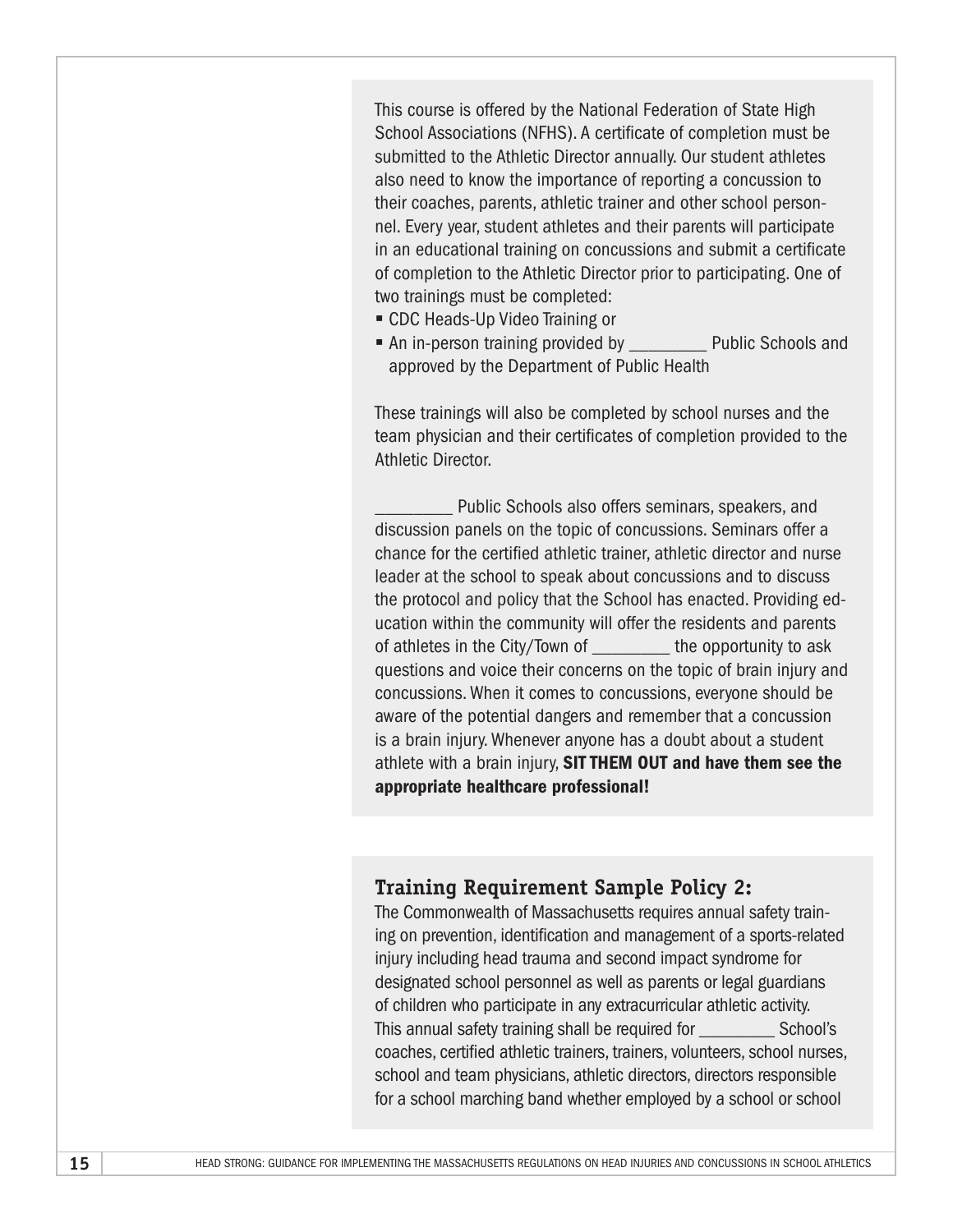district or serving as a volunteer, parent or legal guardian of a child who participates in an extracurricular athletic activity and student who participates in an extracurricular athletic activity.<sup>7</sup>

This training effort shall be in collaboration with School's Principal and central office administration team and documentation of such training will be provided to the Principal for maintenance in a central file.

While not required by MDPH, School also offers this training to guidance counselors, physical education teachers, and other school personnel. In addition, our school's Game officials shall complete one of the training programs approved by the Department of Public Health.

The trainings available for School for school staff, parents/guardians and student athletes are MDPH Approved Online Training courses listed below. They are available free of charge and last only about 30 minutes.

- Centers for Disease Control and Prevention Heads Up Concussion in Youth Sports On-Line Training Program [\(www.cdc.gov/](http://www.cdc.gov/concussion/HeadsUp/online_training.html) [concussion/HeadsUp/online\\_training.html\)](http://www.cdc.gov/concussion/HeadsUp/online_training.html)
- National Federation of State High School Associations Concussion in Sports – What You Need to Know [\(www.nfhslearn.com/](http://www.nfhslearn.com/electiveDetail.aspx?courseID=15000) [electiveDetail.aspx?courseID=15000](http://www.nfhslearn.com/electiveDetail.aspx?courseID=15000))

The training materials are available at School's athletic department website (xxx.xxxxxxx.edu), and hard copies are available in the athletic department office, the school nurse office and the athletic handbook.

School's athletic director is responsible for ensuring that the training requirements for staff, parents, volunteers, coaches and students are met, recorded, and records are maintained.<sup>8</sup>

The written verification of completion of the annual training (either the certificate of completion from the on-line courses or a signed verification that written materials have been read and understood) will be kept on file by the following Department Heads:

§ Nurse Leader: all school nurses and the School Physician **Consultant** 

7 Adapted from Marshfield Public Schools 8 In accord with 105 CMR 201.016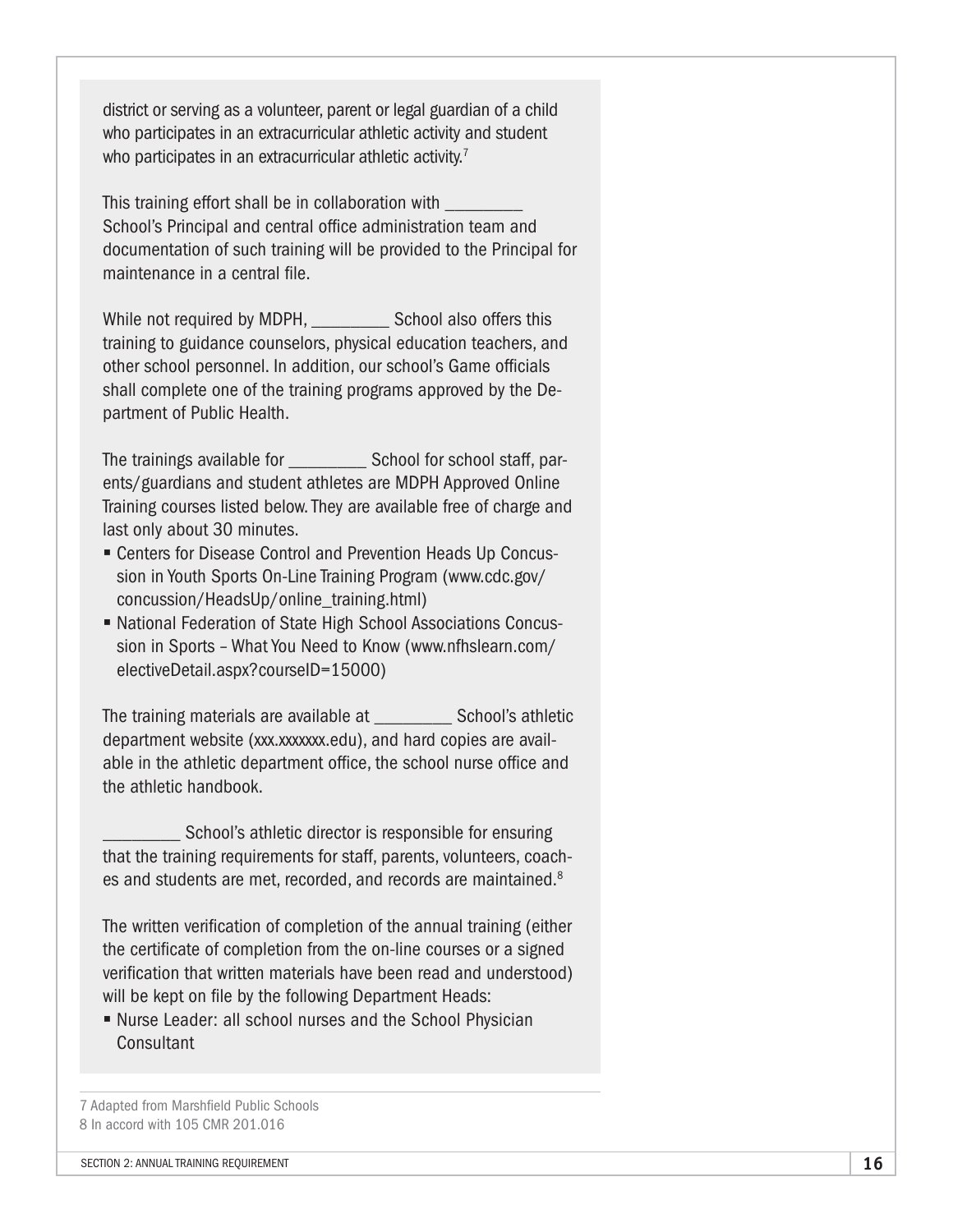- Athletic Director: all members of the athletic staff, volunteers at any extra-curricular athletic activity, and parents or legal guardians of children who participate in any extracurricular athletic activity
- Director of Health Education: all members of the physical education staff
- Director of Music: Director of Marching Band

### **Training Requirement Sample Policy 3:**

The Commonwealth of Massachusetts requires annual safety training on sports-related concussion, including second impact syndrome, for coaches, certified athletic trainers, trainers, volunteers, school nurses, school and team physicians, athletic directors, directors responsible for a school marching band whether employed by a school or school district or serving as a volunteer, parent or legal guardian of a child who participates in an extracurricular athletic activity and student who participates in an extracurricular athletic activity. At Public School, school personnel are required to complete free, on-line training (either the National Federation of High Schools or the CDC's Heads Up Concussion training) or attend a training event organized by the athletic department and approved by the Department of Public Health. For student athletes and their parents, this training can be provided in the regular pre-season meetings where written materials are also available. Attendance can be taken at such meetings and the attendance roster serves as a record of verification for participants who are trained. If parents or students are unable to attend this training, they must complete one of the approved on-line trainings and submit a certificate of completion to the athletic director to meet this participation requirement. Alternatively, parents may review MDPH-approved written materials (provided by the athletic department) and sign a verification form that they have read and understood these materials.

**See the Additional Resources section for links to additional training materials about Sports-Related Concussion.**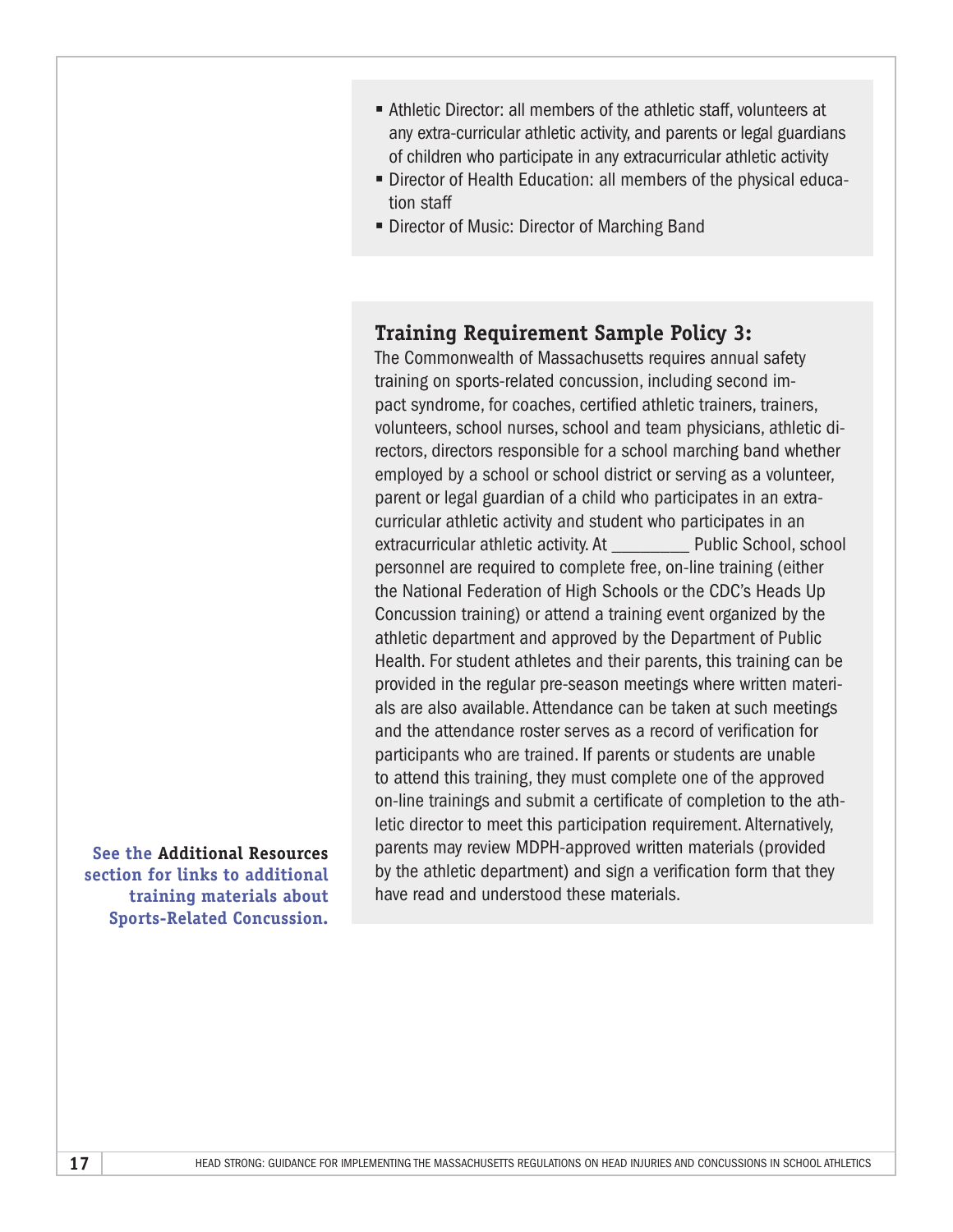# **Section 3: Documentation of Physical Exam**

#### **Regulation 105 CMR 201.006(A)(3):**

*Documentation of physical examination prior to a student's participation in extracurricular athletic activities on an annual basis, consistent with 105 CMR 200.100(B)(3) and information for students participating in multiple sports seasons that documentation of one physical examination each year is sufficient.*



### **Overview:**

Students must have an annual physical examination to assure that they are sufficiently healthy for athletic activity. Ideally, the physical examination should be done by the primary care provider in the student's medical home. To comply with the regulations, this policy section must include the requirement of an exam "on an annual basis" and the school's interpretation of how often such exams will be required, where physical examination forms will be kept, who will be responsible for assuring that students are notified when physical exams expire, and consequences of athletes not meeting annual physical exam requirements.

### **Physical Examination Sample Policy 1:9**

Every student in Every student in School must be separately and carefully examined by a duly licensed physician, nurse practitioner or physician assistant, prior to a student's participation in competitive athletics, on an annual basis. The completed and signed copy of the medical clearance form should be mailed, faxed or hand-delivered to either the school nurse or athletic office. No student athlete will be allowed to participate in athletic activities until all forms, including annual physical examinations, are signed and submitted.

9 Adapted from Massachusetts Department of Public Health Comprehensive School Health Manual, 2007, Weston Public Schools and 105 CMR 200.100 Physical Examination of School Children

SECTION 3: DOCUMENTATION OF PHYSICAL EXAM **18**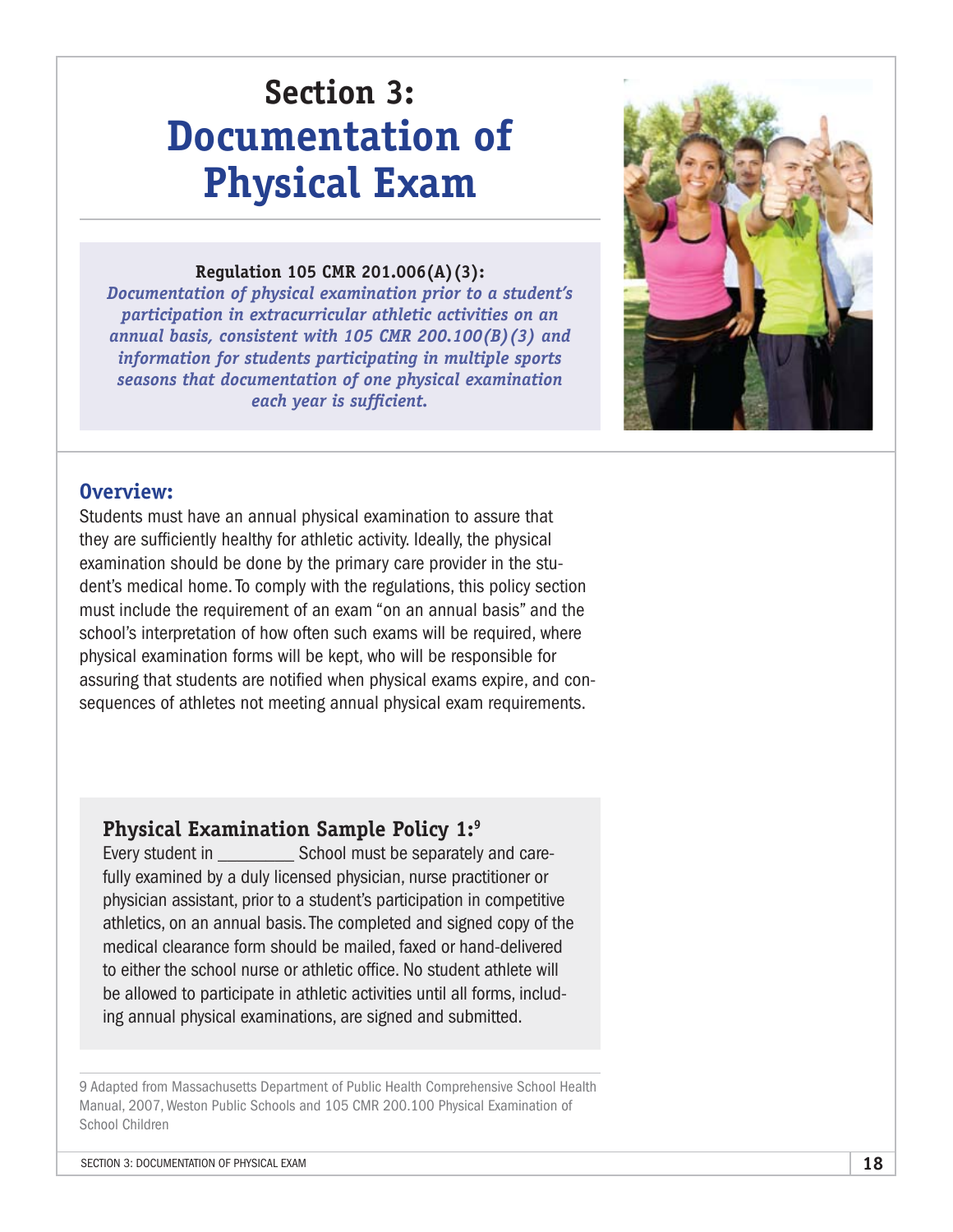Frequency of Exam: As a matter of school policy, School accepts physical examinations completed within 13 months to allow for insurance coverage that would be not be possible if examinations are within a 12 month period. This medical examination should be completed by a physician, nurse practitioner, etc. and should authorize the student athlete who participates in multiple sports seasons during the following 13 months that the student is medically cleared to do so.

Where Forms Are Kept: The current annual medical examination form should be submitted to the school nurse. It should also be kept in the student's medical record. The school nurse and/or athletic director should ensure that all student athletes that are participating in extracurricular school sports have been medically cleared annually.

A student athlete at **School cannot participate in an** extracurricular sports activity if she/he has not had a physical examination within the last 13 months.

#### **Physical Examination Sample Policy 2:**

Each student athlete must have a physical examination on an annual basis, i.e. within 12 or 13 months of the student's last physical examination (to allow for insurance coverage of the examination). Any student athlete who does not have a current physical on file with the nurse, prior to the first day of try-outs/practice, is not eligible until a new/updated physical is turned in. If the student's physical examination expires during the sports season, he/she must have an updated physical examination to continue to participate in the sports season. All physicals are to be turned in to the nurse, not the coach. A new sports physical form must be filled out every fall or prior to participating in the student's first sport of the season and submitted to the school nurse even if the information has not changed.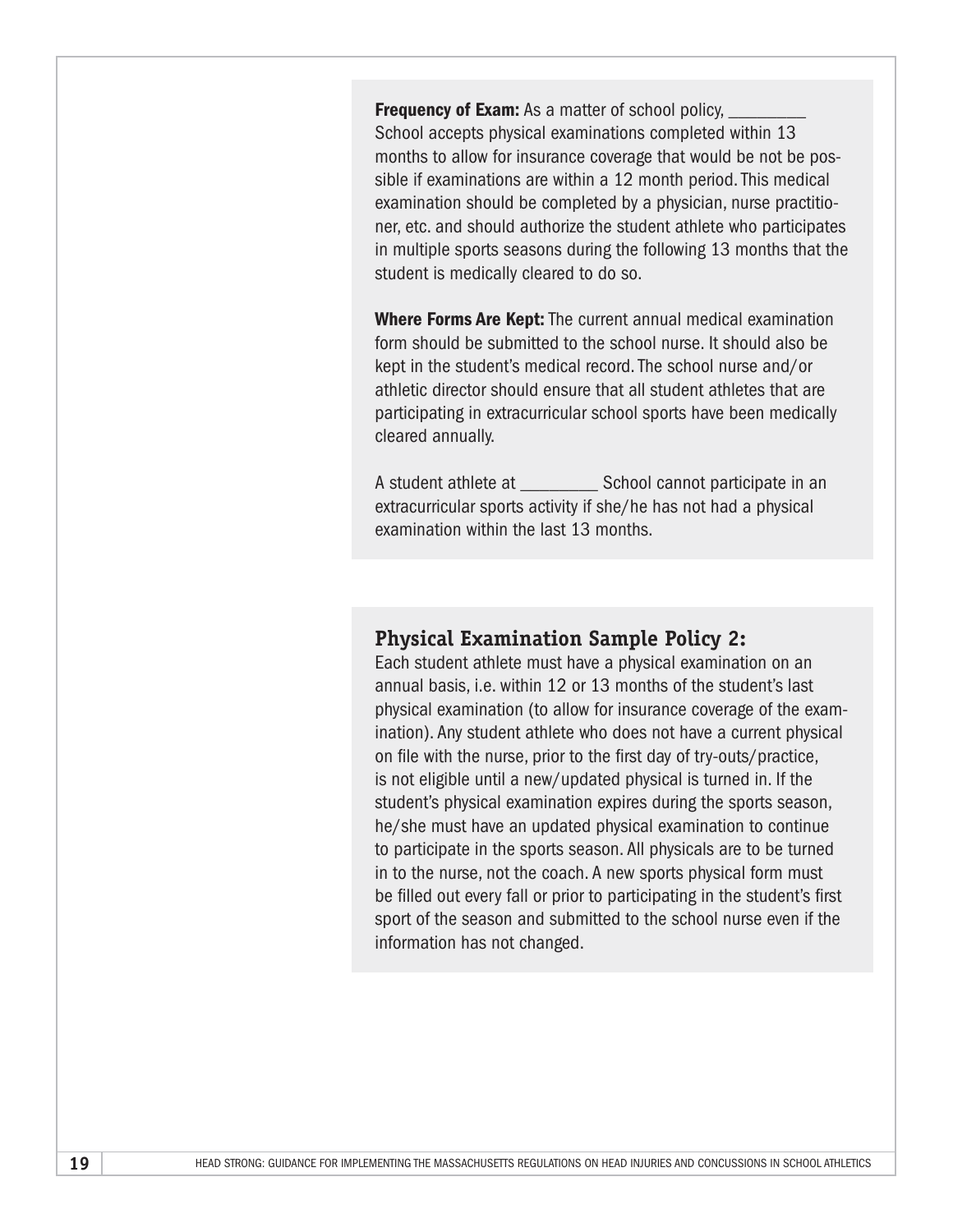# **Section 4: Pre-Participation Head Injury Reporting Forms, Submission and Review**

#### **Regulation 105 CMR 201.006(A)(4):**

*Procedure for the school to obtain and ensure review, prior to each sports season, of current information regarding an athlete's history of head injuries and concussion using either the Department Pre-participation Health Injury/ Concussion Reporting Form For Extracurricular Activities, or school-based equivalent.*



#### **Overview:**

Both the law and regulations require student athletes and their parents to provide an accurate history of head injury to the school prior to each athletic season. The Department has developed a pre-participation reporting form that may be found in the **Additional Resources** section, as well as on the Department's website. Schools may utilize this form or a "school-based equivalent" form which contains all of the same information as the Department's form, but could be part of another form or contain additional information the school wishes to collect. The following elements should be included in the school-based equivalent of the Preparticipation form:

- Instructions stating this form should be completed by student's parent(s) or legal guardian and submitted to the Athletic Director or official designated by the school, prior to the start of each season a student plans to participate in an extracurricular athletic activity.
- § Student's Name, Sex, Date of Birth, Grade
- School Name and Sport(s)
- Home Address and Telephone #
- Has student ever experienced a traumatic head injury (a blow to the head)? (If yes, when?)
- Has student ever received medical attention for a head injury? (If yes, when?)
- Was student diagnosed with a concussion? (If yes, when?)
- Durations of symptoms for most recent concussion
- Parent or guardian's printed name, signature and date
- Student athlete's printed name, signature and date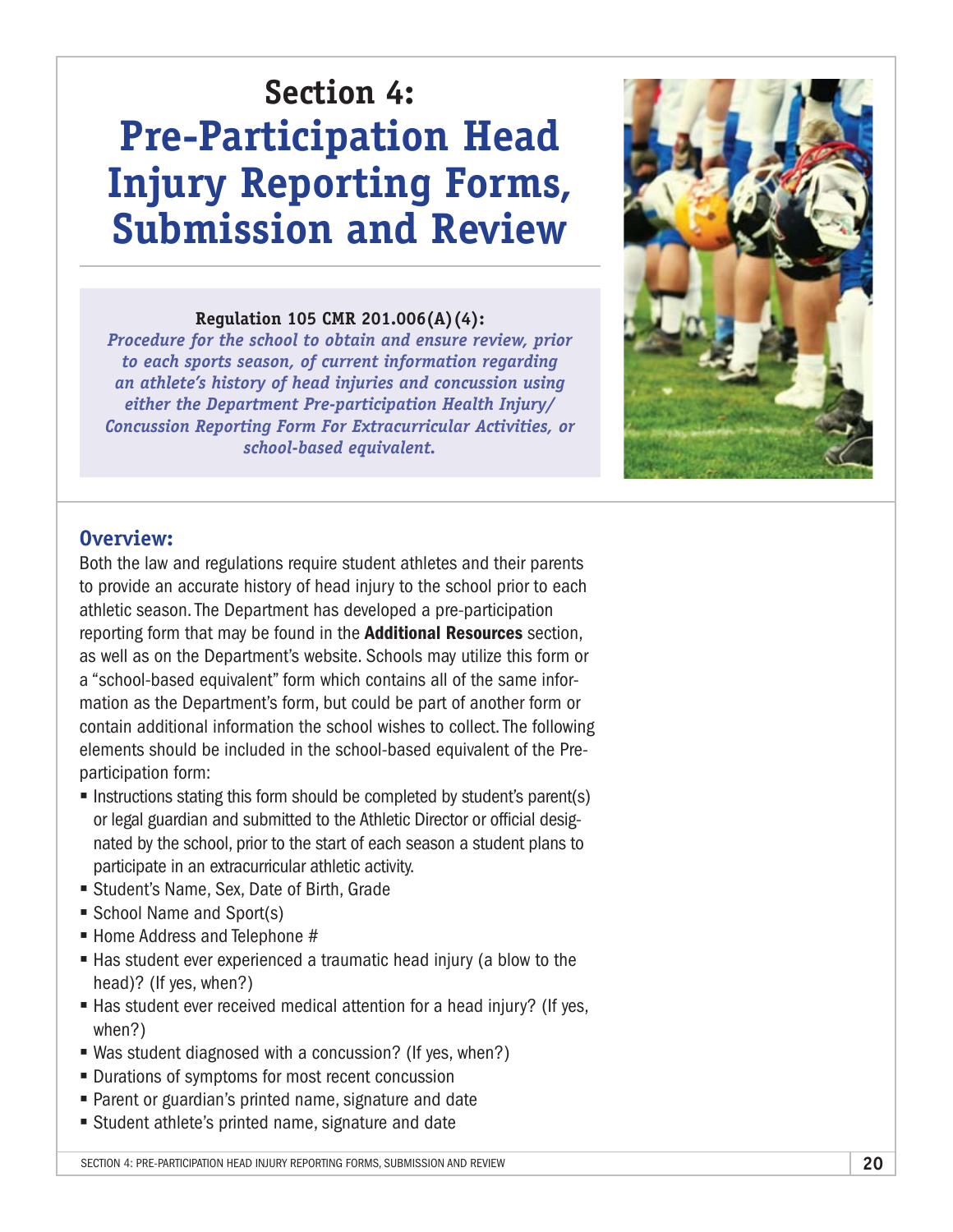To comply with the regulations, this section of the school's policy must include: the method for collection of pre-participation forms, who will receive the forms and the consequences for failure to provide the forms prior to the start of the sports season.

### **Concussion History Form Submission and Review**  Sample Policy:<sup>10</sup>

The Massachusetts concussion law requires athletes and their parents to inform coaches about prior head injuries at the beginning of each sports season. This reporting is done via the Pre-participation Head Injury/Concussion Reporting Form and should be completed by the student's parent(s) or legal guardian(s) and the student. It must be submitted to the

School's Athletic Director, *prior* to the start of each season a student plans to participate in an extracurricular athletic activity. This form provides a comprehensive history with up-to-date information relative to concussion history. This form is designed to ensure that particular attention is paid to identifying athletes with a history of brain or spinal injuries. For example, it asks such questions as:

- Has student ever experienced a traumatic head injury (a blow to the head)? (If yes, when?)
- Has student ever received medical attention for a head injury? (If yes, when?)
- Was student diagnosed with a concussion? (If yes, when?)
- Durations of symptoms for most recent concussion.

Until the pre-participation form (or school-based equivalent) is completed and signed by the parent/guardian and student and returned to the school prior to the start of every sports season, the student cannot participate in the extracurricular sports activity.

History of Multiple Concussions on Pre-participation Form: The decision to allow a player who reported a history of multiple concussions on her/his pre-participation form should be made only after consultation with the student's physician or primary care provider; the sports medicine or concussion specialist, if involved; the neuropsychologist, if involved, and the appropriate school athletic staff and the parent. Current evidence indicates that youth who have suffered one or more concussions are more likely to suffer a

10 Adapted from Marshfield Public Schools, MDPH Sports-related Head Injury Regulations FAQs, and 105 CMR 201.008(A)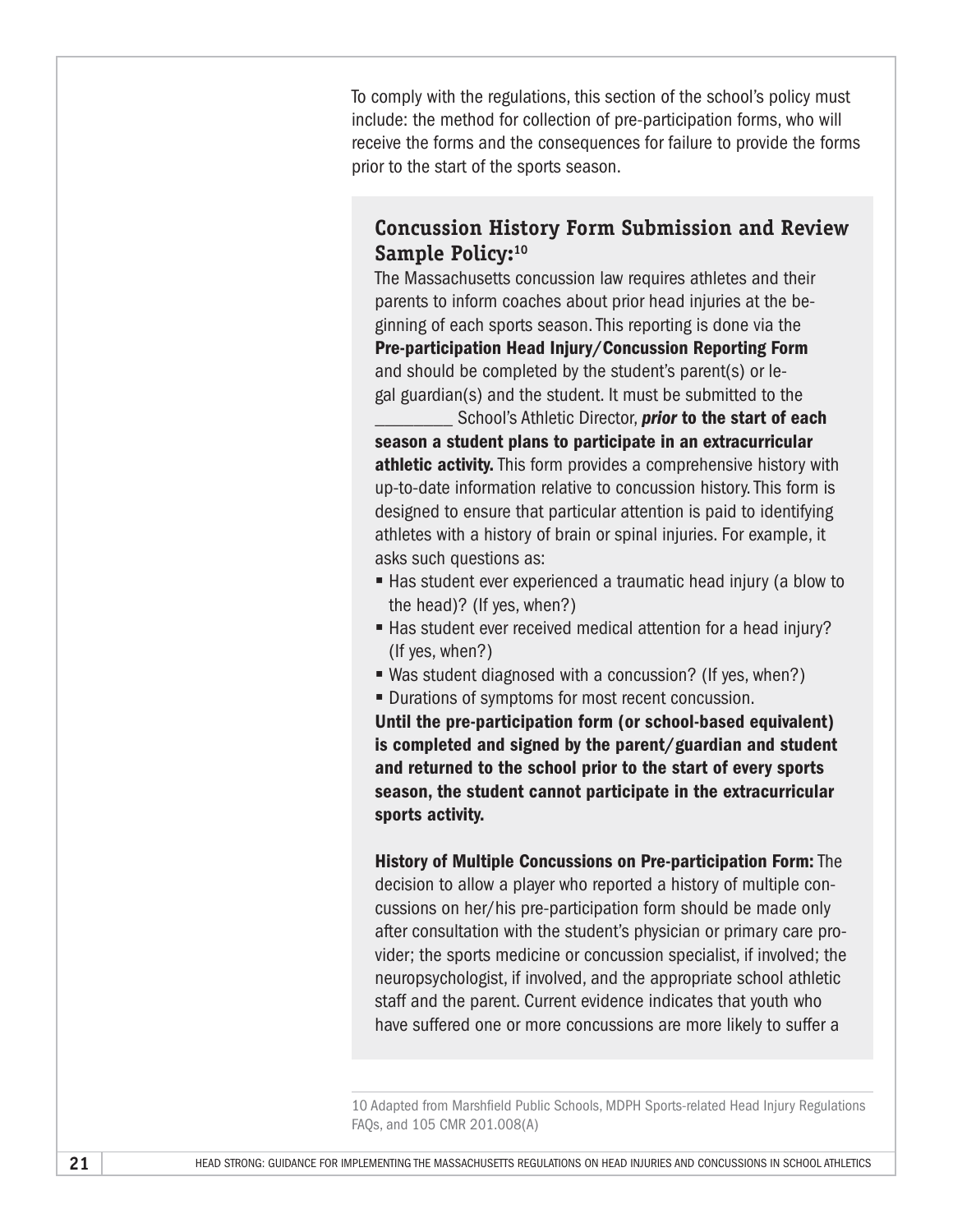subsequent one. Options may include switching positions, limiting contact in practices, or changing sports altogether to minimize the risk of re-injury. The focus of School will always be on protecting the health and safety of the student and avoiding longterm consequences that can occur from repeated concussions.

#### Collection/Distribution of Pre-participation Forms: \_\_\_\_\_\_\_\_

School has the pre-participation forms available electronically at the School's website under the Athletic Department folder at xxx. xxxxx.edu. Hard copies of these forms are also available at the Athletic Department and School Nursing office.

The parent/student can fax, mail, or hand-deliver the completed and signed pre-participation form to the School's athletic department which will forward a copy to the school nurse. In addition, during the months of July and August, coordination between the athletic and school nursing departments is particularly important when the school nurse is on vacation. The pre-participation forms should be submitted to the coaches or athletic directors who will then follow-up with the school nurse when s/he returns to work in September.

**See the Additional Resources section for a link to MDPH Pre-participation Head Injury/ Concussion Reporting Form for Extracurricular Activities and other School-based equivalents.**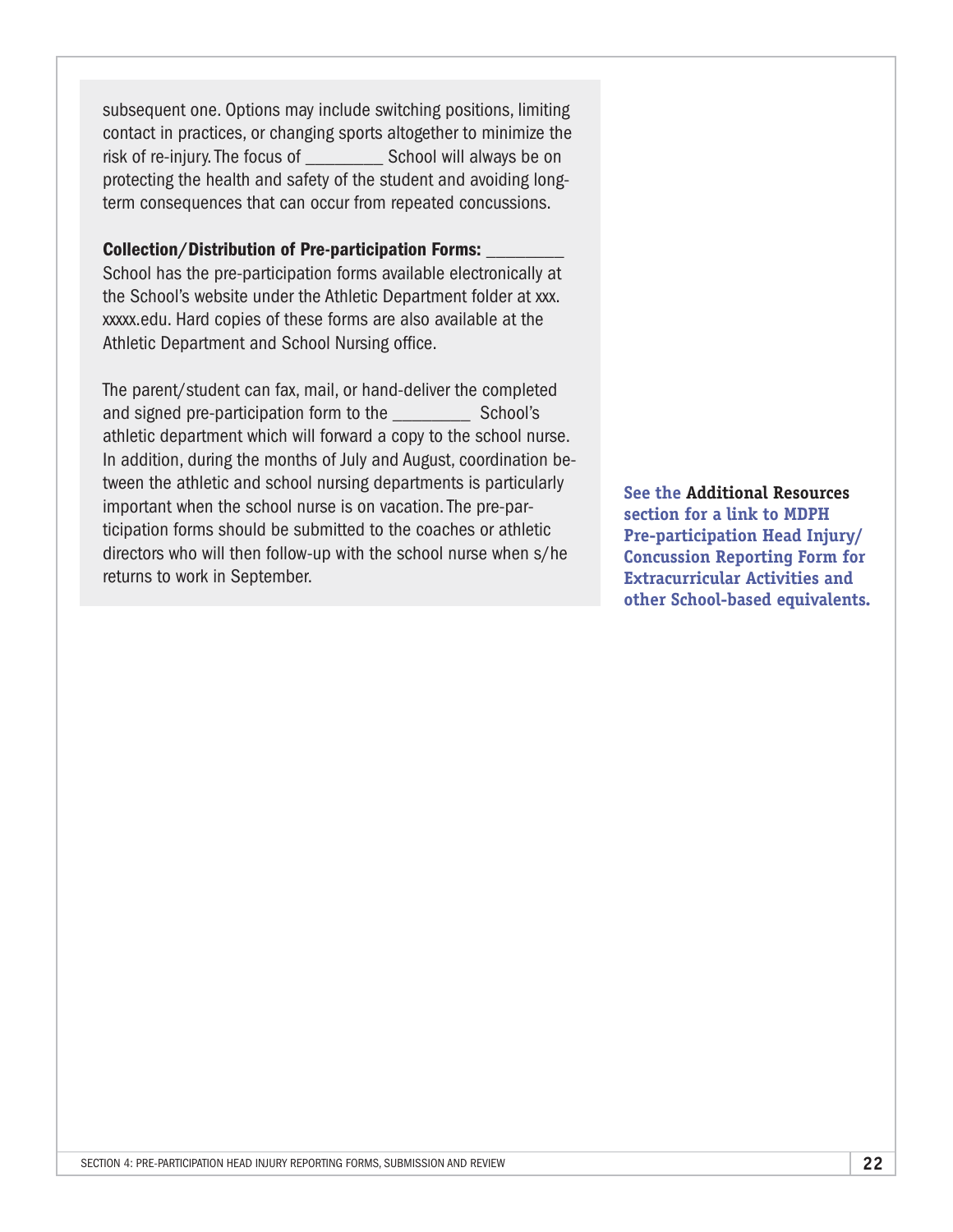

# **Section 5: Medical/Nursing Review of Pre-Participation Forms**

**Regulation 105 CMR 201.006(A)(5):** 

*Procedure for medical or nursing review of all Preparticipation Forms indicating a history of head injury.*

#### **Overview:**

In order to assure that students who have experienced a concussion/ head injury in the past are safe to play, the school must ensure timely review by either the school nurse or the school physician of all pre-participation forms that indicate a history of head injury.

To comply with the regulations, this section of the policy must specify how this review will take place as well as how a student's history of head injury/concussion may factor into the decision of whether to allow continued participation in athletics or whether to modify the specific conditions of such participation.

### **Medical Review of Pre-Participation Form**  Sample Policy:<sup>11</sup>

At the start of each sports season, the Athletic Director will review all pre-participation forms and forward to the school nurse those forms indicating a history of head injury. The school nurse will be responsible for:

- § Reviewing or having the school physician review completed preparticipation forms
- Addressing any questions raised by the Athletic Director
- Communicating with the coach regarding the student's concussion history and discussing concerns
- § Following up with parents and students as needed prior to the student's participation in extracurricular athletic activities.

<sup>11</sup> Excerpted from Boston Public Schools and 105 CMR 201.015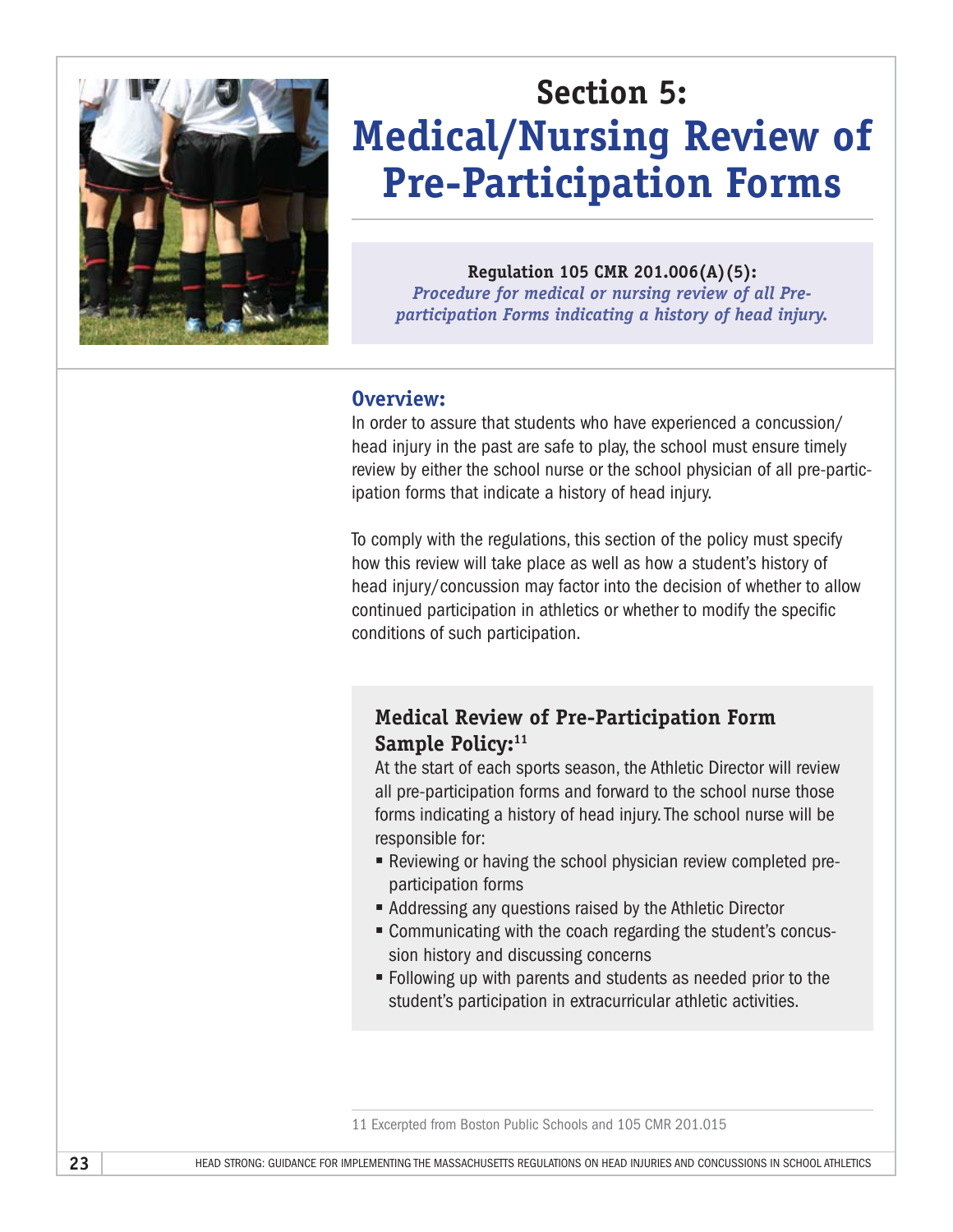# **Section 6: Medical/Nursing Review of Reports of Head Injury During the Season**

#### **Regulation 105 CMR 201.006(A)(6):**

*Procedure for the school to obtain and ensure timely medical or nursing review of a Department Report of a Head Injury During Sports Season Form, or school-based equivalent, in the event of a head injury or suspected concussion that takes place during the extracurricular activity season.*



#### **Overview:**

As with Section 5, in order to assure that students who experience concussion/head injury are safe to play, the school must ensure timely review of all report of head injury forms by either the school nurse or the school physician. The Department has developed a Report of Head injury During the Sports Season Form. A link to this form may be found in the **Additional Resources** section as well as on the Department's website. Schools may utilize this form or a "school-based equivalent" form which must contain all of the same information as the Department's form, but could be part of another form or contain additional information the school wishes to collect. The following elements should be included in the school-based equivalent of the Report of Head Injury Form:

- Instructions to Coaches to fill out the form immediately after the game or practice for head injuries that result in student being removed from play due to a possible concussion. Coaches should also follow-up with the Certified Athletic Trainer as well as parent/guardian the same day/ night of the injury.
- § Instructions to Parents/Guardians to fill out the form if the injury occurs outside of an athletic practice or game and return to school nurse.
- Student's Name, Sex, Date of Birth, Grade
- School Name and Sport(s)
- Home Address and Telephone #
- Date of Injury
- Did the incident take place during an extracurricular activity? If so, where did the incident take place?
- Describe the nature and extent of injuries to the student.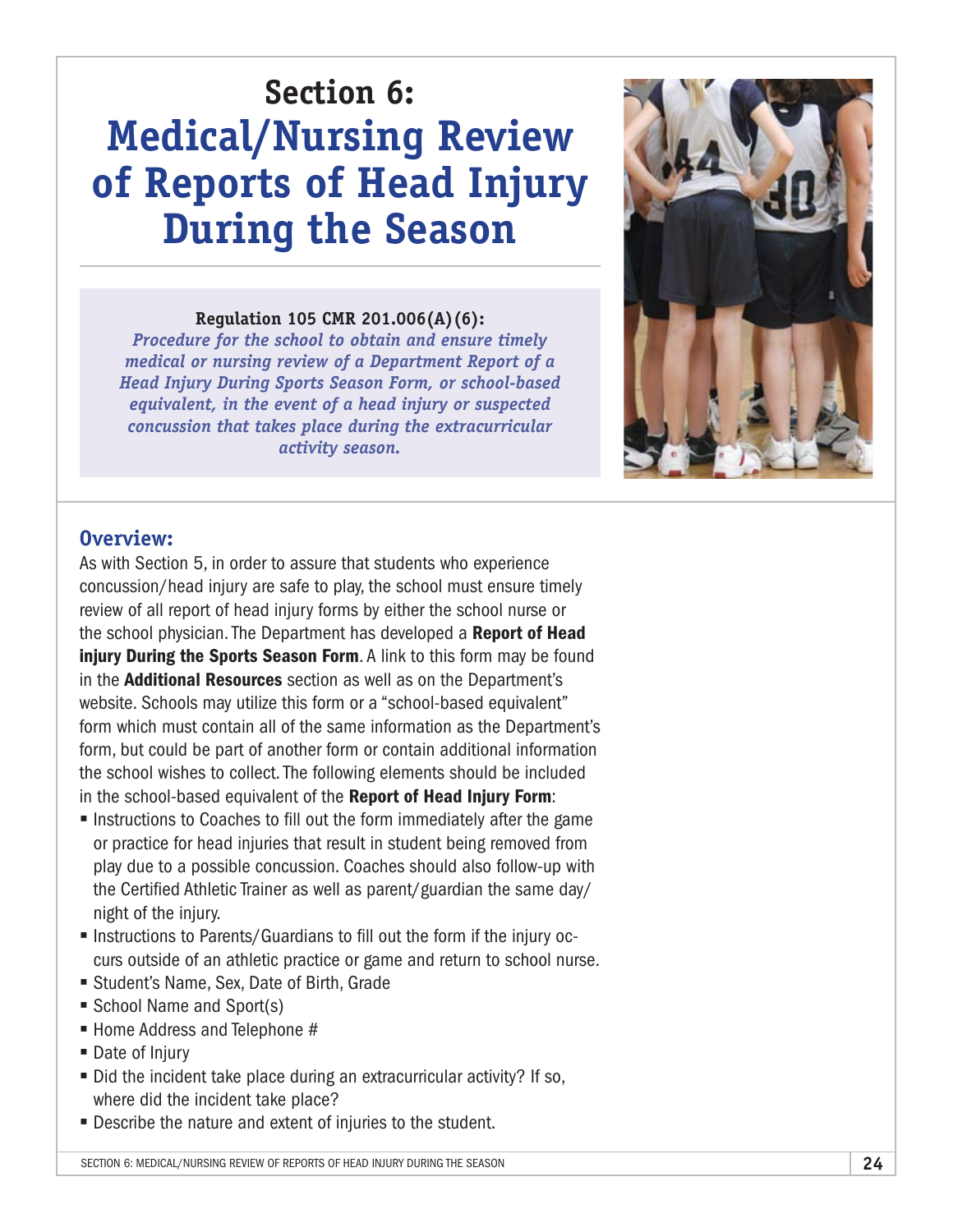- Ask Parent/Guardians if the student received medical attention and if yes, was a concussion diagnosed?
- Name of person completing the form

To comply with the regulations, this section of the policy must: specify how the report of head injury forms will be completed if the injury occurs during an extracurricular athletic activity, how parents will be made aware of this reporting requirement if the injury occurs outside of extracurricular athletics, who will be designated to receive these forms when completed and how they will be provided to the school nurse for medical review.

#### **Medical/Nursing Review Sample Policy 1:**

Collaboration and sharing of this information is crucial to management and coordination of student's care after a head injury. School requires that the completed "Report of Head Injury During Sports Season Form" should be submitted to the athletic director, and a copy should be forwarded to the school nurse who is responsible for reviewing the form. The school nurse will forward this form to the physician if medically indicated. The school nurse should also maintain documentation of the Head Injury Assessments in the student's health record.12

Blank Copies of the "Report of Head Injury During Sports **Season Forms**" (or school-based equivalent) are kept in the School nurse's office and athletic director's office. These forms are also available in the school's athletic handbook and on line at the school or athletic department website. Parents are made aware of their responsibility for completing the form in the event of a head injury occurring outside of extracurricular athletic activity through written materials at the start of the sports season. Such forms will be submitted to the athletic director, coach or school nurse.

As instructed on the "Report of Head Injury During Sports Season Form" the coach will complete this form immediately (day of injury) after the game or practice for head injuries that result in the student being removed from play due to a suspected concussion and submit it to the school nurse department and/or school physician (if appropriate), athletic department or other designee and parent/guardian.

12 Excerpted from Boston Public Schools and CDC Head Up to Schools: Know Your Concussion ABCs, A Fact Sheet for Nurses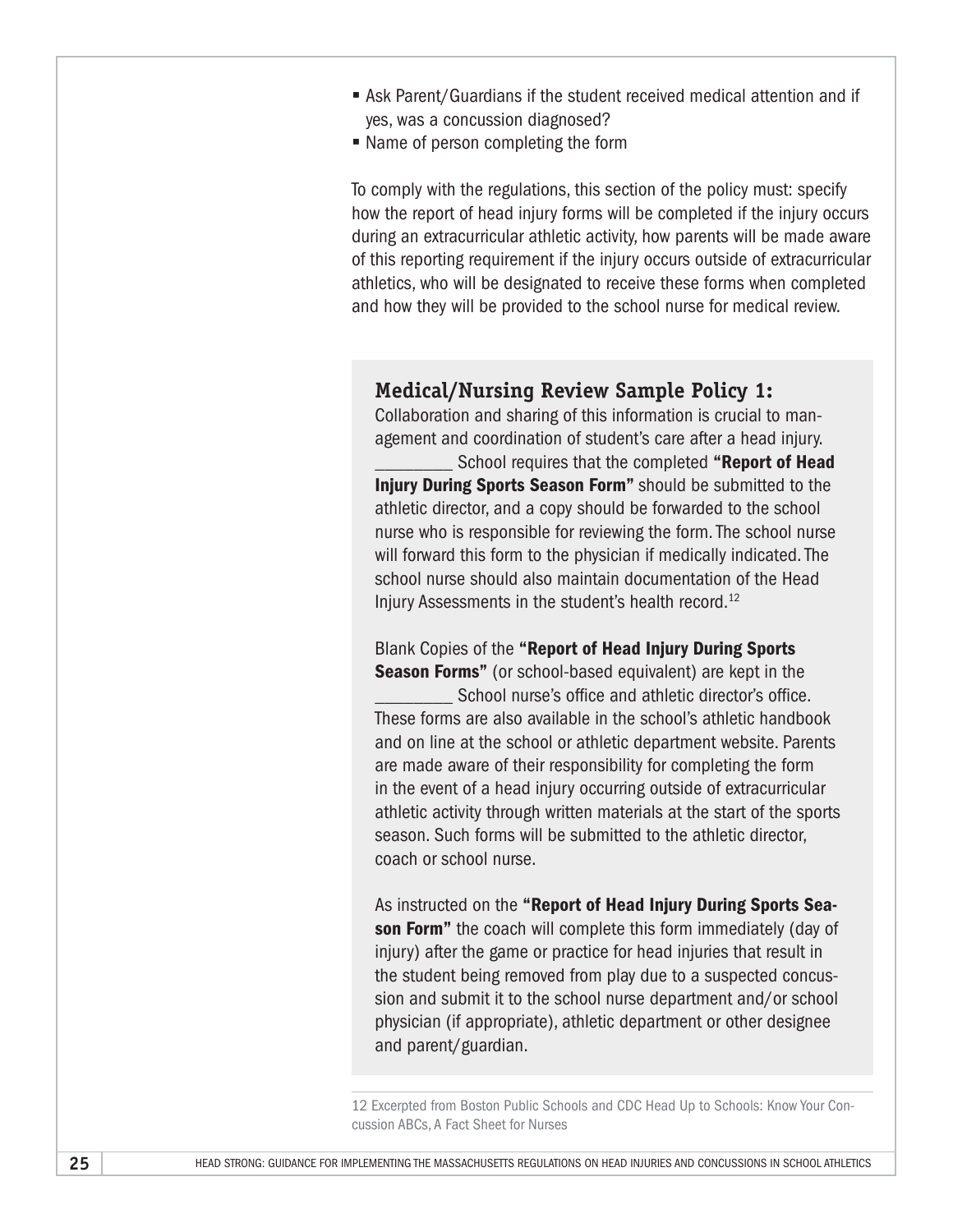## **Medical/Nursing Review Sample Policy 2:13**

The following procedures will be followed when an athlete receives a head injury:

- Athlete is removed from the contest or practice.
- § The certified athletic trainer conducts a *Standardized Assessment of Concussion* and completes the "Report of Head Injury During Sports Season Form".
- If certified athletic trainer is not available, coach completes the "Report of Head Injury During Sports Season Form"
- The certified athletic trainer/coach will give "Report of Head **Injury During Sports Season Form**" to Director of Athletics.
- Director of Athletics will notify school nurse and/or school physician (if appropriate) who will review the Report of Head Injury form.
- School nurse will contact athlete's teachers and guidance counselor.

**See the Additional Resources section for a link to the MDPH Report of Head Injury During Sports Season form and schoolbased equivalent forms.**

13 Adapted from Northampton High School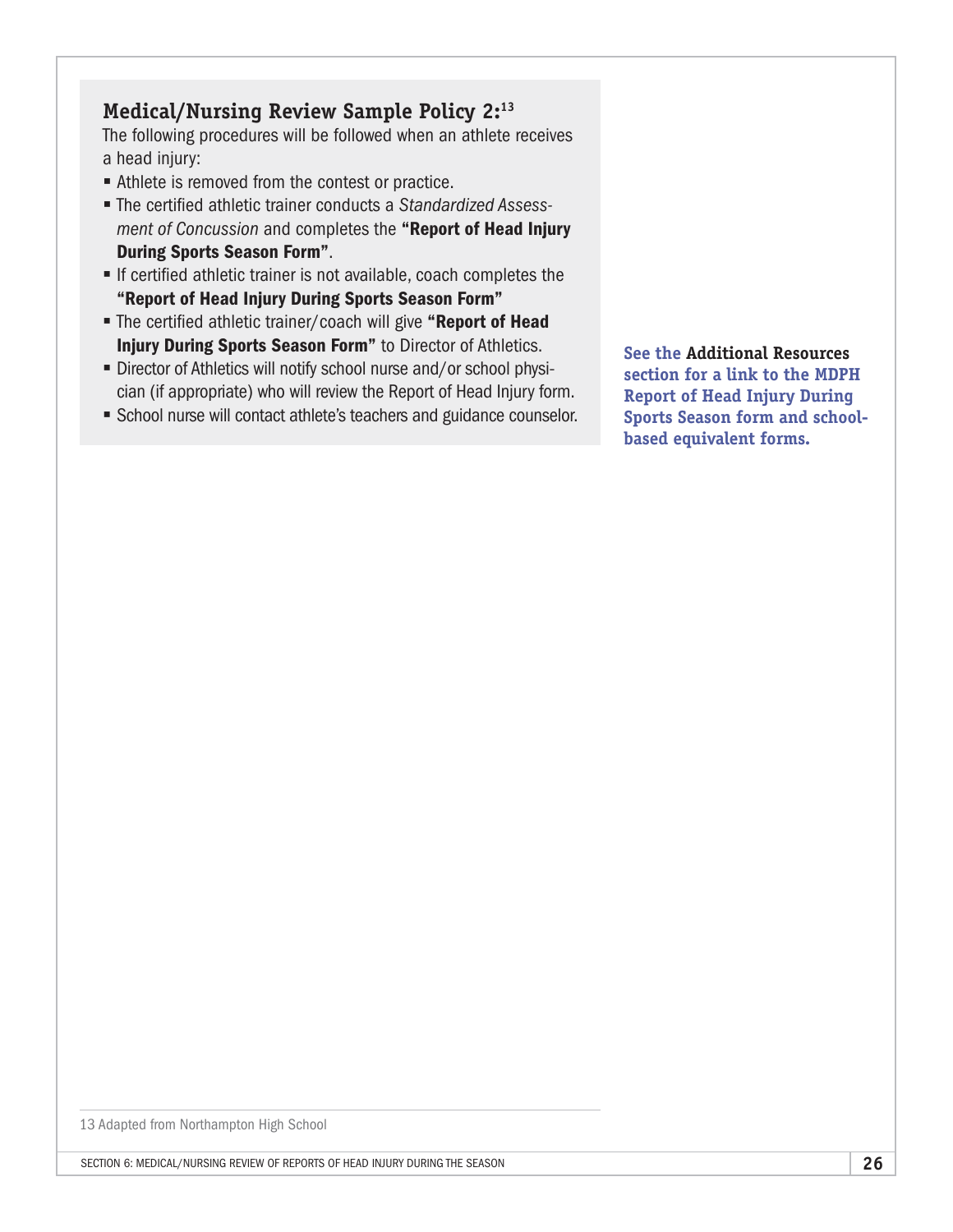

# **Section 7: Procedure for Reporting Head Injuries to School Nurse and/or Certified Athletic Trainer**

#### **Regulation 105 CMR 201.006(A)(7):**

*Procedure for reporting head injuries or suspected concussions sustained during extracurricular athletic activities to the school nurse and certified athletic trainer, if on staff.*

#### **Overview:**

Because medical evaluation and ongoing monitoring of a student's recovery from concussion is so important for a student's safety, schools should have in place a procedure for assuring that head injuries or concussion sustained during play or practice are reported to the school nurse and certified athletic trainer.

To comply with the regulations, this section of the school policy must include: specifics regarding how the school nurse and certified athletic trainer will be notified, what information about the head injury will be shared, and their role in evaluation and monitoring of the head injury. Many schools have combined policies required by Sections 6 and 7 and there is flexibility in how these requirements may be met as demonstrated by the multiple sample policies below.

# **Reporting Head Injury Sample Policy 1:14**

At School head injuries or suspected concussions (after a bump, blow or jolt to the head or body) sustained during extracurricular athletic activities must be reported by the coach as soon as possible to the school nurse and the certified athletic trainer. Athletes who experience signs or symptoms of a concussion should not be allowed to return to play.

<sup>14</sup> Adapted from Marshfield Public Schools and 105 CMR 201.010(A)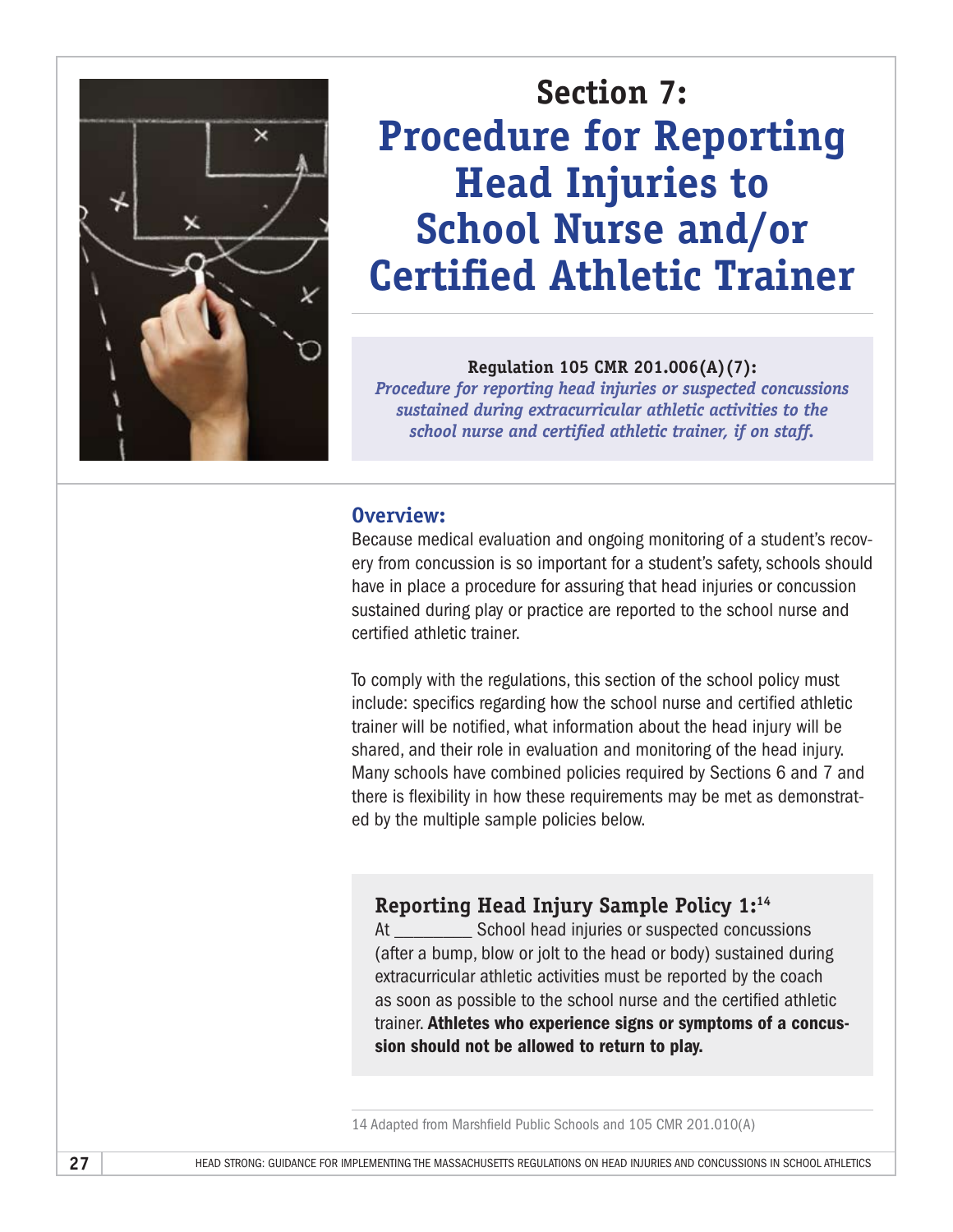## **Reporting Head Injury Sample Policy 2:15**

Coaches will report all head injuries to the Certified Athletic Trainer as soon as possible for medical assessment and management and coordination of home instructions and follow-up care. The Certified Athletic Trainer can be reached at xxx-xxx-xxxx. The athletic trainer will notify the school nurse of the student's injury, prior to the next school day, so that the school nurse can initiate appropriate follow-up in school immediately upon the athlete's return to school. (Note that the coach will be responsible for communicating the student's injury with parents/guardians.)

### **Reporting Head Injury Sample Policy 3:16**

When a student athlete obtains a head injury during an extracurricular athletic activity, the following steps must be followed:

- Physician or certified athletic trainer evaluates the student.
- Coach completes Report of Head Injury Form and sends copy to school nurse.
- School nurse notifies athletic director, guidance, and student's teachers of injury and any modifications ordered by MD.
- Coaches assure that student athlete adheres to the protocol.
- Physician notifies school nurse of student's progression.
- School nurse notifies all necessary staff of progression, recovery and return-to-play.

15 Adapted from Paramus Public Schools 16 Adapted from Ashburnham Westminster Regional School District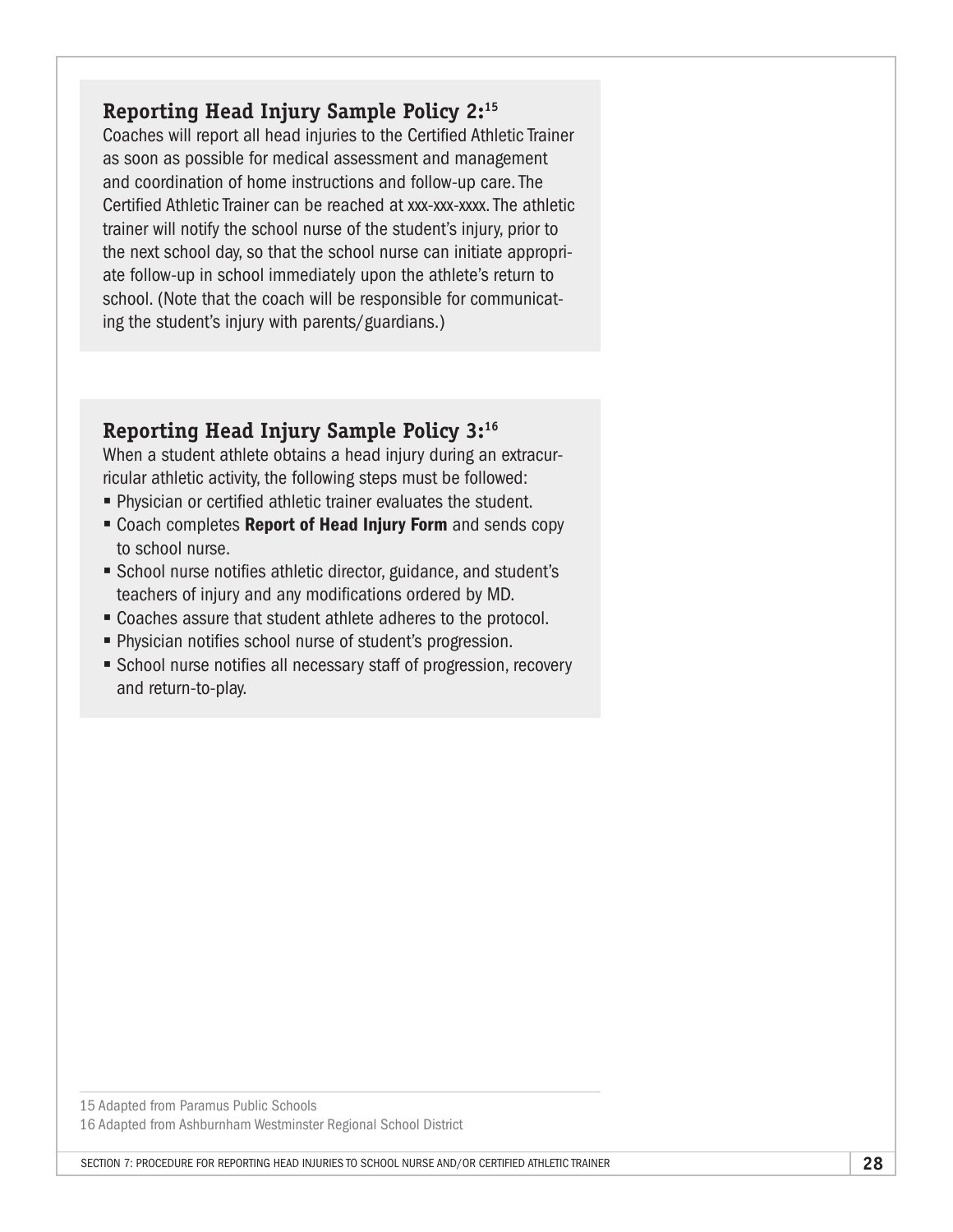

# **Section 8: Removing Athletes from Play and Medical Evaluation**

#### **Regulation 105 CMR 201.006(A)(8):**

*Procedure for identifying a head injury or suspected concussion, removing an athlete from practice or competition and referring for medical evaluation.*

#### **Overview:**

Because continuing athletic activity after sustaining a concussion can be dangerous, and can result in both short- and long-term consequences up to and including death, removing an athlete from play who has sustained a head injury or suspected concussion is crucial. Diagnosing a concussion on the sidelines is not safe or acceptable practice, nor is returning an athlete to play a few minutes after a blow to the head if symptoms appear to "resolve". Research has demonstrated that what have previously been considered "dings" or "bell ringers" can be serious events. The law and the regulations require that players who have symptoms consistent with a suspected concussion must be removed from play, and may not return to play or practice that same day.

Although the regulations specifically assign responsibility to coaches and certified athletic trainers to remove athletes from play for head injuries or suspected concussions, the Department of Public Health expects that there will be a shared understanding of the symptoms and risks of concussion among athletes and other adults who are present during practice or competition. If there is any disagreement among responsible personnel regarding whether the student has sustained a head injury or has symptoms suggestive of a concussion, the student should be removed from play, as that is the safest option for the student. Following a concussion, communication between families, educational personnel, athletic staff and health care providers is crucial to facilitate a student's healthy return to school and physical activity following a concussion. $17$ 

<sup>17</sup> Adapted from Marshfield Public Schools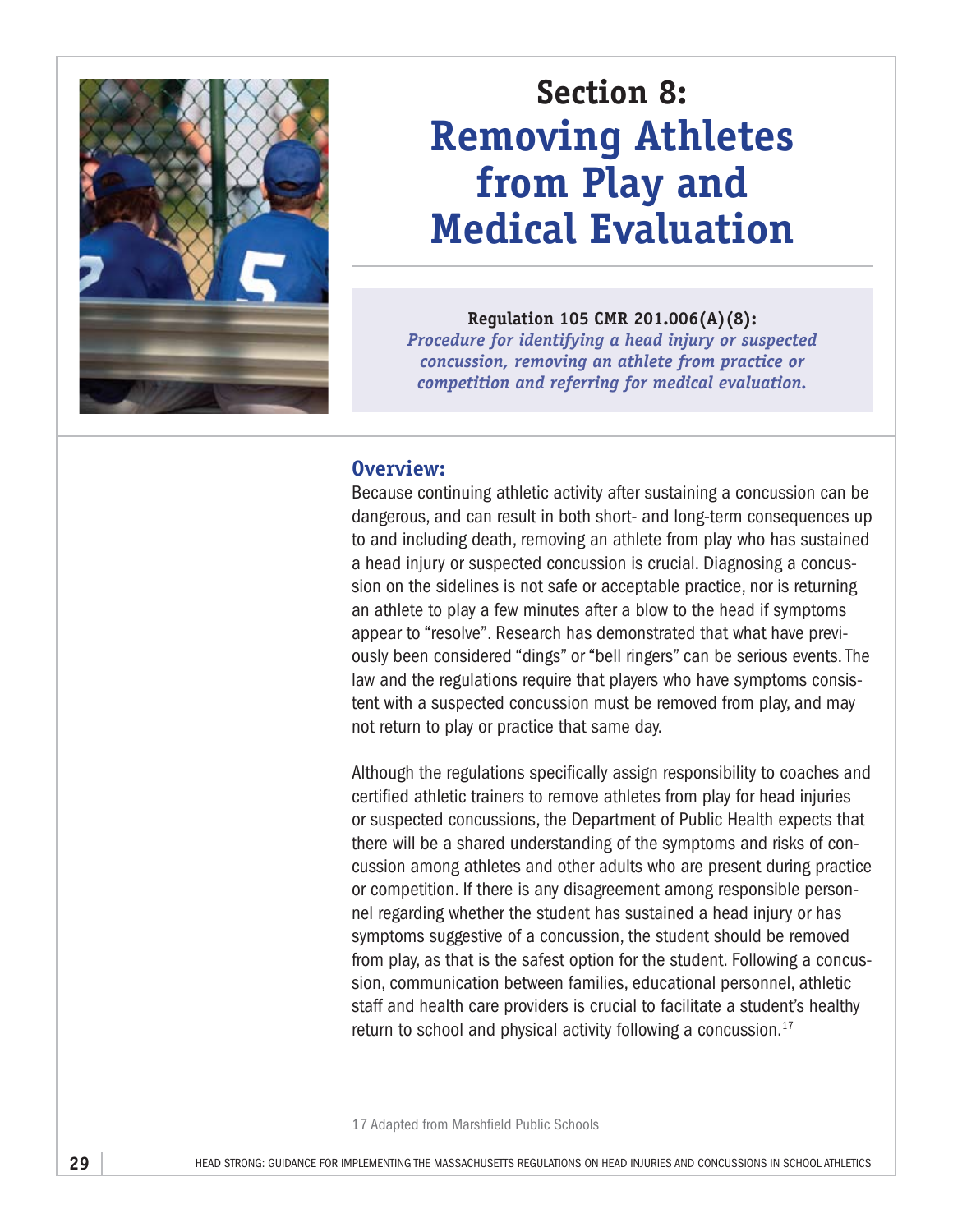To comply with the regulations, this section of a school's policies must include: clarity regarding removal from play for any athlete with a head injury or suspected concussion, a statement that head injured athletes will not be returned to play/practice that day (even if symptoms appear to "resolve"), any procedures for documenting signs and symptoms of concussion, procedure for notifying school medical personnel and initiating emergency medical services when needed, and procedure for notification of parents.

Different schools/school districts have developed compliant policies and protocols appropriate to their needs and resources. Samples are included below.

**Note: The Additional Resources section contains a link to a Fact Sheet on Signs and Symptoms of Concussion.**

### **Identifying Head Injury or Suspected Head Injury and Removing from Play Sample Policy 1:18**

In the event that a student athlete receives a head injury, or is suspected of having a head injury, the student will be removed from play and will not be returned to play or practice that day. The coach should report the head injury to the certified athletic trainer or school nurse/physician as soon as possible, for medical assessment and management and for coordination of home instructions and follow-up care. The certified athletic trainer or school nurse/physician will be responsible for contacting the athlete's parents and providing follow-up instructions. If the athlete is injured at an away event or if the certified athletic trainer is unavailable, the coaching staff are responsible for notifying the athlete's parents of the injury and, if warranted, calling for emergency care. Coaches should seek assistance from the host site athletic trainer, coach or school nurse if at an away event.

If the athlete is able to be sent home (rather than directly to MD): a) the coach or athletic trainer will ensure that the athlete will be with a responsible adult, who is capable of monitoring the athlete and understanding the home care instructions, before allowing the athlete to go home; b) the coach or athletic trainer will continue efforts to reach the parents; c) if there is any question about the status of the athlete, or if the athlete is not able to be monitored appropriately, the athlete will be referred to the emergency department for evaluation. A coach or athletic trainer will accompany the athlete and remain with the athlete until the parents arrive and d) athletes with suspected head injuries will not be permitted to drive home.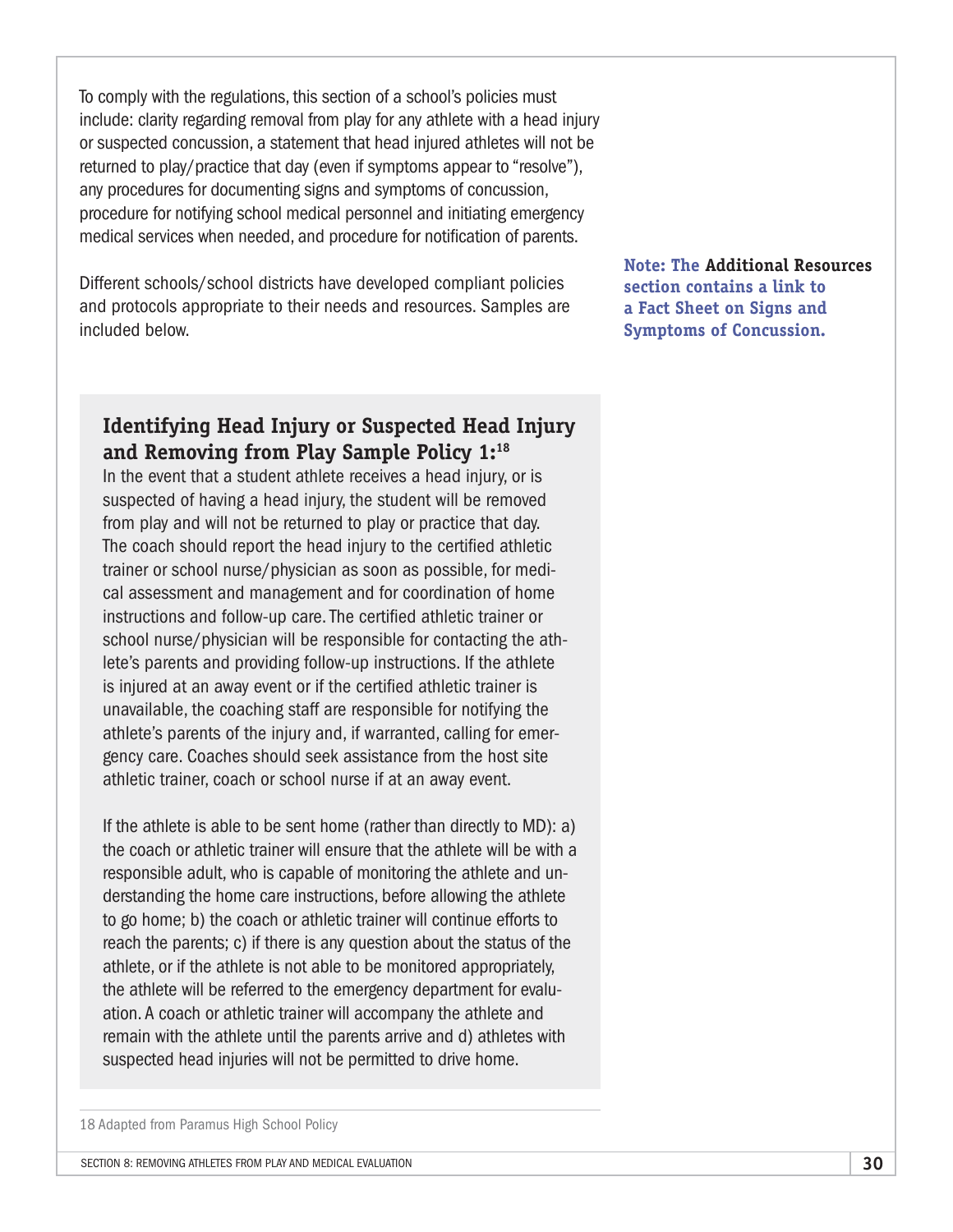### **Identifying Head Injury or Suspected Head Injury and Removing from Play Sample Policy 2:19**

If a student athlete receives a blow to the head and *any* signs or symptoms are present – or if the student is suspected of having a head injury – the coach or athletic trainer must remove the student from play/practice and the student will not return to play/practice that day. The student will be referred to the school nurse who should: a) Refer student immediately to their primary care physician or if unavailable, emergency room, b) Send copy of the symptom checklist with the student for review by medical personnel. The coach will also be responsible for notification of parents/legal guardians.

### **Identifying Head Injury or Suspected Head Injury and Removing from Play Sample Policy 3:20**

In the event that a student athlete receives a head injury, the certified athletic trainer will use the Standardized Assessment for Concussion (SAC) Form A (Standardized Assessment of Concussion) to assess and document the student athlete's concussion. The athletic trainer will also report on the student athlete's signs and symptoms of a concussion by using the Signs and Symptoms Check-List. The athletic trainer will also check pulse and blood pressure of each student athlete with a suspected concussion. After the initial evaluation of a concussion, all signs and symptoms will be tracked on the computer using the ImPACT Test.

Any athlete who is symptomatic but stable is allowed to go home with their parent(s) or legal guardian(s) following the head injury.

- If the head injury occurs at practice, a parent(s) or legal guardian(s) will immediately be notified and must come and pick-up the student athlete and talk to the certified athletic trainer in person.
- **•** If the injury occurs at a game or event they may go home with their parent(s) or legal guardian(s) after talking with the certified athletic trainer.
- Parent(s) or legal guardian(s) will receive important information regarding signs and symptoms of deteriorating brain injury/ function prompting immediate referral to a local emergency room as well as return to play requirements at the school. Parent(s) or legal guardian(s) as well as student athletes must read and sign

19 Adapted from Marshfield Public Schools and the Dexter and Southfield Schools 20 Adapted from Ludlow High School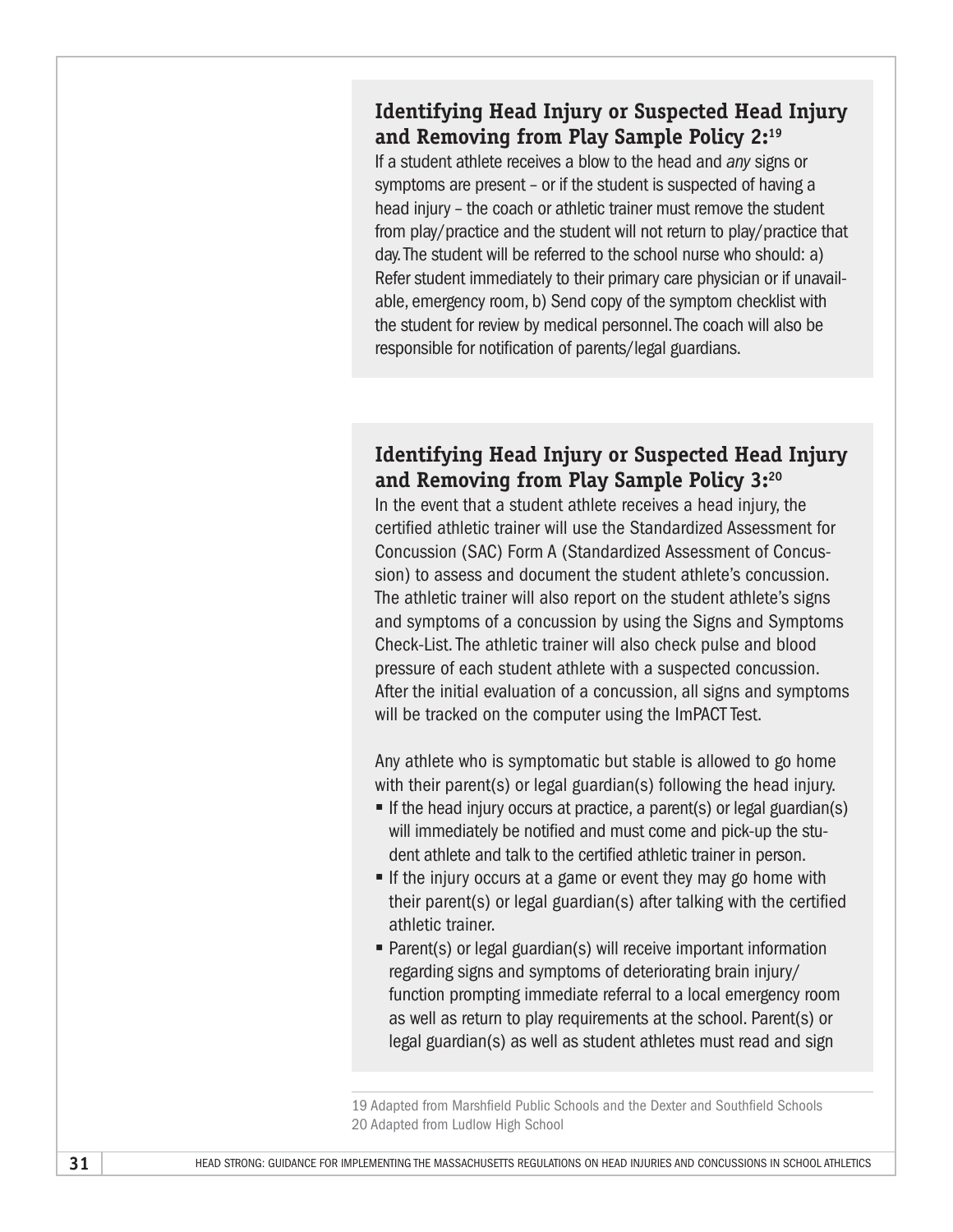the Concussion Information and Gradual Return to Play form and bring it back to the certified athletic trainer before starting with the return to play protocol. All symptomatic students will be referred to their primary care provider for evaluation.

When an athlete loses consciousness for any reason, the athletic trainer will start the Emergency Action Plan by activating EMS, recognize ABC's, stabilize the C-spine and transport the injured athlete to the local hospital via ambulance. If the athletic trainer is not present, the coach should call EMS immediately, check ABCs and not move athlete until help arrives.

Any athlete who is removed from the competition or event and begins to develop signs and symptoms of a worsening brain injury will be transported to the hospital immediately in accordance with the Emergency Action Plan. Worsening signs and symptoms requiring immediate physician referral: $21$ 

- Amnesia lasting longer than 15 minutes
- Deterioration in neurological function
- Decreasing level of consciousness
- Decrease or irregularity in respirations
- Decrease or irregularity in pulse
- Increase in blood pressure
- Unequal, dilated, or un-reactive pupils
- Cranial nerve deficits
- Any signs or symptoms of associated injuries, spine or skull fracture, or bleeding
- Mental-status changes: lethargy, difficulty maintaining arousal, confusion, agitation
- Seizure activity
- § Vomiting/worsening headache
- Motor deficits subsequent to initial on-field assessment
- Sensory deficits subsequent to initial on-field assessment
- Balance deficits subsequent to initial on-field assessment
- Cranial nerve deficits subsequent to initial on-field assessment
- Post-Concussion symptoms worsen
- Athlete is still symptomatic at the end of the game

21 From Ludlow High School's policies, this footnote from Prentice, Willilam E., Arnheim's Principles of Athletic Training: A Competency-Based Approach. 12th ed. New York: McGraw Hill. 2006. p. 872-890.

Section 8: REMOVING ATHLETES FROM PLAY AND MEDICAL EVALUATION **32**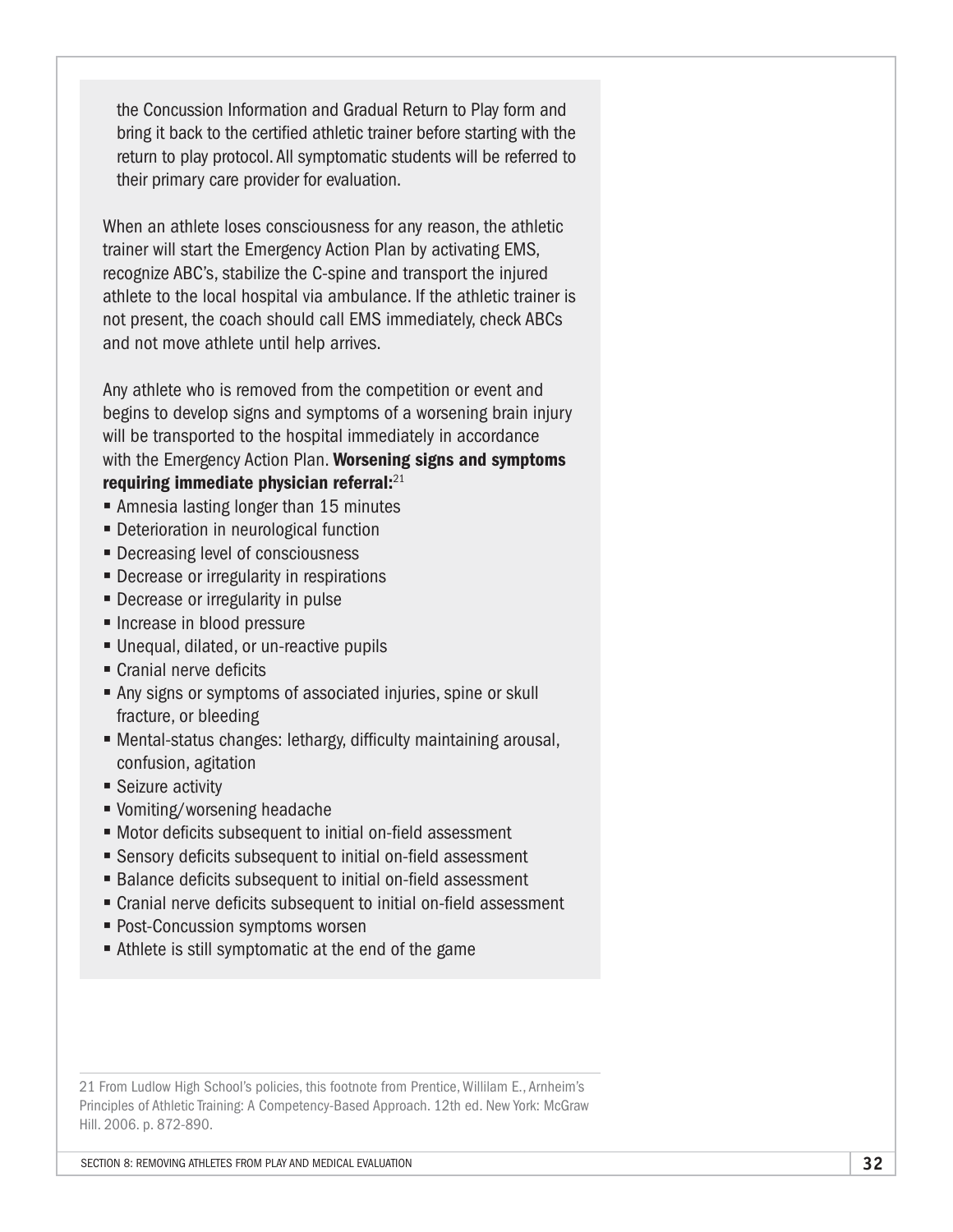

# **Section 9: Medical Clearance for Return to Play**

#### **Regulation 105 CMR 201.006(A)(9):**

*The protocol for medical clearance for return to play after a concussion that at a minimum complies with 105 CMR.201.011.*

#### **105 CMR 201.011:**

*Each student who is removed from practice or competition for a head injury or suspected concussion, or loses consciousness, even briefly, or exhibits signs and symptoms of a concussion, shall obtain and present to the Athletic Director, unless another person is specified in school policy or procedure, a Department Post Sports-Related Head Injury Medical Clearance and Authorization Form (Medical Clearance and Authorization Form), or school-based equivalent, prior to resuming the extracurricular athletic activity. This form must be completed by a physician or one of the individuals as authorized by 105 CMR 201.011(A). The ultimate return to play decision is a medical decision that may involve a multidisciplinary approach, including consultation with parents, the school nurse and teachers as appropriate.* 

#### **105 CMR 201.011(A):**

*Only the following individuals may authorize a student to return to play:* 

- *(1) A duly licensed physician;*
- *(2) A duly licensed certified athletic trainer in consultation with a licensed physician;*
- *(3) A duly licensed nurse practitioner in consultation with a licensed physician; or*
- *(4) A duly licensed neuropsychologist in coordination with the physician managing the student's recovery.*

#### **Overview:**

If an athlete is removed from play for a suspected concussion, he or she must be medically cleared and evaluated before returning to play/ practice. If the student was diagnosed with a concussion, the medical clearance can only be provided **after** he or she has completed a graduated return to play plan indicating they are ready to resume physical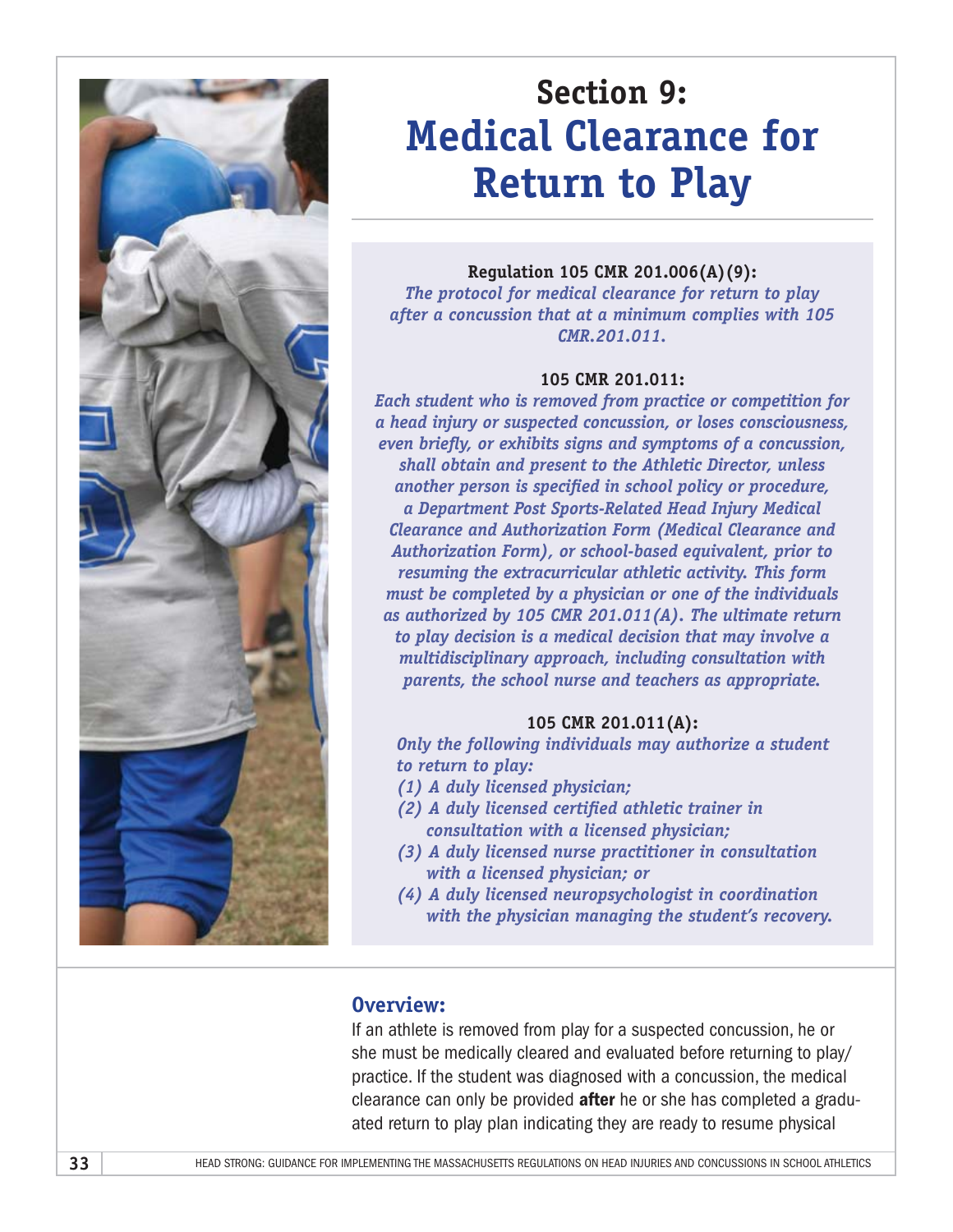activity. To provide this clearance, MDPH has developed a **Sports Re**lated Head Injury Medical Clearance and Authorization Form whose link may be found in the **Additional Resources** section or on the MDPH website. Schools may use this form or a school-based equivalent including the same information. The form may include additional information the school wishes to collect. The following elements should be included on the school-based equivalent:

- Student's name, sex, date of birth, grade
- Date of Injury
- Symptoms and their duration
- Diagnosis
- If a concussion was diagnosed, date of completion of graduated RTP plan
- Past history of previous concussions
- $\blacksquare$  Health provider's name, address, phone #
- Health provider's designation as physician, CAT, NP or neuropsychologist
- **•** If not physician, name of physician providing consultation or coordination
- Signature and date of health provider providing clearance

In order to comply with the regulations, this section of the school's policies must include: confirmation that students may not return to play/practice until medical clearance is obtained, what form will be used, who reviews the medical clearance, where forms will be kept, and what procedures will be followed if symptoms are observed after a student resumes physical activity. For more information about graduated return to play plans, see Section 10 of this document. Of note, the athlete must be completely symptom-free at rest before beginning a graduated return to play process.

There is substantial flexibility to develop policies and protocols that meet the needs and resources of a particular school or school district. This is reflected in the sample policies below.

### **Return to Play Sample Policy 1:**

The \_\_\_\_\_\_\_\_ school physician, if available, should also be involved. Medical clearance is meant to be provided AFTER a student has completed his or her graduated return to play plan.

The medical provider giving medical clearance for returning to play must use the MDPH Medical Clearance Form, "Post Sports-Related Head Injury Medical Clearance and Authorization Form," available on the MDPH website ([www.mass.gov/eohhs/](http://www.mass.gov/eohhs/docs/dph/com-health/injury/posthead-injury-clearance-form.pdf) [docs/dph/com-health/injury/posthead-injury-clearance-form.](http://www.mass.gov/eohhs/docs/dph/com-health/injury/posthead-injury-clearance-form.pdf) [pdf](http://www.mass.gov/eohhs/docs/dph/com-health/injury/posthead-injury-clearance-form.pdf)), or a school-based equivalent that includes the same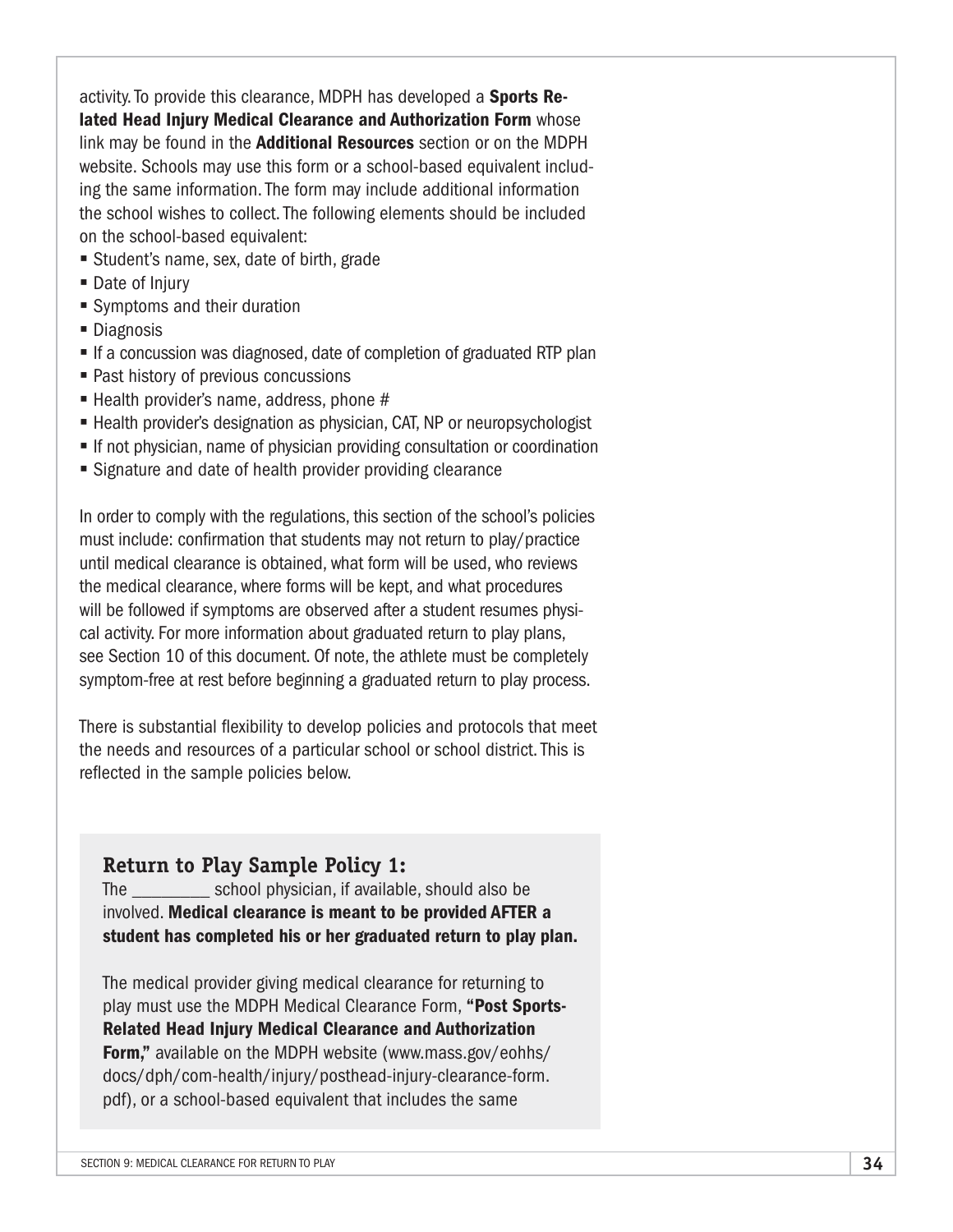information. The Medical Clearance Form contains more detailed information than a simple statement that the student is ready to return to athletics. This additional information is necessary as school staff monitors the student returning from a concussion. Athletic staff may consider providing this form to the athlete to share with the physician. The completed forms should be kept in the student's medical record in the school health office as well as athletic department office.

#### **Return to Play Sample Policy 2:22**

All students at The School must be cleared to return to play/practice by a licensed medical professional (physician, NP in consultation with a physician, CAT in consultation with a physician or neuropsychologist in coordination with the physician managing the student's recovery) *after the graduated return to play has been completed*. (See details about graduated return to play practices below under Section 10). It is recommended that this medical professional have familiarity with concussion diagnosis and management in order to determine how serious the concussion is and when it is safe for the student to return to normal activities including physical activity and school (concentration and learning activities). Sports activities include physical education class as well as sports practices and games:

- The student should be completely symptom free at rest and with physical (sprints, non-contact aerobic activity) and cognitive exertion (school work).
- Return to play should occur gradually (see below).
- Students should be monitored for symptoms and cognitive function during each stage of exertion.
- Students should only progress to the next level of exertion if they are asymptomatic at the current level.

Medical clearance will be provided using the form whose link can be found in the **Additional Resources** section of these policies and also available on the \_\_\_\_\_\_\_\_ School website. It is recommended that the student take this form to the medical professional at the time of exam as other forms will not be accepted. These forms must be provided to the coach or athletic trainer and

22 Adapted from a number of sources, including Marshfield High School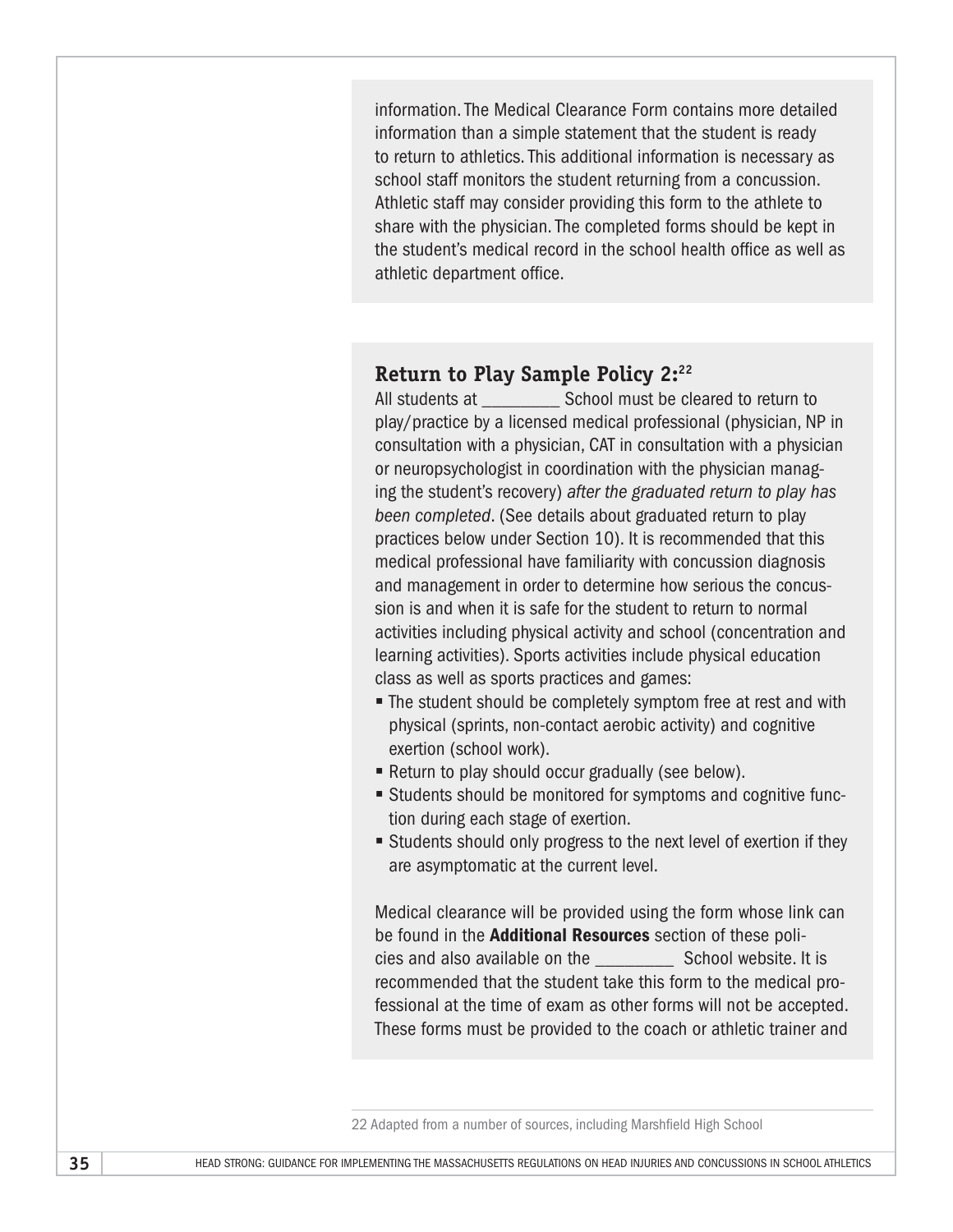will be shared with the school nurse for review with a copy kept in the student's medical record.

In a situation in which a student has been medically cleared but school staff have observed continuing symptoms, the school will make the final decision regarding a student's to return to play. If this situation arises, the School staff should communicate to the physician or health care provider who provided the clearance regarding the symptoms which school staff have observed, to allow for reevaluation by the health care provider. It is possible that the health care provider was not aware of the student's symptoms when the provider gave the clearance. If the athlete still has symptoms, the athlete should NOT return to play.

# **Return to Play Sample Policy 3 (When schools use ImPACT or other testing not required by regulations):23**

Following a diagnosed concussion made by a healthcare provider, the student athlete will take a post-injury test within 24 to 48 hours following the head injury. STUDENT ATHLETES WILL NOT BE ALLOWED TO MOVE ONTO FUNCTIONAL/PHYSICAL TESTING UNTIL THEIR IMPACT TEST IS BACK TO THE BASELINE SCORE AND THEY ARE ASYMPTOMATIC. After a student athlete takes their first postinjury test, they will not be re-tested again for 5 days.

If after the first post-injury ImPACT test the athlete is not back to his/her baseline, the parent(s) or legal guardian(s) will be notified, and the student athlete will be referred back to their healthcare provider and must have the Concussion Information and Gradual Return to Play form signed by a physician, licensed neuropsychologist, nurse practitioner or certified athletic trainer stating when the athlete is allowed to return play.

Following a post-injury test, the certified athletic trainer will take the Concussion Information and Gradual Return to Play form signed by the parent(s) or legal guardian(s) and fill in the date of all post-injury tests taken by each student athlete.

#### 23 Adapted from Ludlow High School

SECTION 9: MEDICAL CLEARANCE FOR RETURN TO PLAY **36**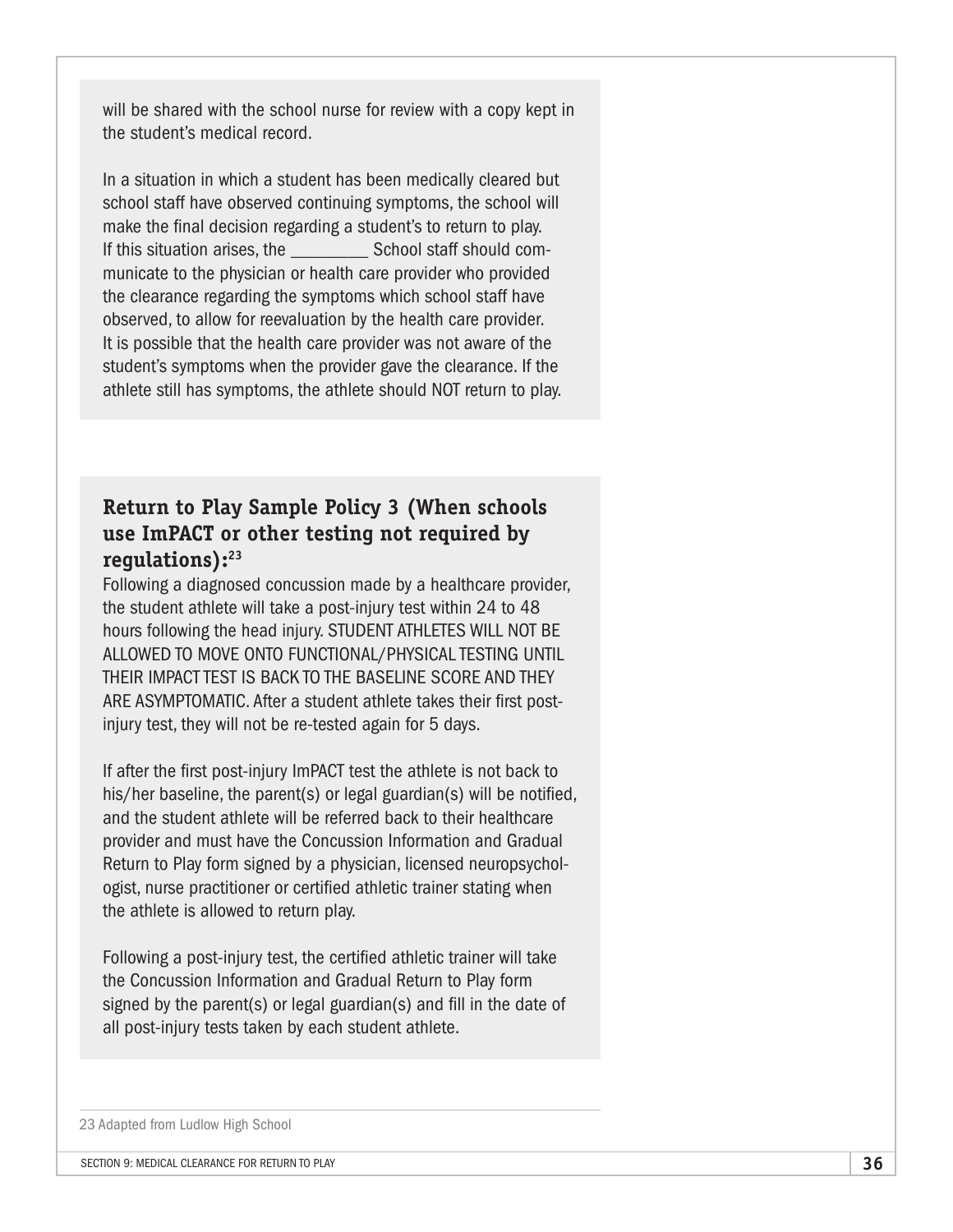The certified athletic trainer will also document the date on which the athlete is asymptomatic and sign the document agreeing that all the above statements are true and accurate.

Once the athlete completes the exertional post concussions tests, the parent(s) or legal guardian will be notified and the athlete will be sent home with all signed documents relating to head injury. At this time the parent(s) or legal guardian must bring the student athlete to a licensed physician, licensed neuropsychologist, nurse practitioner, or certified athletic trainer to be medically cleared for participation in extracurricular athletic activities.

Once a student athlete's post-injury test is back at the student athlete's baseline score they will go through 5 days of Exertional Post Concussion Tests. The student athlete must be asymptomatic for all functional and physical tests to return to play (RTP). All tests will be administered by a certified athletic trainer.

#### **Return to Play Sample Policy 4:24**

If it is determined that an athlete has a concussion or suspected concussion, he/she will be out of competition until he/she can be cleared for participation by a physician. No player shall go from being sidelined with a concussion to full play until he/she has followed the recommended stepwise process from the treating physician regarding return to activity. Each athlete will likely have his/her own course of recovery, which may depend upon prior medical history of concussion. Each student who is removed from practice or competition shall have a written graduated reentry plan for return to full academic and extracurricular athletic activities. The plan shall be developed by the student's teachers, the student's guidance counselor, school nurse, certified athletic trainer if on staff, neuropsychologist if available or involved, parent, members of the building-based student support and assistance team or individualized education program team as appropriate and in consultation with the student's primary care provider or the treating physician. This written plan shall include instructions for students, parent(s) and school personnel addressing physical and cognitive rest, graduated return to academics and athletics,

24 Adapted from the Dexter and Southfield Schools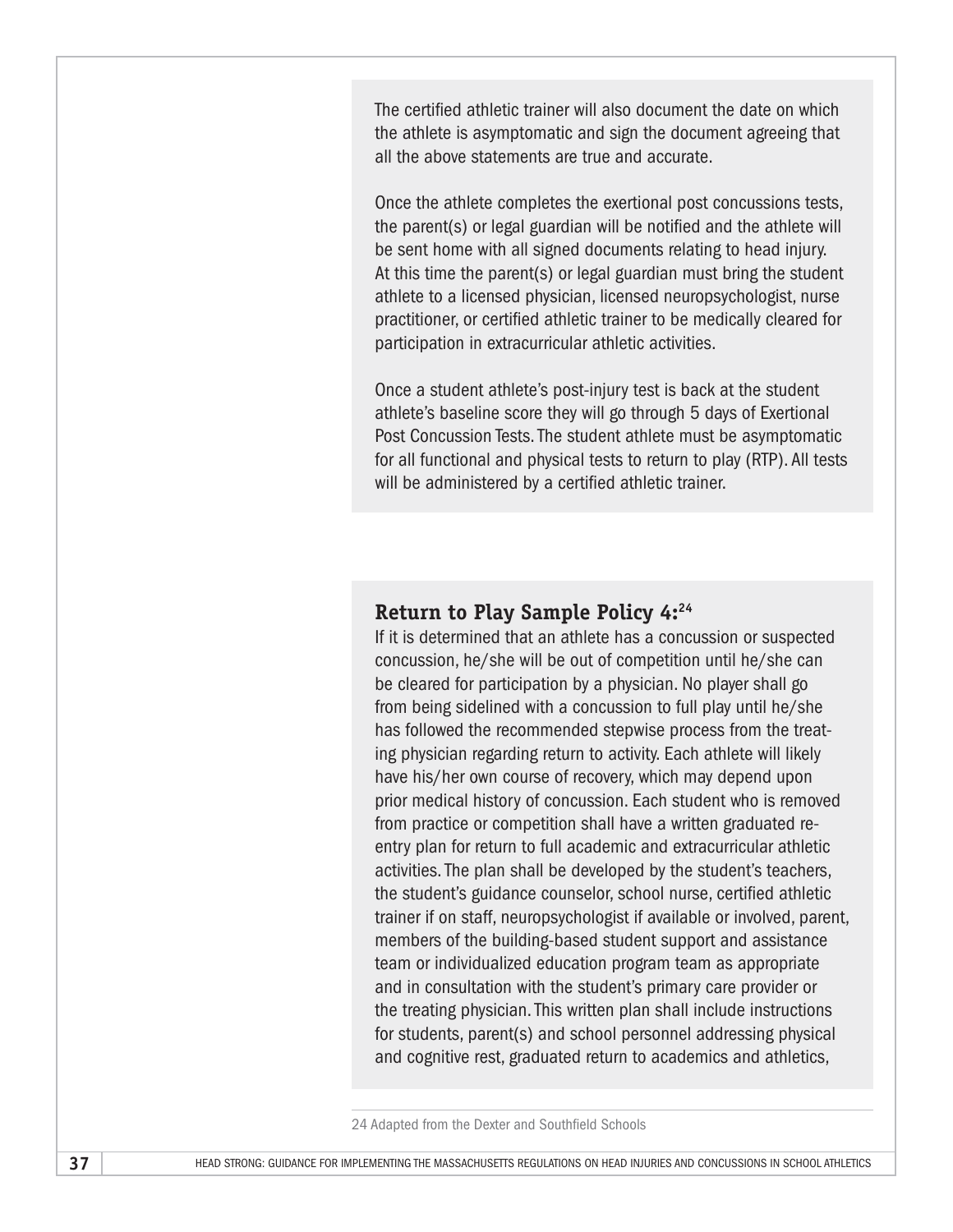estimated time intervals for resuming activities, assessment frequencies, as appropriate, by the school nurse, physician, team physician, athletic trainer if on staff, or neuropsychologist if available until full return to academics and athletics is authorized. A plan for communication and coordination shall also be put into place with the above individuals who are managing the student's recovery. The student must be completely symptom-free at rest in order to begin graduated re-entry (stepwise program) to activities. Final authority for return to play shall reside with the student's physician or the physician's designee.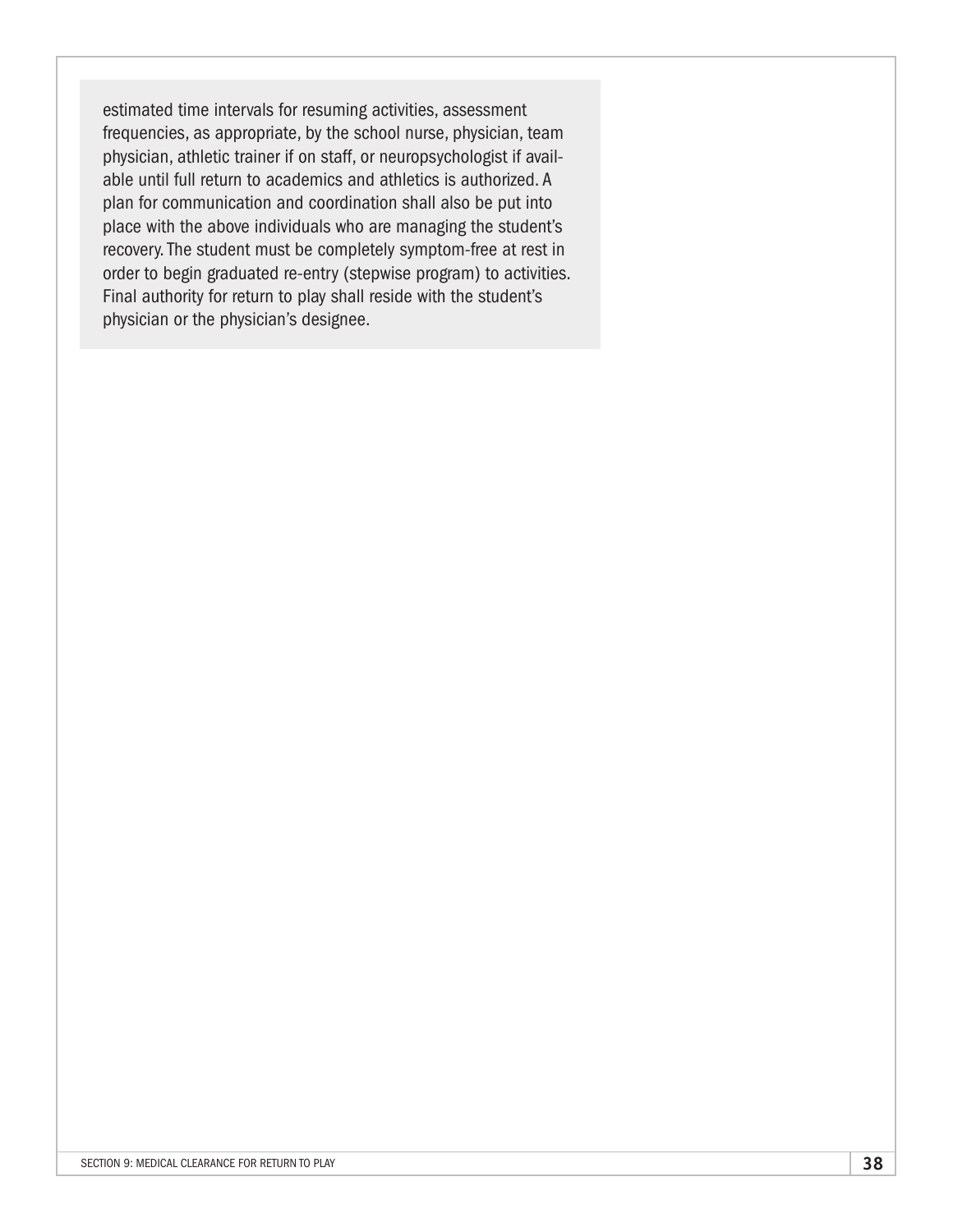

# **Section 10: Development and Implementation of Post Concussion Graduated Reentry Plans**

#### **Regulation 105 CMR 201.006(A)(10):**

*Procedure for the development and implementation of post-concussion graduated reentry plans to school and academic activities, if indicated, by persons specified in CMR 201.010(E)(1).*

#### **105 CMR 201.010(E):**

*Each student who is removed from practice or competition and subsequently diagnosed with a concussion shall have a written graduated reentry plan for return to full academic and extracurricular athletic activities.* 

- *(1) The plan shall be developed by the student's teachers, the student's guidance counselor, school nurse, certified athletic trainer if on staff, neuropsychologist if available or involved, parent, members of the building-based student support and assistance team or individualized education program team as appropriate and in consultation with the student's primary care provider or the physician who made the diagnosis or who is managing the student's recovery.*
- *(2) The written plan shall include instructions for students, parents and school personnel, addressing but not be limited to: (a) Physical and cognitive rest as appropriate; (b) Graduated return to extracurricular athletic activities and classroom studies as appropriate, including accommodations or modifications as needed; (c) Estimated time intervals for resumption of activities; (d) Frequency of assessments, as appropriate, by the school nurse, school physician, team physician, certified athletic trainer if on staff, or neuropsychologist if available until full return to classroom activities and extracurricular athletic activities are authorized; and (e) A plan for communication and coordination between and among school personnel and between the school, the parent, and the student's primary care provider or the*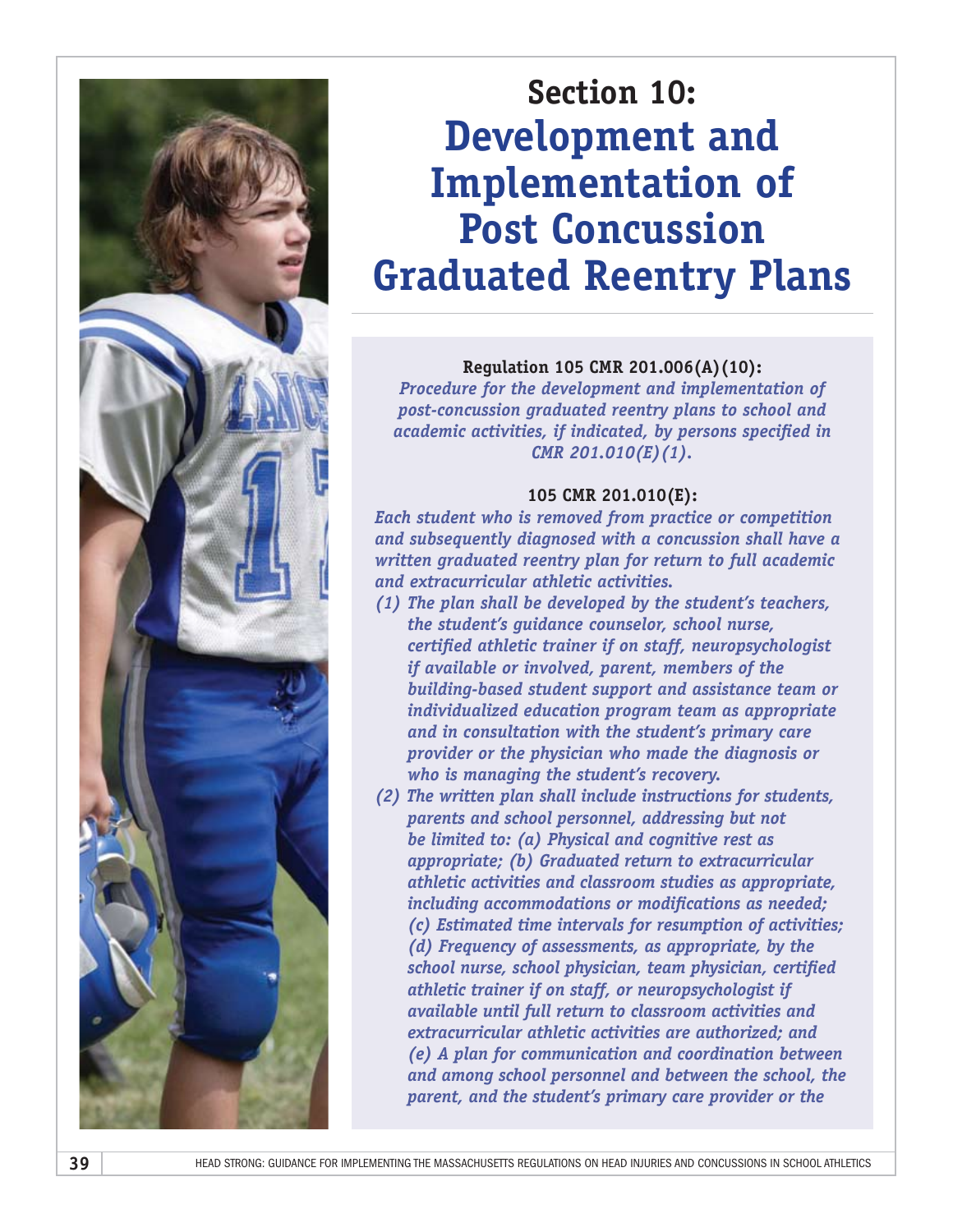*physician who made the diagnosis or who is managing the student's recovery.* 

*(3) The student must be completely symptom-free and medically cleared as defined in 105 CMR 201.011 in order to begin graduated reentry to extracurricular athletic activities.*

#### **Overview:**

If a student athlete has been diagnosed with a concussion, the regulations require that a graduated reentry plan, for both academics and sports, be developed and implemented. Recovery from a concussion requires rest, both physical and cognitive, in order for the brain to heal. This means that during the recovery period, it is as important for a concussed student to refrain from studying, working on a computer or playing video games, as it is for the student to refrain from participating in athletics. A graduated reentry plan, to either academics or sports, should not begin until a student is symptom-free at rest. A student should be symptom-free at each stage of the plan before graduating to the next phase.

Graduated reentry plans require a collaborative approach among health care providers, teachers, guidance counselors, the athletic staff and the athlete and her/his parent or guardian. Graduated reentry plans include gradual steps from physical and cognitive rest, gradual return to physical and academic activities, estimated time intervals for resumption of activities, frequent assessments, and a communication plan among school staff, parents, and health care providers. The injured student will recover more quickly with rest, not only from physical exertion and athletic activity, but also from the cognitive demands of academic work.

For example, students who return to school after a concussion may need to:

- Take rest breaks as needed
- Spend fewer hours at school
- Be given more time to take tests or complete assignments
- Receive help with schoolwork, and/or
- Reduce time spent on the computer, reading, or writing<sup>25</sup>

MDPH has worked with the Department of Elementary and Secondary Education to provide guidance to schools regarding academic accommodation options. A link to this guidance can be found in the **Additional** Resources section.

25 CDC: Heads Up to Schools, Know your Concussion ABCs, A Fact Sheet for School Nurses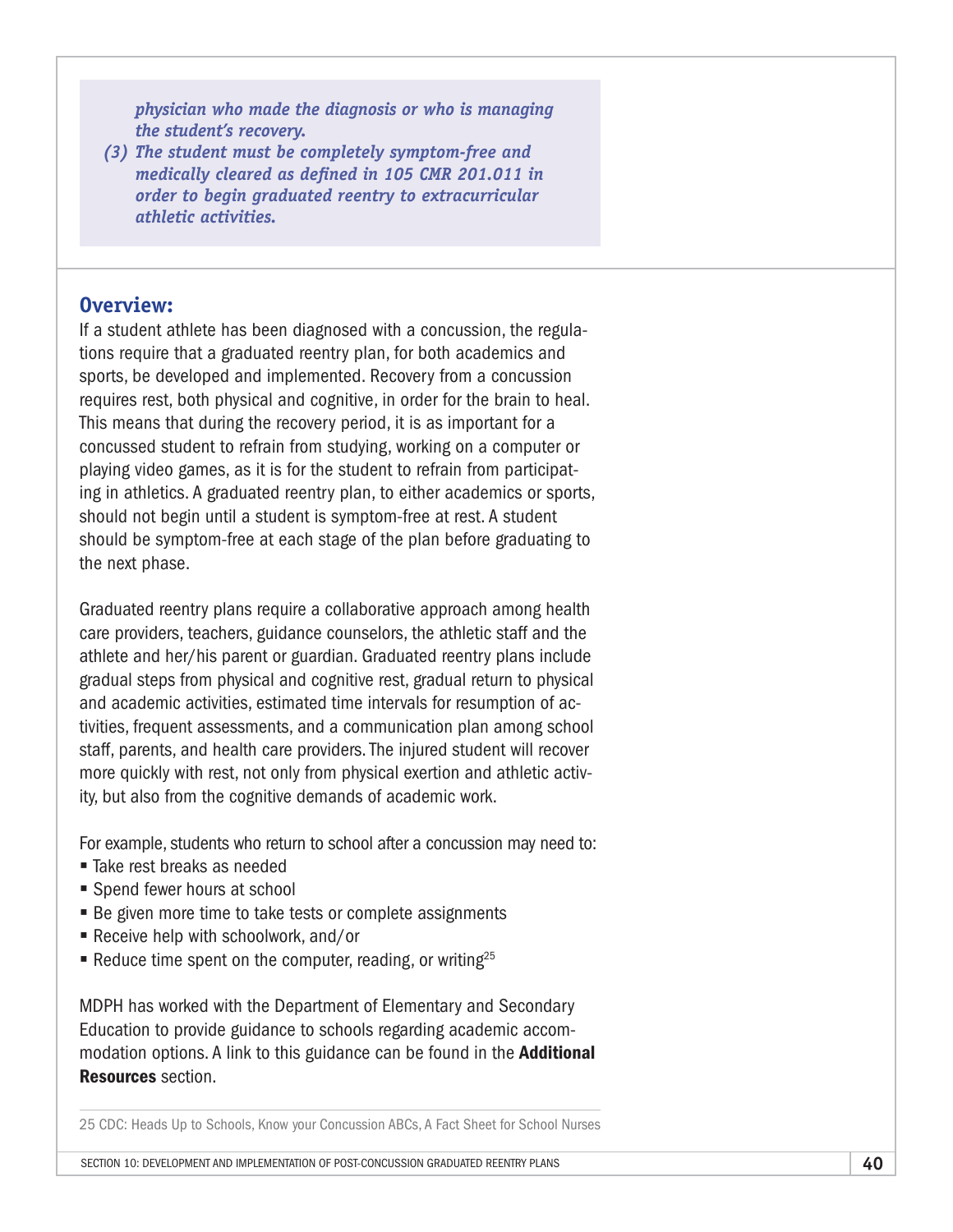A graduated return to play (extracurricular athletic activity) plan should involve a stepwise process from complete rest, to light exercise, to aerobic exercise, to no-contact training drills, and finally full-contact practice and game play.

The written graduated reentry plan should be kept in the student's medical record in the school health nurse office and also the athletic department office. Examples of both return to academics and return to play protocols can be found in the Sample Policies that follow.

To comply with the regulations, this section of the school's policies must address: which school personnel will be involved in the development of graduated reentry plans, how parents/guardians will be involved, who will monitor progress, and where the written plan will be kept.

There is substantial flexibility that may be incorporated into school/school district policies and procedures for graduated re-entry based upon local needs and resources. This is demonstrated in the sample policies below.

### **Graduated Reentry Plan Sample 1:**

School requires that all students returning to school and athletics after a concussion have a written plan for reentry. School staff, such as teachers, school nurses, counselors, administrators, speech-language pathologists, coaches and others should work together to develop and implement this plan in coordination with the student, their parent/guardian and the primary care provider.

Graduated return to academic plans are based on the stages of recovery framework that takes a student from rest to gradual return to full participation in academic activities.<sup>26</sup>

#### Stages of Recovery: 27

The stages of recovery are a framework designed through a collaborative effort by local health care professionals. The purpose of

<sup>26</sup> Adapted from Marshfield Public Schools

<sup>27</sup> Based on the work of Dr. Janet Kent at South Shore Hospital;

see [www.southshorehospital.org/yhc/HeadSmart\\_Handbook.pdf](http://www.southshorehospital.org/yhc/HeadSmart_Handbook.pdf)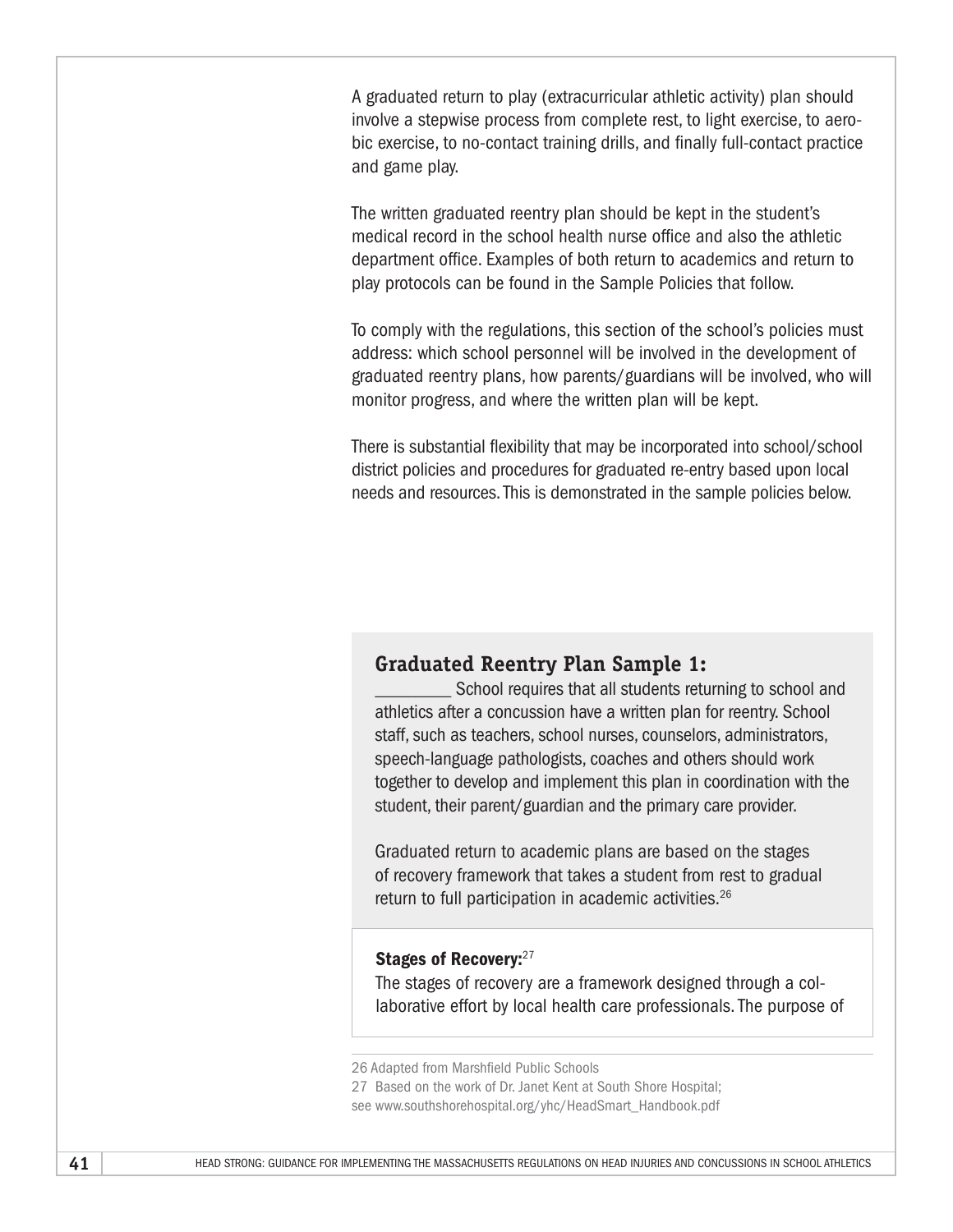this framework is to create common language that will help guide students, families, school personnel and health professionals through the recuperation process. Placement in stages is based on assessment of the student's medical condition by a licensed medical professional and accompanied by written orders.

Red Stage (Usually 2 – 4 days, but could last weeks)

- Rest
- Students typically do not attend school

#### Orange Stage

- Rest
- Attend school half to full days
- Avoid school bus and heavy backpacks
- Work with designated educational personnel regarding school accommodations
- No tests in school
- § No sports, band, chorus, physical education or outdoor recess

#### Yellow Stage

- Attend school full-time if possible
- Students and families work with teachers regarding homework deadlines (complete as much as possible)
- See school nurse for pain management and/or rest if needed
- Limit one quiz/test per day (untimed testing is recommended)
- Work in 15 minute blocks
- No sports
- Licensed medical professional will make decisions regarding band, chorus, physical education and outdoor recess (elementary level) based on medical assessment

Green Stage

- Attend school full-time
- § Resume normal activities
- Resume sports once school work is back on track, student is symptom-free, and has been cleared by a licensed medical professional

Graduated return to athletic plans will begin only after a student has returned to full participation in academics and is completely symptom-free at rest.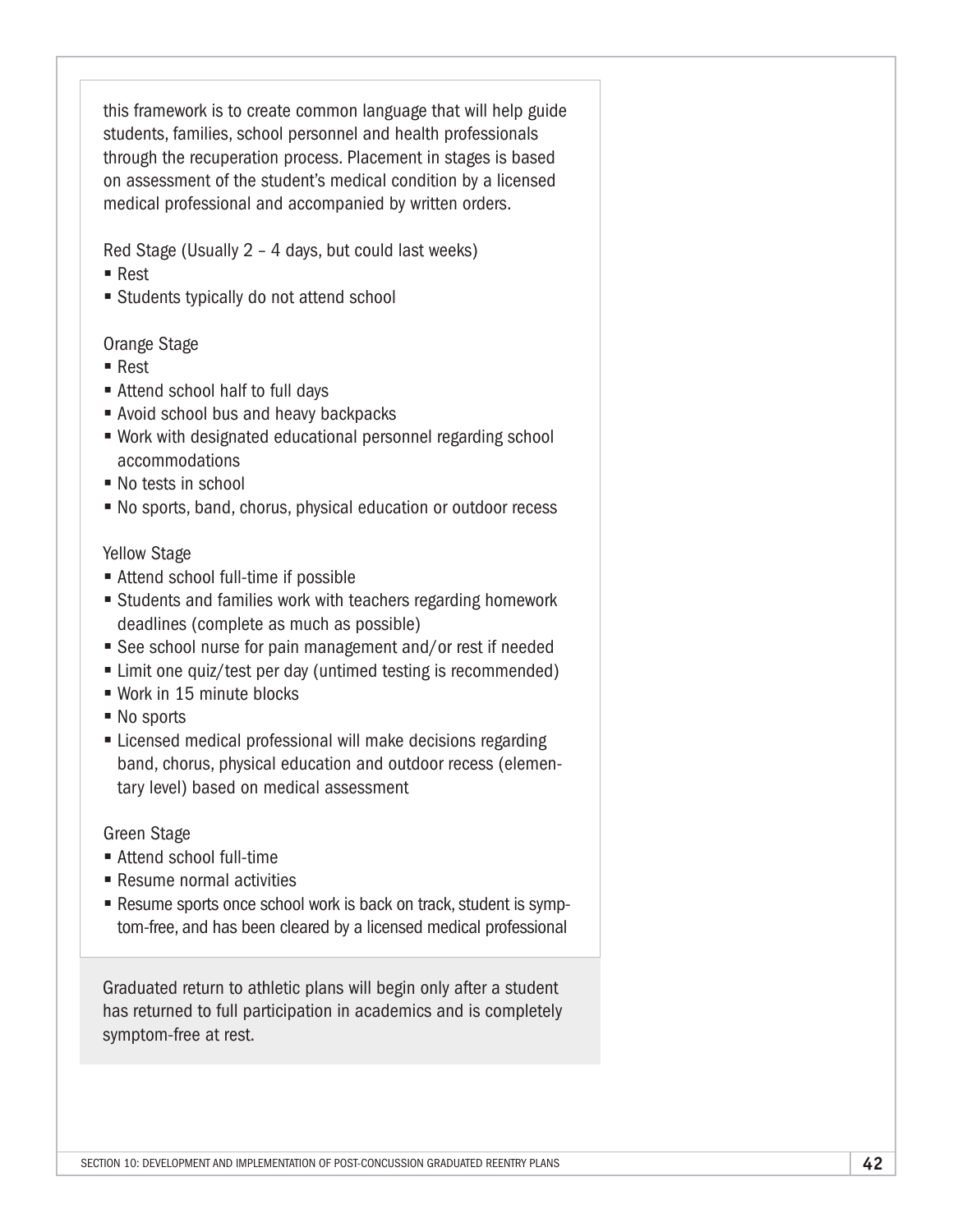#### Return to Play Schedule:<sup>28</sup>

When a student athlete is completely symptom-free at rest and has the approval of a medical professional, she/he may begin a graduated return to play protocol. The return to play schedule for the student should proceed as follows and should be monitored by the athletic trainer.

- Step 1: Light exercise, including walking or riding an exercise bike. No weight-lifting.
- Step 2: Aerobic exercise such as running in the gym or on the field. No helmet or other equipment.
- Step 3: Non-contact training drills in full equipment. Weight-training can begin.
- Step 4: Full-contact controlled training followed by practice or training.
- Step 5: Full-contact game play.

The written reentry plans will be signed by the student, their parent/guardian, the school nurse, the lead teacher/guidance counselor, athletic trainer and coach so that all parties are in agreement as to the plan for reentry. Frequent or periodic assessments by the school personnel including the nurse, athletic trainer, school physician or team physician as appropriate may be necessary until full return to classroom activities and extracurricular athletic activities are authorized by medical staff. A copy of the plan will be kept in the student's medical record.

**Graduated Reentry Plans Sample Policy 2 (This is a sample return to play protocol for a school utilizing ImPACT testing for athletes):29**

#### Gradual Return to Play Protocol:

Return to play will occur only after the following steps have been completed, in the order listed below:

1. Parent/Guardian reads and signs the Concussion Information and Gradual Return to Play Protocol.

28 Adapted from Bourne School District, Marshfield Public Schools and NFHS 29 Adapted from Northampton High School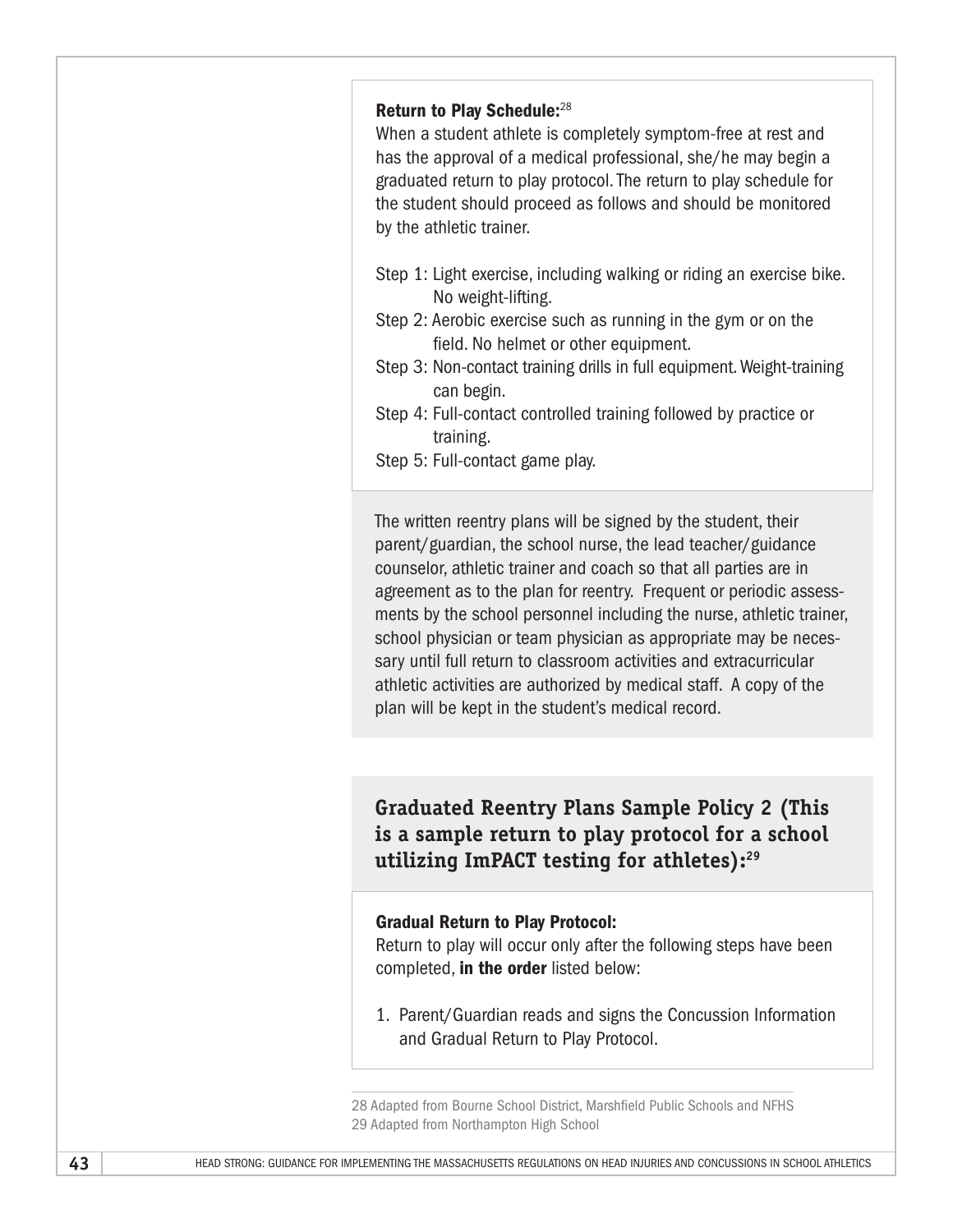- 2. Post injury ImPACT® test completed when athlete returns to school. Post injury ImPACT® test must be back to baseline before continuing with the Physical Post Concussion Tests. Parent/Guardian will be notified, and athlete referred to their health care provider, if first post injury ImPACT® test is not back to baseline. Post-injury ImPACT® test will continue every five(5) days until baseline is attained.
- 3. Athletic trainer verifies that the Physical Post Injury Tests were administered and the athlete was asymptomatic. Athlete must finish Physical Post Injury Tests, even if athlete has been cleared by their health care provider.
- 4. Athlete may not participate in practice or play until written clearance by an appropriate health care professional: physician (MD, DO) or nurse practitioner (NP) AND with completion of the Physical Post Injury Tests.
- 5. Completed signature form returned to athletic trainer.
- 6. Athlete reads and signs the Concussion Information.
- 7. Athletic trainer notifies coach and gives copies of completed form to director of athletics and school nurse.

# **Graduated Reentry Plans Sample Policy 3 (This is an additional sample of a return to play protocol):30**

Following a post-injury test, the certified athletic trainer will take the Concussion Information and Gradual Return to Play form (see link to this form in **Additional Resources**) signed by the parent(s) or legal guardian(s) and fill in the date of all post-injury tests taken by each student athlete.

The certified athletic trainer will also document the date in which the athlete is asymptomatic and sign the document agreeing that all the above statements are true and accurate.

30 Adapted from Ludlow High School

Section 10: DEVELOPMENT AND IMPLEMENTATION OF POST-CONCUSSION GRADUATED REENTRY PLANS **44**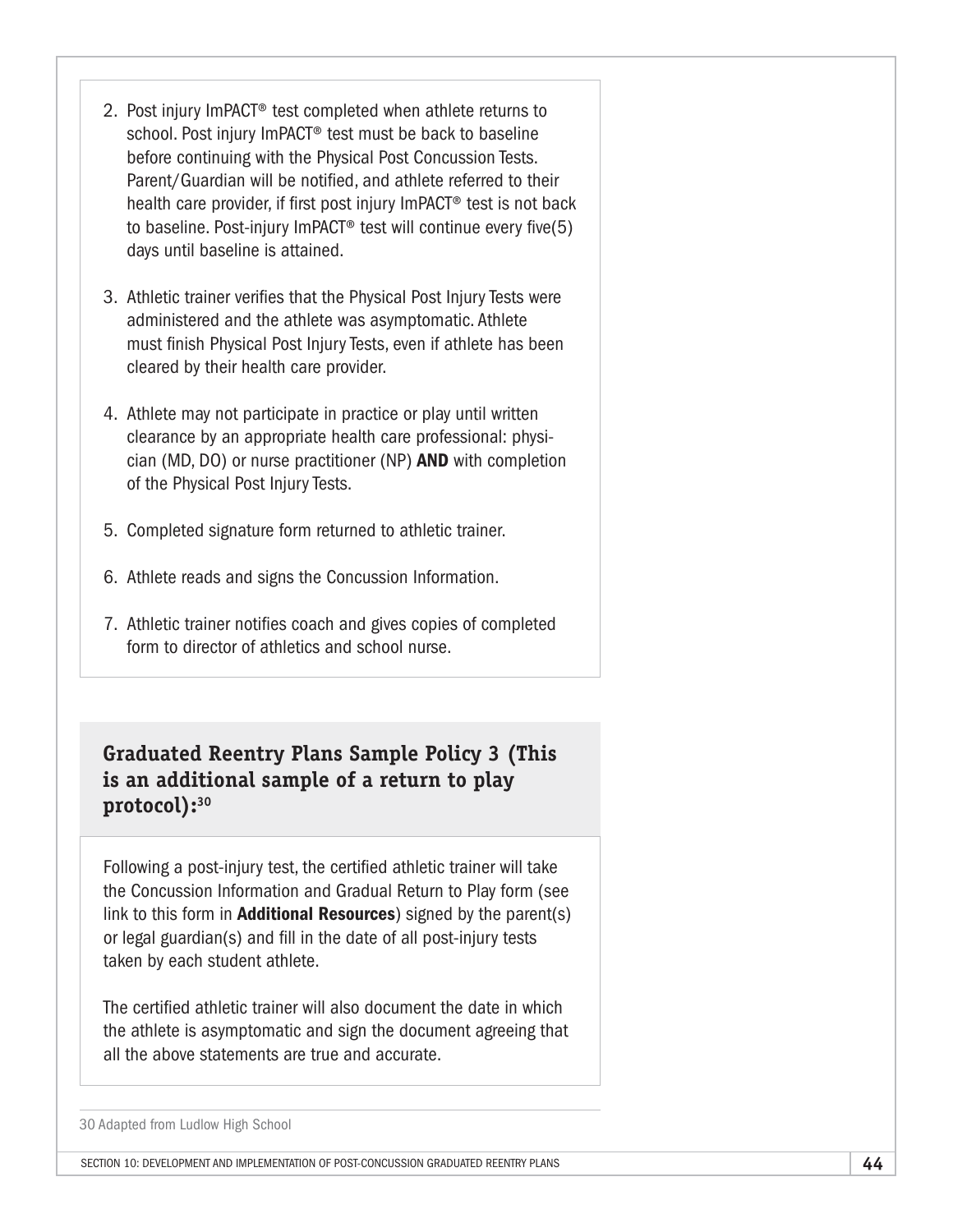Before the athlete starts on the exertional post concussions tests, the parents will be notified and the athlete will be sent home with all signed documents relating to head injury. At this time, the parent(s) or legal guardians must bring their student athlete to an a licensed physician, licensed neuropsychologist, nurse practitioner or other appropriately trained or licensed healthcare professional to be cleared for participation in their extracurricular activity. Alternatively, the certified athletic trainer may confer with the athlete's healthcare provider to obtain clearance for beginning the graduated reentry plan. Student athletes will also need to receive final medical clearance for Return to Play after they have completed their graduated re-entry plan. This medical clearance may only be provided by a licensed physician, neuropsychologist, nurse practitioner, or certified athletic trainer.

#### Student athletes who continue to exhibit concussion symptoms for a week or more must be evaluated by a physician before returning to play.

Once a student athlete's post-injury test is back at the student athlete's baseline score they will go through 5 days of Exertional Post Concussion Tests. The student athlete must be asymptomatic for all functional and physical tests to return to play (RTP). All tests will be administered by a certified athletic trainer.

#### Exertional Post Concussion Tests:

Test 1: (30% to 40% maximum exertion): Low levels of light physical activity. This will include walking, light stationary bike for about 10 to 15 minutes. Light isometric strengthening (quad sets, UE light hand weights, ham sets, SLR's, resistive band ankle strengthening) and stretching exercises.

Test 2: (40% to 60% maximum exertion): Moderate levels of physical activity. Treadmill jogging, stationary bike, or elliptical for 20 to 25 minutes. Light weight strength exercises (resistive band exercises UE and LE, wall squats, lunges, step up/downs). More active and dynamic stretching.

Test 3: (60% to 80% maximum exertion). Non-contact sports specific drills. Running, high intensity stationary bike or elliptical 25 to 30 minutes. Completing regular weight training. Start agility drills (ladder, side shuffle, zig-zags, carioca, box jumps, and hurdles). Test 4: (80% maximum exertion). Limited, controlled sports specific practice and drills.

Test 5: Full contact and return to sport with monitoring of symptoms.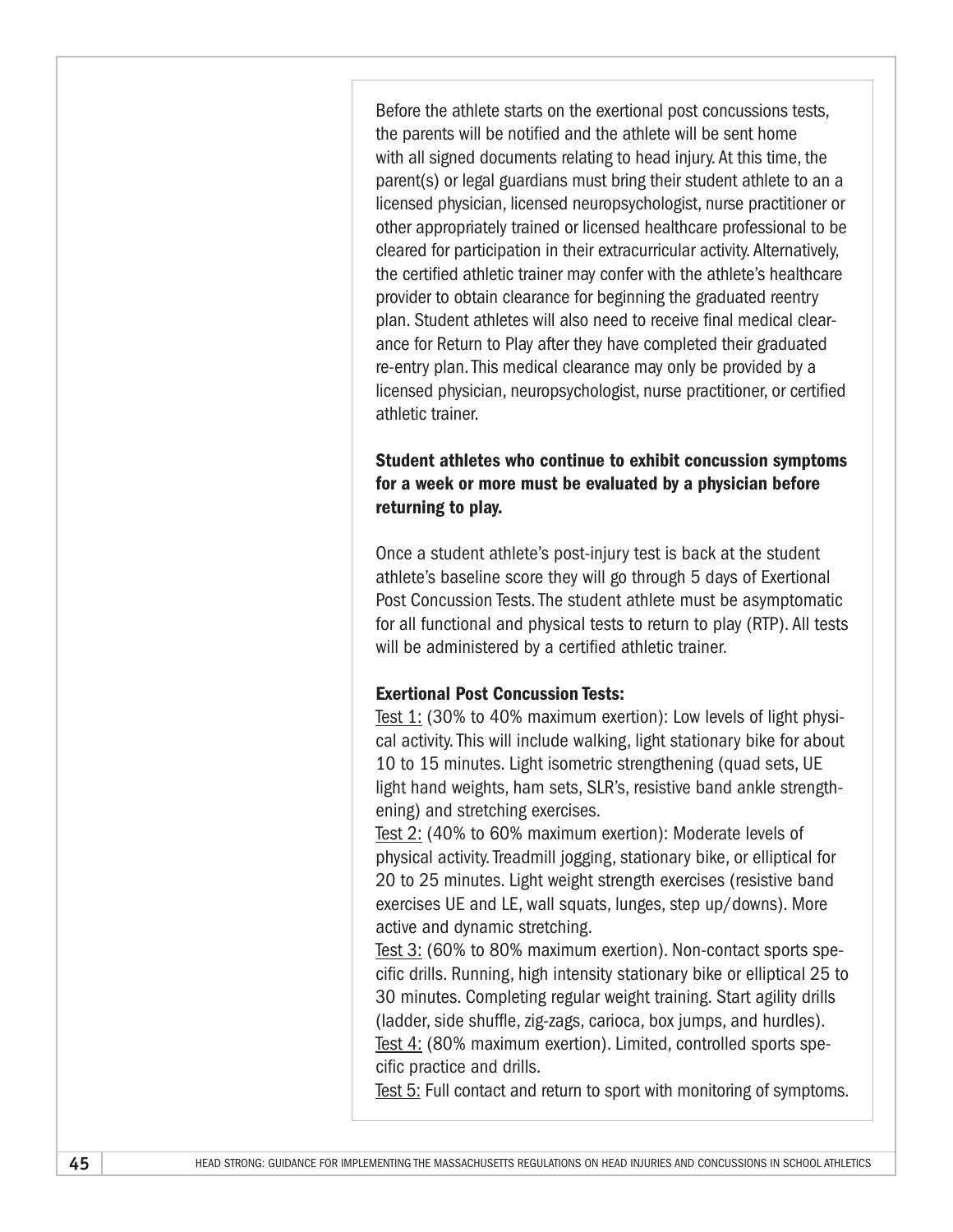## **Graduated Reentry Plans Sample Policy 4 (This is an example of a return to play protocol that includes a signature from the parent, athletic trainer and student on the same form):**

#### Northampton High School, Department of Athletics: CONCUSSION AND RETURN TO PLAY PROTOCOL

#### Physical Post Concussion Tests

The athlete will be given five physical post concussion tests administered by a certified athletic trainer. Only one test per day. Next test will be administered only when previous test is passed with no symptoms. These tests will take a minimum of five days.

Test 1: (To increase heart rate) Low levels of physical activity. This includes walking, light jogging, light stationary biking and light weight lifting (low weight, moderate reps, no bench, no squats). Test 2: (To increase heart rate with movement) Moderate levels of physical activity with body/head movement. This includes moderate jogging, brief running, moderate intensity on the stationary cycle, moderate intensity weight lifting (reduce time and or reduces weight for the athlete's typical routine. Test 3: Heavy non-contact physical activity. This includes sprinting/running, high intensity stationary cycling, completing the regular weight lifting routine, non-contact sport specific drills (agility with 3 planes of movement).

Test 4: Sports specific practice.

Test 5: Full contact in a controlled drill or practice.

Athlete's Name example and the same of the Age of Injury and Sport Sport and Age of Injury

#### Parent/Guardian Signature:

I have read the *Concussion and Return to Play Protocol* and I understand the seriousness of a concussion, its symptoms and the *Graduated Return to Play Protocol*. Questions? Call high school nurse at 413-587-1460 or athletic office at 413-587-1356.

Parent/Guardian Signature\_\_\_\_\_\_\_\_\_\_\_\_\_\_\_\_\_\_\_\_\_\_\_\_\_\_\_\_\_\_\_\_\_\_ Date\_\_\_\_\_\_\_\_\_\_

#### Test Completion Dates with Asymptomatic Results:

|                                                                                                                                                                                                 | Test 1 Test 2                                                     |  | Test 3 Test 4 | Test 5 |  |  |  |
|-------------------------------------------------------------------------------------------------------------------------------------------------------------------------------------------------|-------------------------------------------------------------------|--|---------------|--------|--|--|--|
|                                                                                                                                                                                                 | concussion tests and said athlete was asymptomatic for all tests. |  |               |        |  |  |  |
|                                                                                                                                                                                                 |                                                                   |  |               |        |  |  |  |
| <b>Athlete Signature</b><br>I have read and understand the Concussion and Return to Play Protocol, concussion symptoms, and the<br>seriousness of a second concussion injury.<br>Date _________ |                                                                   |  |               |        |  |  |  |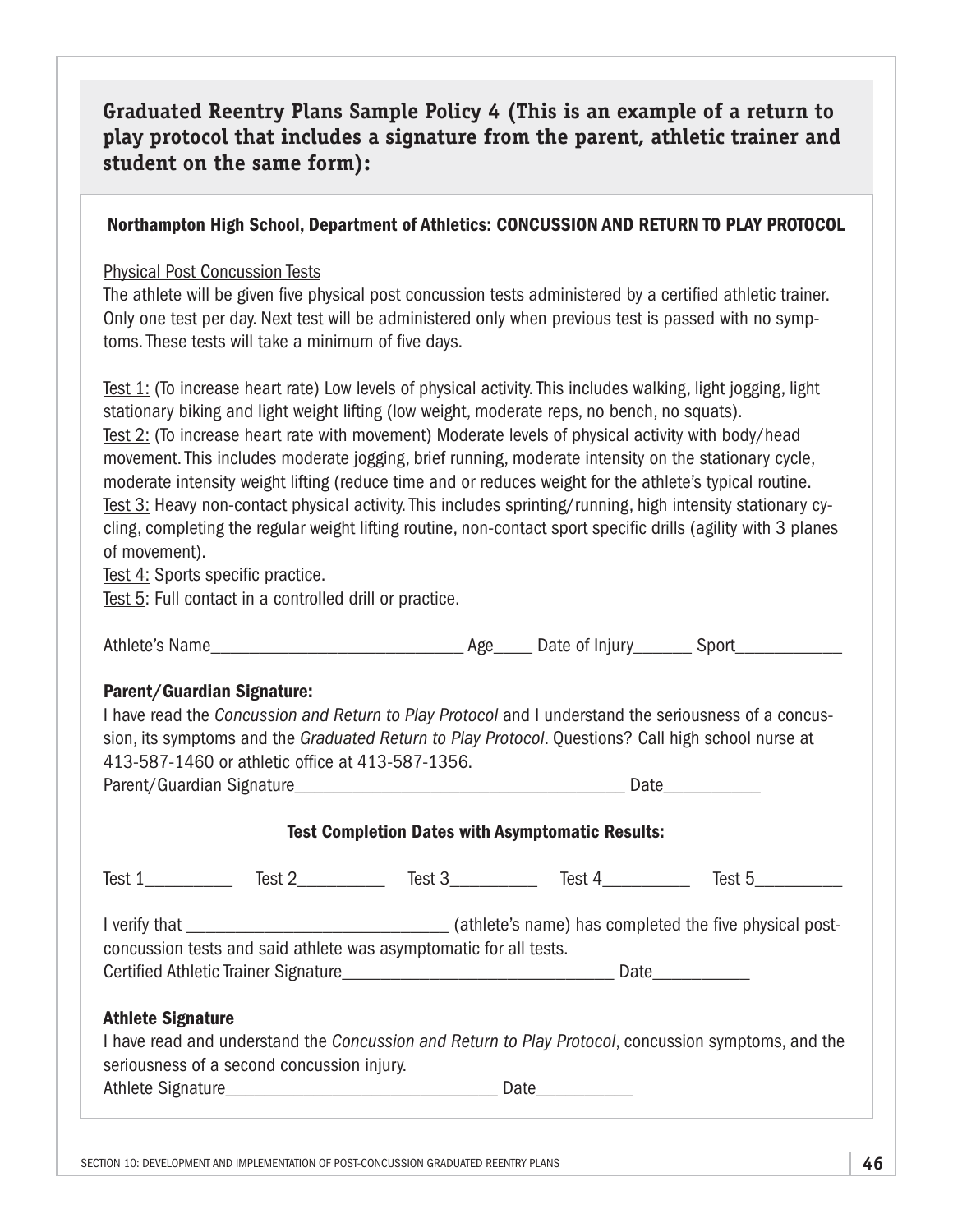

# **Section 11: Providing Information, Forms and Materials to Parents and Athletes**

#### **Regulation 105 CMR 201.006(A)(11):**

*Procedure for providing information, and necessary forms and materials, to all parents and athletes including the: (a) annual training requirement, (b) procedure for the school to notify parents when an athlete has been removed from play for a head injury or suspected concussion sustained during an extracurricular athletic activity, (c) protocol for obtaining medical clearance for return to play and academics after a diagnosed concussion, (d) parent's responsibility for completion of the Pre-participation Form, or school-based equivalent, and (e) parent's responsibility for completion of the Report of a Head Injury Form, or school-based equivalent.*

# **11a) Annual Training Requirement**

### **Overview:**

The MDPH regulations require that parents or legal guardians and students who participate in extracurricular athletic activity, as well as a variety of school personnel, receive MDPH-approved concussion training annually. (See Section 2 for details about training requirement and Additional Resources for links to approved training materials.) If schools wish to, they can provide this training in a pre-season meeting for parents and students. There are at least two strategies for providing such training in a pre-season meeting:

- Schools may offer one of the following on-line trainings: the Centers for Disease Control's (CDC) *Heads Up Concussion* training or the National Federation of State High School Association's (NFHS) *Concussion in Sports – What You Need to Know* training. Schools may use the agenda and attendance roster as a record of verification for participants who are trained in this type of group setting.
- Alternatively, schools may use MDPH approved written training materials to meet the training requirement. The versions for parents and students are available in English and Spanish. If schools distribute these training materials to parents and students at a pre-season meeting, all parents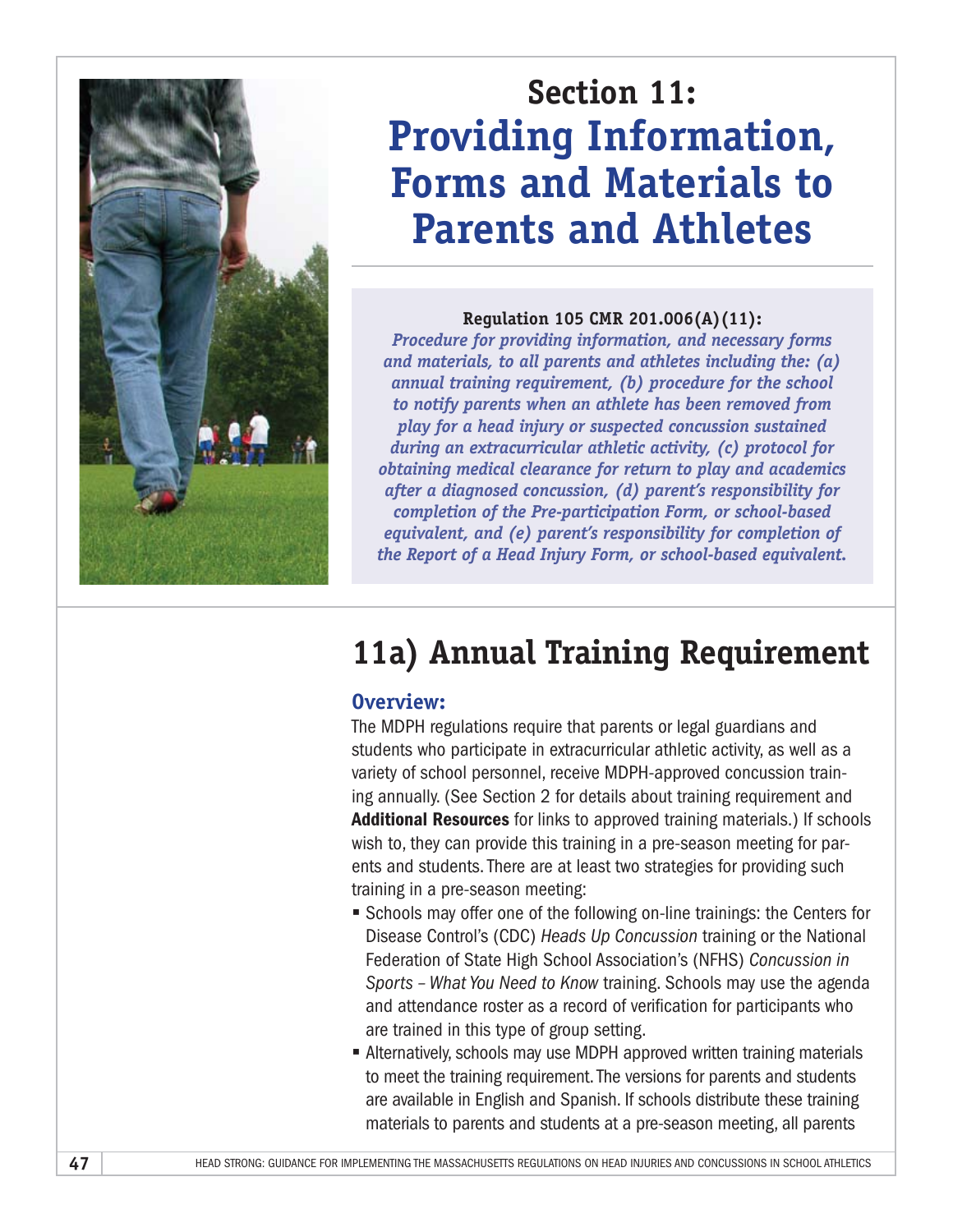and students should be asked to sign an acknowledgement verifying that they have reviewed the written materials.

There are additional options for providing such information, forms and materials to parents and athletes including:

- Mail to parents and students prior to school season;
- Training materials and forms posted to school's website;
- § Training materials and forms included in student, parent and/or athletic handbook;
- Sending out email reminders to students/parents to fulfill annual training requirement;
- Coaches can provide information forms and video on concussion training to students in pre-season orientation.

### **Sample Policy 1:31**

Parents/guardians and students who plan to participate in any athletic program at \_\_\_\_\_\_\_\_ School must also take a free online course. Two free on-line courses are available and contain all the information required by the law. The first is available through the National Federation of High School Coaches. You will need to click the "order here" button and complete a brief information form to register. At the end of the course, you will receive a completion receipt which should be provided to the coach or athletic director as documentation. The entire course, including registration, can be completed in less than 30 minutes: www.nfhslearn. com/electiveDetail.aspx?courseID=15000. The second on-line course is available through the Centers Disease Control at: [www.](http://www.cdc.gov/concussion/HeadsUp/online_training.html) [cdc.gov/concussion/HeadsUp/online\\_training.html.](http://www.cdc.gov/concussion/HeadsUp/online_training.html)

# **11b) Procedure for the School to Notify Parents When an Athlete Has Been Removed from Play for a Head Injury or Suspected Concussion**

### **Overview:**

The Department of Public Health intends that all student athletes and adults who are on the field during practice or competition will be educated

<sup>31</sup> Adapted from Cambridge Public Schools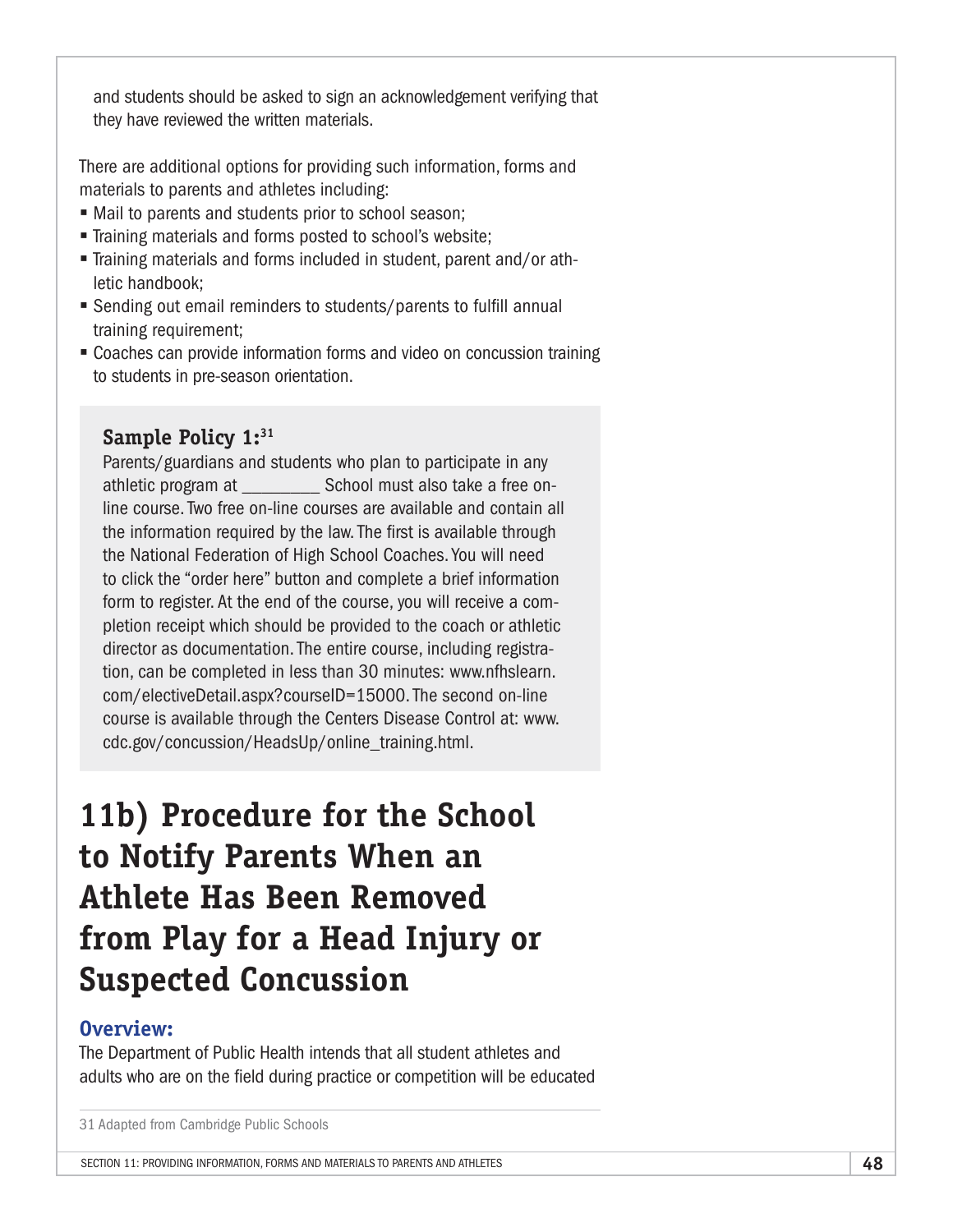with the same basic information about the signs, symptoms and risks of concussion. Communication between families, athletic staff and health care providers is crucial to facilitate a student's prompt removal from play and referral for medical care and full recovery following a concussion.<sup>32</sup> The following sample policies emphasize the importance of coordination and communication among athletic staff, parents and medical providers.

#### **Sample Policy 1:33**

The athletic trainer, coach, school nurse and/or volunteers (EMS, sports physicians) should promptly inform the athlete's parents or guardians about the possible concussion during the day of the injury via telephone and/or email and give them the fact sheet on concussions. Give the parents the "Report of Head Injury During Sports Season Form" (or school-based equivalent) and explain to them they will need to complete it and return it to the school. Inform the parents that the student will have to be medically cleared by a medical professional before returning to play and the Post-Sports-Related Head Injury Medical Clearance and Authorization Form will need to be completed and returned to the school before the student can resume play.

#### **Sample Policy 2:34**

If an athlete sustains a sports-related head injury, including a suspected concussion, the athletic trainer, school nurse, or coach will notify parents immediately and appropriate school staff within 24 hours of evaluating or learning of the injury. This protocol is the same for all home and away athletic events.

#### **Sample Policy 3:35**

The athletic trainer or school nurse/physician will be responsible for contacting the athlete's parents and providing follow-up instructions. If the athlete is injured at an away event or if the athletic trainer is unavailable, the coaching staff are responsible for notifying the athlete's parents of the injury and, if warranted, call for emergency care. The student should be sent home with the

<sup>32</sup> Adapted from Marshfield Public Schools

<sup>33</sup> Adapted from Bridgewater-Raynham Regional School District

<sup>34</sup> Adapted from the Dexter and Southfield Schools

<sup>35</sup> Adapted from Paramus, New Jersey High School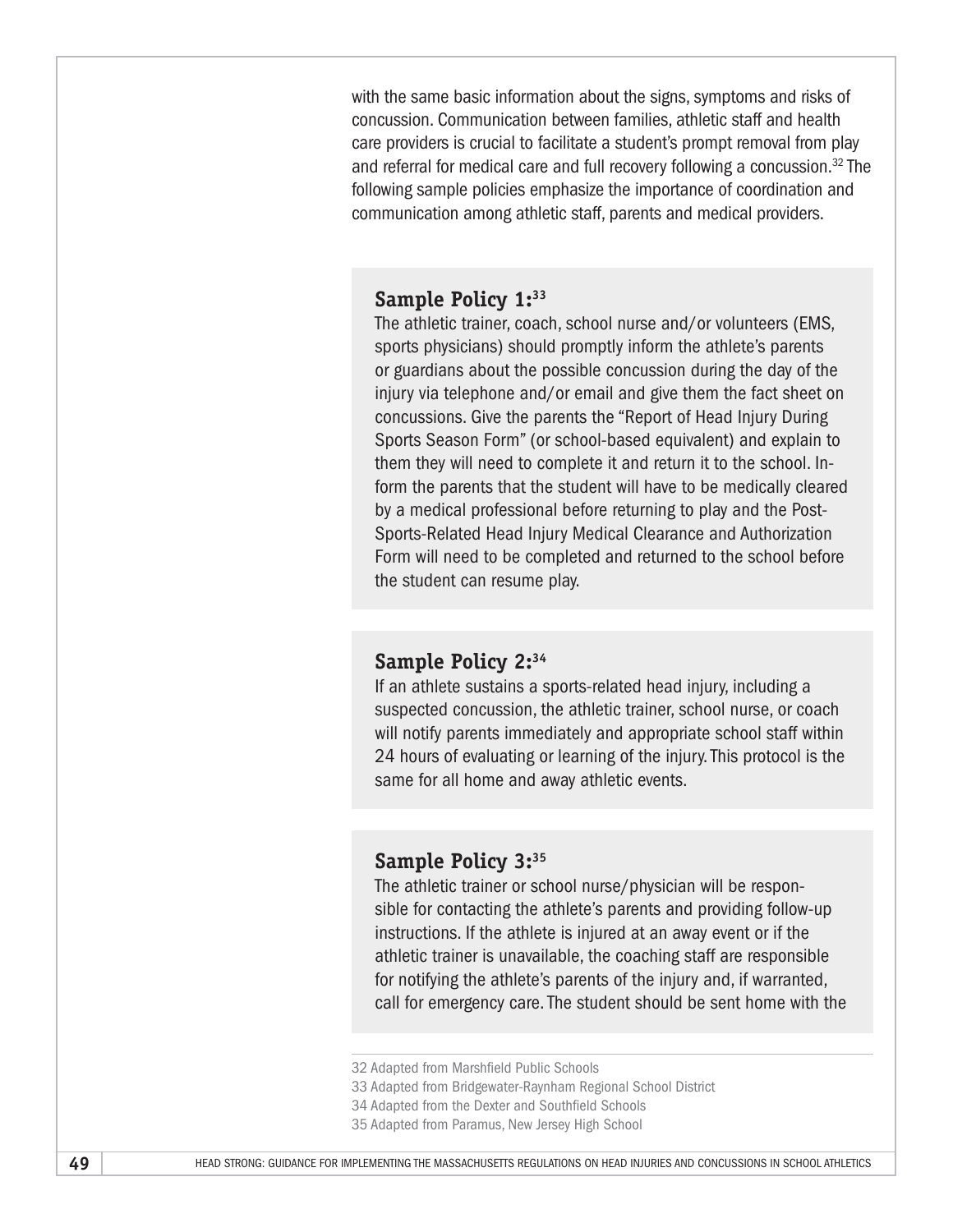"Report of Head Injury during Sports Season Form" as well as the "Post Sports-related Head Injury Medical Clearance and Authorization Form" or school-based equivalents.

# **11c) Protocol For Parents/Students to Obtain Medical Clearance for Return to Play and Academics After a Diagnosed Concussion**

**See also Section 8.**

### **Overview:**

The annual safety training for parents/guardians and athletes who participate in any extracurricular athletic activity as well as school policies should inform them of the school's protocol on obtaining medical clearance for return to play. Options for schools to provide this information include:

- Mail to parents and students prior to school season;
- Medical clearance materials and forms posted to school's website;
- § Training materials and forms included in student, parent and/or athletic handbook;
- Distributing this information at pre-season; parents/student meetings, meetings with coaches, or in school assemblies;
- Coaches can provide information forms and videos on concussion training to students in pre-season orientation.

#### **Sample Policy:**

At School parents and students are oriented about the protocol on obtaining medical clearance for return to play after a diagnosed concussion. In addition, our athletic handbook under the section for "Sports Concussion" contains our policies regarding sports concussion including obtaining medical clearance after a concussion. The website for the school at xxx.xxxxxxx.edu under the Athletic Department tab has a page on sports concussion that also details these protocols. Finally, parents and students can always call the athletic department office at xxx-xxx-xxxx or the school nurse office at xxx-xxx-xxxx to get further clarification or ask questions. No student will be allowed to return to play athletic activities until the medical clearance form is signed by authorized medical professional, submitted and reviewed by the school nurse.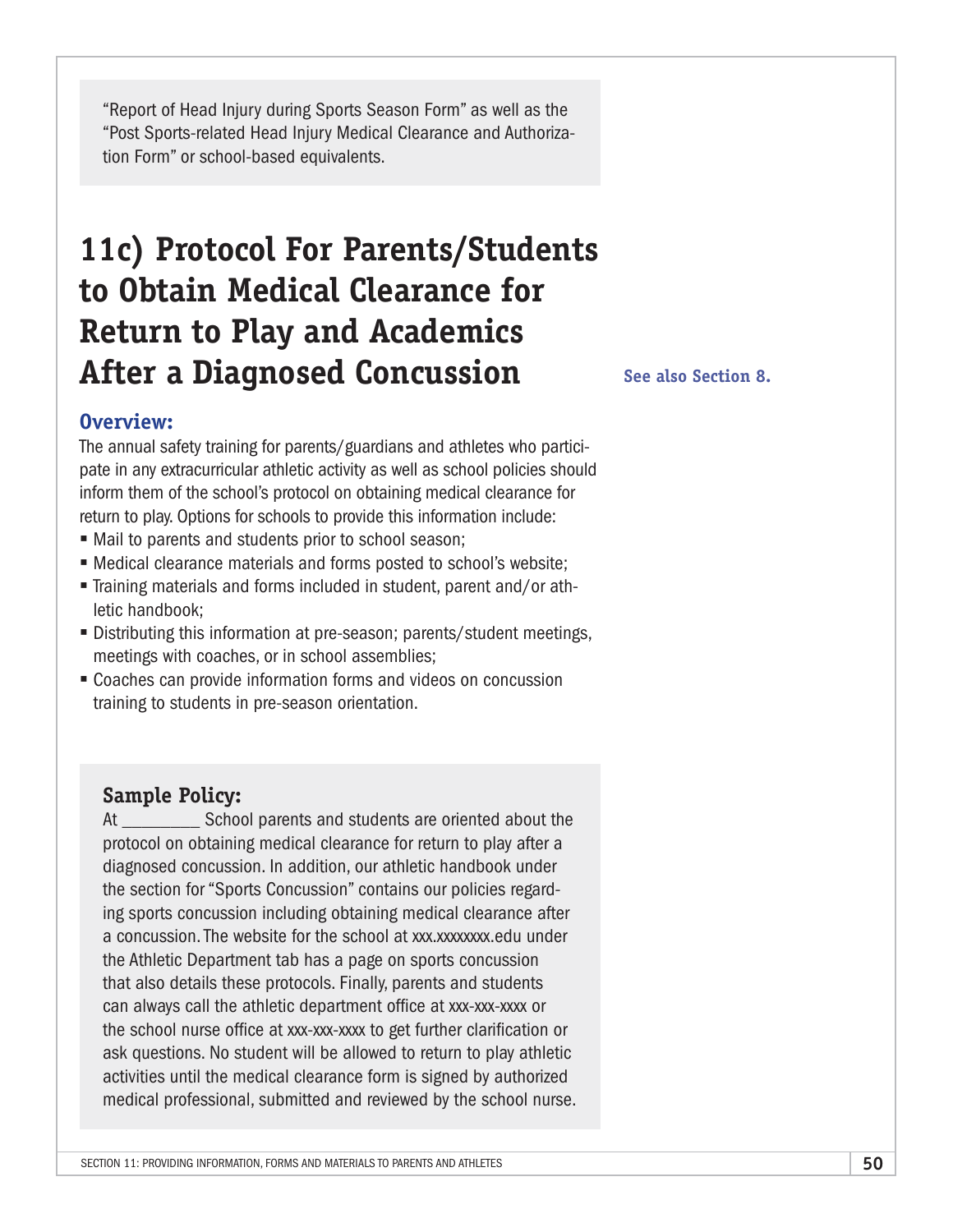# **11d) Parent's Responsibility for Completion of the Pre-Participation Form or School-Based Equivalent**

#### **Overview:**

The athletic director, coach, school nurse, athletic trainer or other designated school official are responsible for informing parents and students that the pre-participation form (or school-based equivalent) needs to be completed by the student and parent/guardian and returned to the athletic director, coach, school nurse, athletic trainer or other designated school official prior to the start of each sports season a student plans to participate. Schools have the following options to educate students and parents/guardians about the requirement to complete the pre-participation form, and to provide the form:

- Mail to parents and students prior to school season
- § Training materials and forms posted to school's website
- § Training materials and forms included in student, parent and/or athletic handbook
- Sending out email reminders to students/parents to fulfill annual training requirement
- Providing this information at pre-season parents/student meetings or meetings with coaches
- Providing this information in school assemblies
- Coaches can provide information forms and video on concussion training to students in pre-season orientation
- **E** A link to the MDPH Pre-Participation Head Injury/Concussion Reporting Form can be located in the Additional Resources section.

### **Sample Policy:**

At School's annual meeting in the fall, parents and students are oriented about the requirement to submit the preparticipation form or school-based equivalent, signed by both student and parent, which provides a comprehensive history with up-to-date information relative to concussion history. It is the parent's responsibility to tell all the student's coaches and school nurse if the student has ever had a concussion via this form. In addition, our athletic handbook under the section for "Sports Concussion" includes our policies regarding sports concussion including the requirement to complete the pre-participation form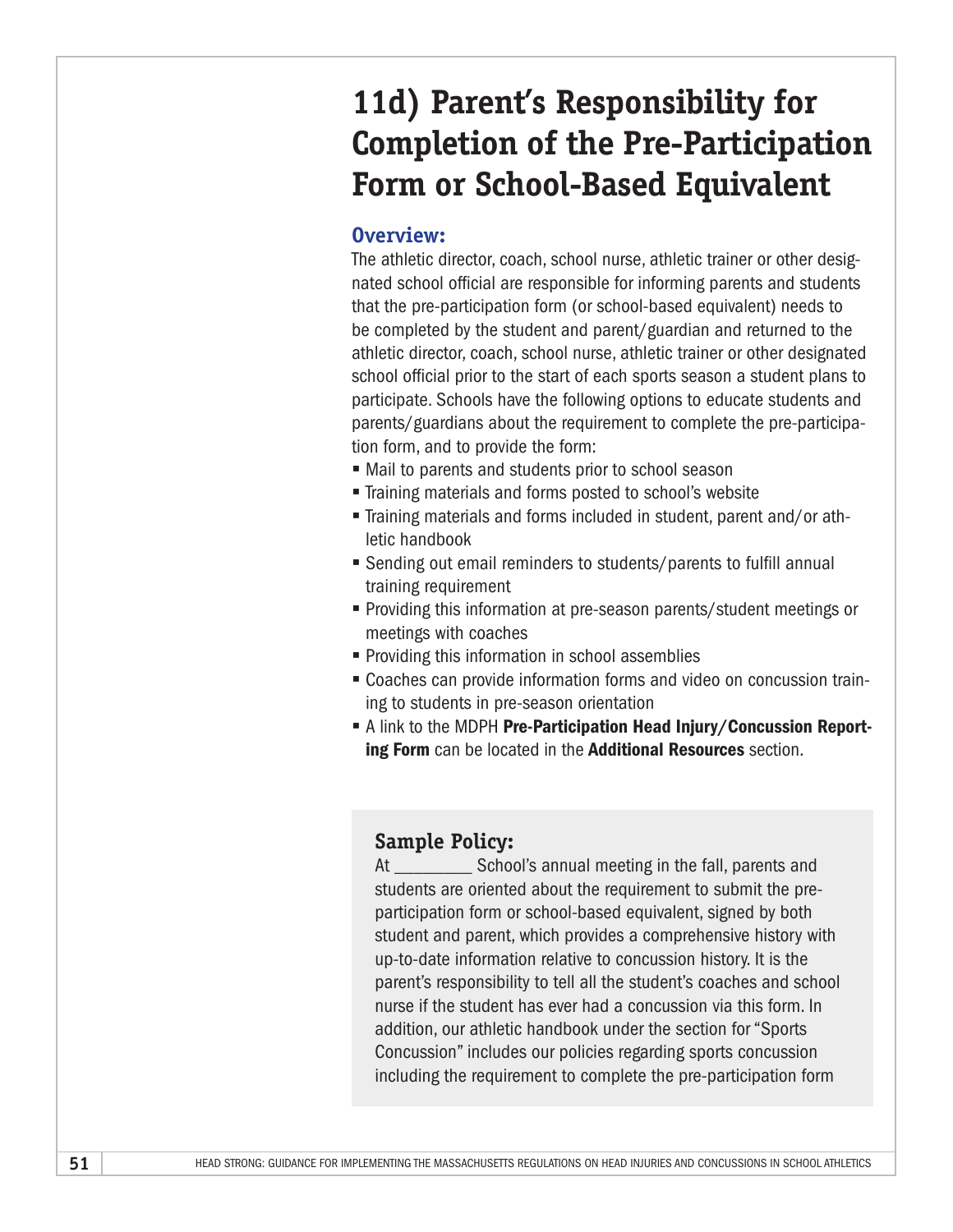by student and parent at the start of every sports season. The website for the school at xxx.xxxxxxx.edu under the Athletic Department tab has a page on sports concussion that also details these protocols. Finally, parents and students can always call the athletic department office at xxx-xxx-xxxx or the school nurse office at xxx-xxx-xxxx to get further clarification or ask questions. These forms should be submitted to the athletic department office which copies and reviews them and then forwards them to the School Nurse Office for review. At the beginning of every sports season, no student will be allowed to participate in athletic activities until the pre-participation form is signed, submitted by parent and student and reviewed by designated staff annually.

# **11e) Parent's Responsibility for Completion of the Report of a Head Injury Form, or School-Based Equivalent**

### **Overview:**

Options for educating parent/guardians about the requirement to complete the Report of Head Injury During Sports Season Form (or school-based equivalent) are:

- The School Nurse or other designated school official should track these forms and contact parents if they have not yet been returned
- Mail to parents and students prior to school season
- Training materials and forms posted to school's website
- § Training materials and forms included in student, parent and/or athletic handbook
- Sending out email reminders to parents to fill out Report of Head Injury form
- Providing these forms/information at pre-season parents/student meetings or meetings with coaches
- Providing this information in school assemblies
- Coaches can provide information forms and video on concussion training to students in pre-season orientation
- A link to the MDPH Report of Head Injury During Sports Season Form can be located in the **Additional Resources** section.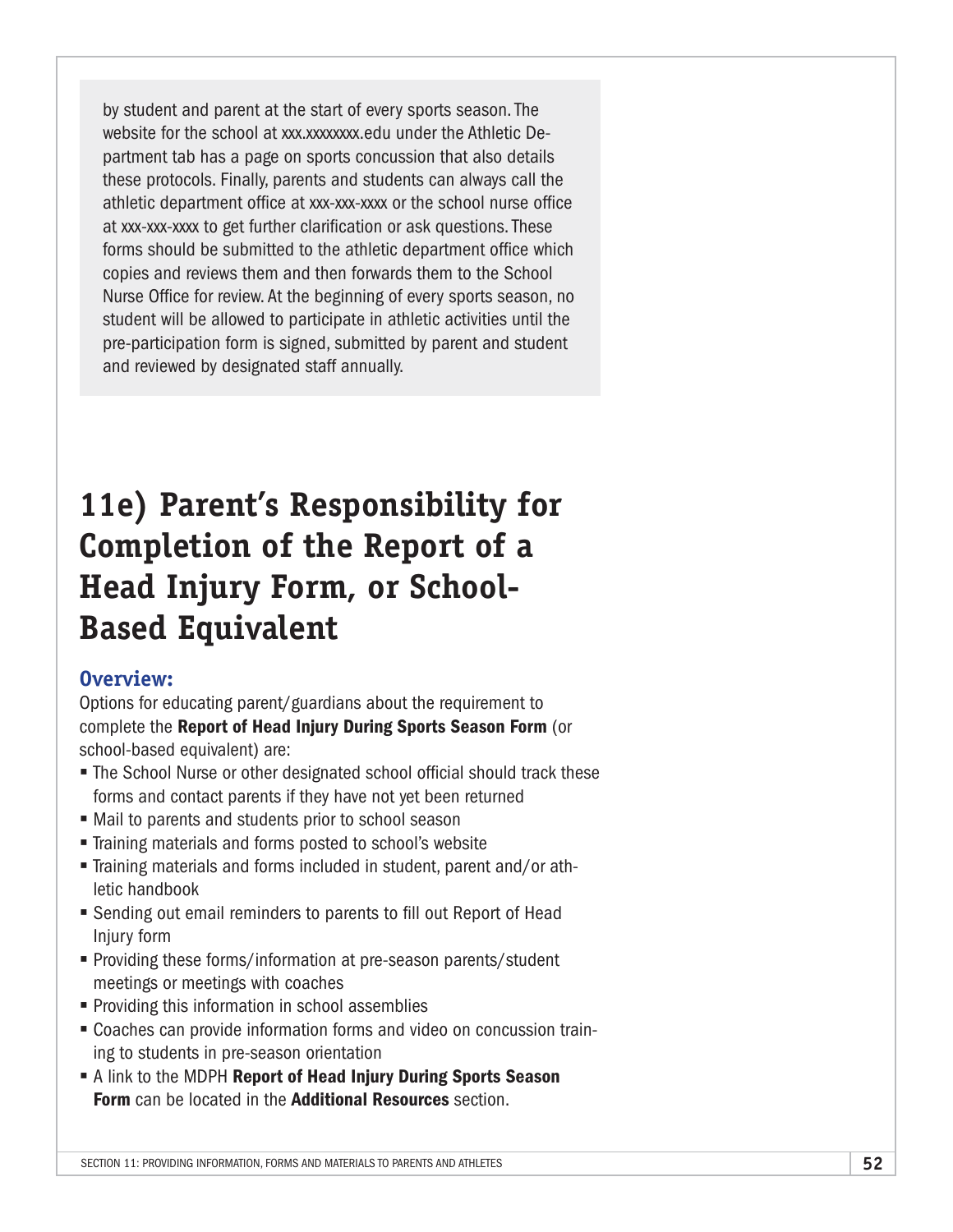### **Sample Policy:**

At School's annual meeting in the fall, parents and students are oriented about the requirement to submit all forms including the Report of Head Injury Form (or school-based equivalent) signed by parent if their child has a head injury related to athletic activities. In addition, our athletic handbook under the section for "Sports Concussion" lists our policies regarding sports concussion including the requirement to complete and sign. The website for the school at xxx.xxxxxxx.edu under the Athletic Department tab has a page on sports concussion that also details these protocols. Finally, parents and students can always call the athletic department office at xxx-xxx-xxxx or the school nurse office at xxx-xxx-xxxx to get further clarification or ask questions. These forms should be submitted to the athletic department office which copies and reviews them and then forwards them to the School Nurse Office for review. At the beginning of every sports season, no student will be allowed to participate in athletic activities until all required forms including the report of head injury form has been signed, submitted by parent and reviewed by school nursing and athletic department staff.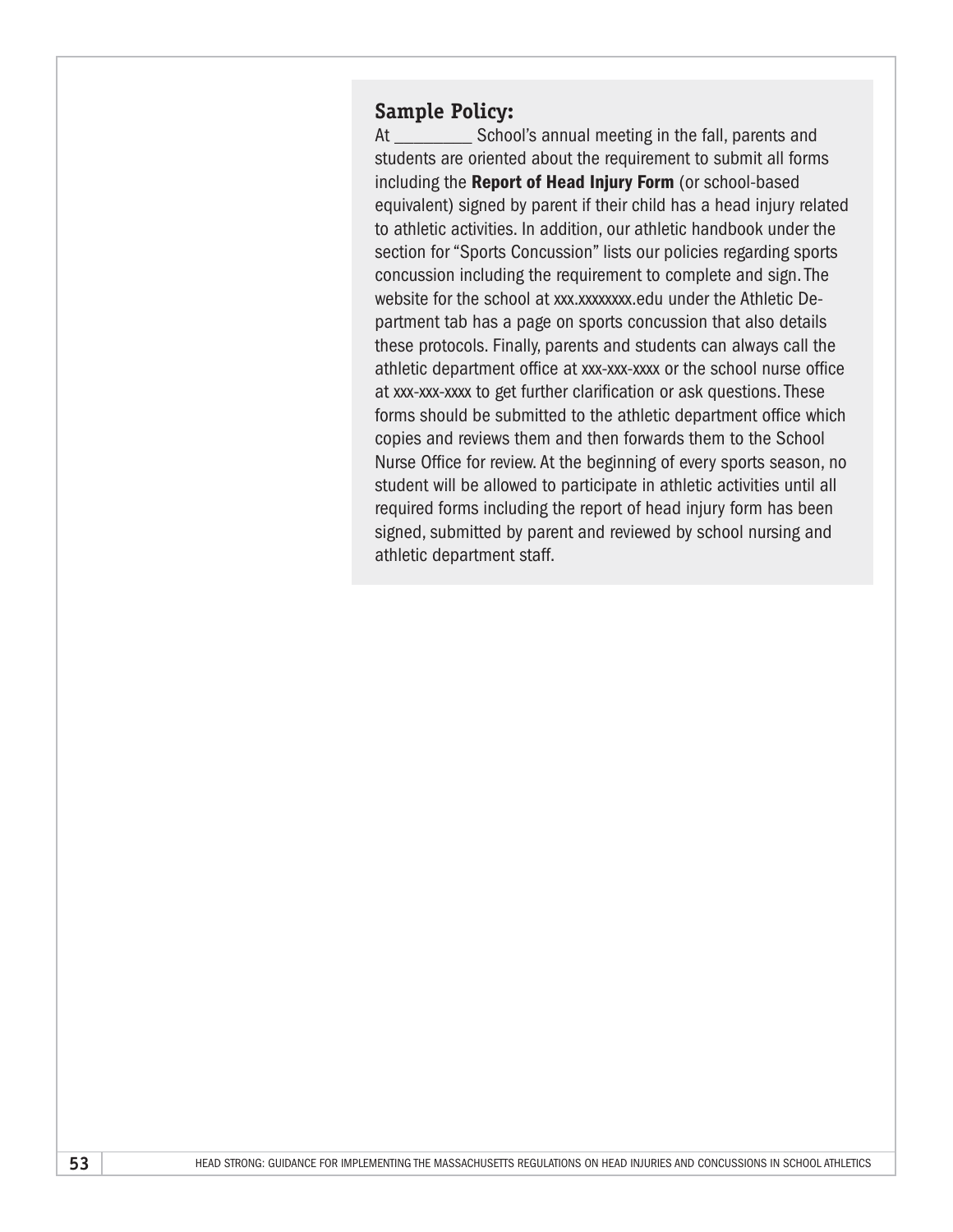# **Section 12: Inclusion of Sports-Related Head Injury Policy in the Student and Parent Handbook**

#### **Regulation 105 CMR 201.006(A)(12):**

*Inclusion in the student and parent handbooks of information regarding the sports-related head injury policy and how to obtain the policy.*



### **Overview:**

The Department of Public Health intends that all student athletes and adults who are on the field during practice or competition will be educated with the same basic information about the signs, symptoms and risks of concussion and required forms. Including this information in the student and parent handbooks will assist parents and students in becoming educated about the importance of the school's sports-related head injury policy.

### **Handbook Sample Policy 1:**

School has recently modified its student handbook, parent handbook, and athletic handbook that are distributed at the beginning of the school year to contain:

- Most recent Concussion information fact sheet (link in Additional Resources section)
- Links and information about annual training (link in **Additional** Resources section)
- **EXECUTE:** School's protocol/policies on sports-related head injuries
- § Pre-participation Head Injury/Concussion Reporting Form for Extracurricular Activities, Report of Head Injury During Sports Season Report Form, and Post Sports-related Head Injury Medical Clearance and Authorization Form (or schoolbased equivalents)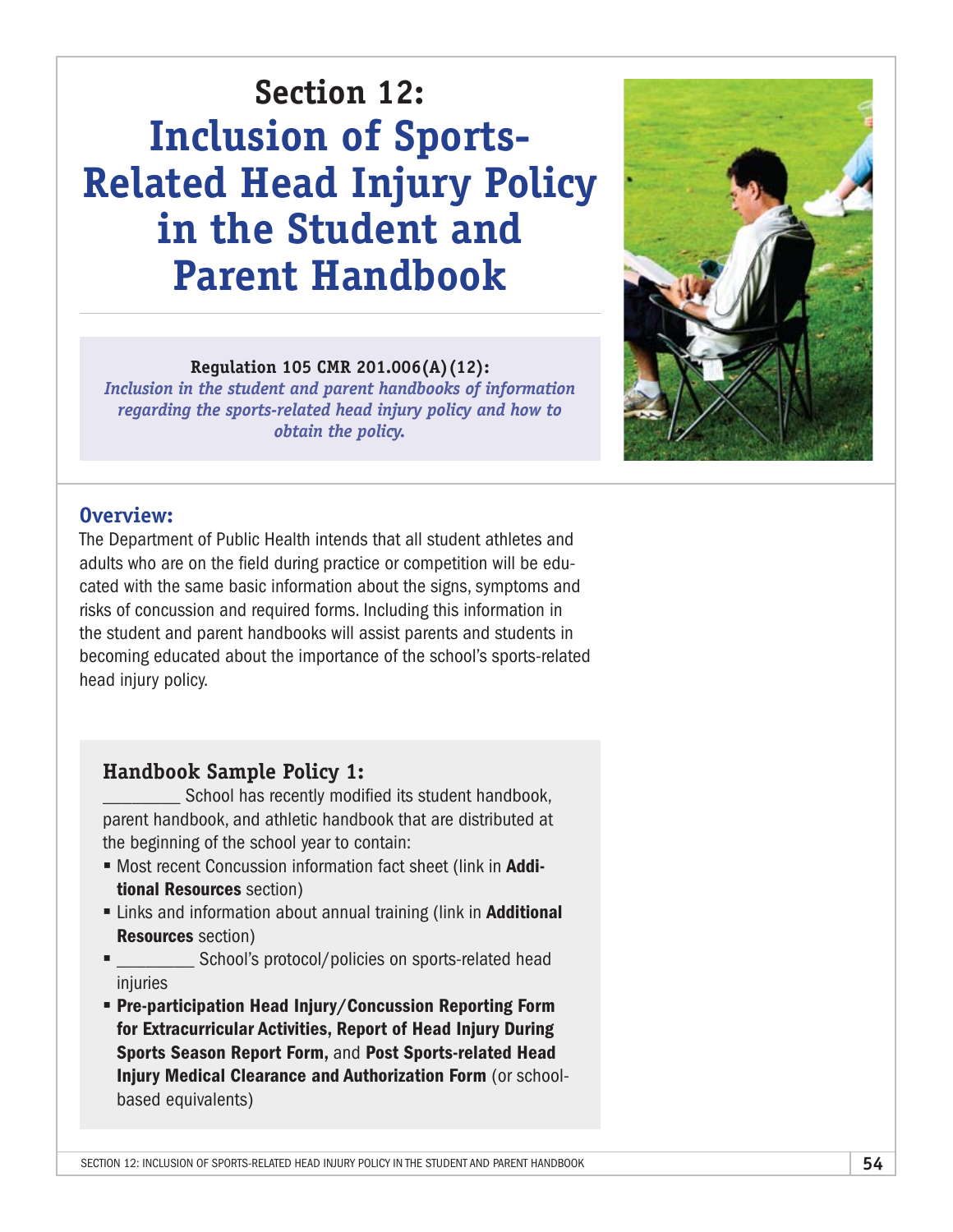Our handbooks with updated information sports-related concussion information are updated every other year and are also available at the school's website or within the school's website under the Athletic Department directory. Hard copies of these manuals are also available at the Athletic Director's Office at xxxxxx-xxxx and/or School Principal's Office.

### **Handbook Sample Policy 2:36 State Concussion Law Requirements**

The Commonwealth of Massachusetts Executive Office of Health and Human Services requires that all high schools subject to the Massachusetts Interscholastic Athletic Association (MIAA) rules adhere to the following law:

Student athletes and their parents, coaches, athletic directors, school nurses, and physicians must learn about the consequences of head injuries and concussions through training programs and written materials. The law requires that athletes and their parents inform their coaches about prior head injuries at the beginning of the season. If a student athlete becomes unconscious, or is suspected of having a concussion, during a game or practice, the law now mandates taking the student out of play or practice, and requires written certification from a licensed medical professional for "return to play."

Parents and student-athletes who plan to participate in any sports program at \_\_\_\_\_\_\_\_ School must also take one free online course about concussions per school year. Two free online courses have been made available and contain all the information required by the law.

The first online course option is offered through the National Federation of High School Coaches. You will need to click the "order here" button and complete a brief information form to register. At the end of the course, you will receive a completion receipt. The entire course, including registration, can be completed in less than 30 minutes: [www.nfhslearn.com/electiveDetail.aspx?courseID=15000](http://www.nfhslearn.com/electiveDetail.aspx?courseID=15000)

The second online course option is offered through the Centers for Disease Control and Prevention at: [www.cdc.gov/concussion/](http://www.cdc.gov/concussion/HeadsUp/online_training.html) [HeadsUp/online\\_training.html](http://www.cdc.gov/concussion/HeadsUp/online_training.html)

<sup>36</sup> Adapted From Archbishop Williams High School Student Athlete/Parent Handbook 2011-2012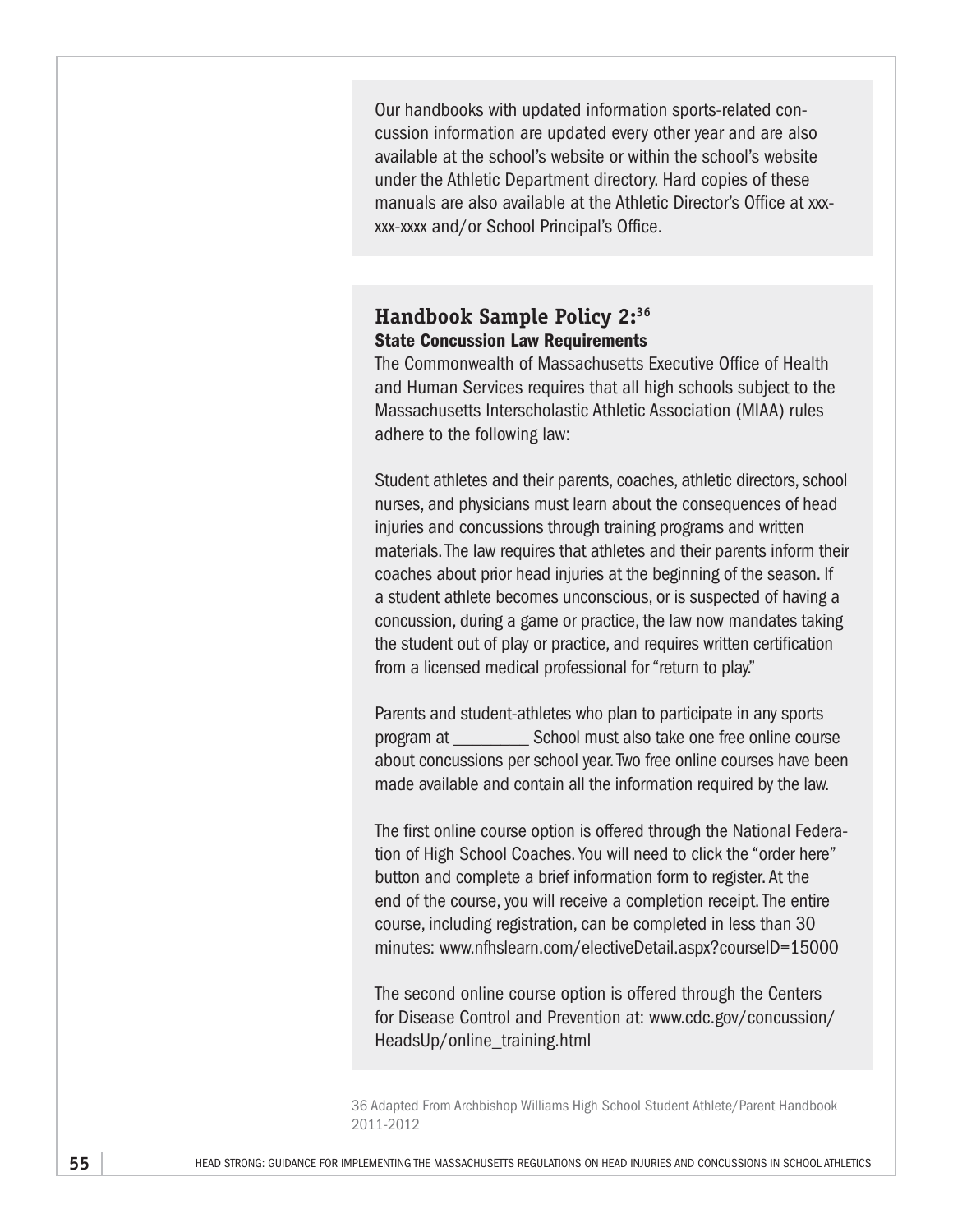### **Handbook Sample Policy 3:37**

Below is a form taken from the Archbishop William High School Athletic Department Student-Athlete/Parent Handbook 2011-2012 that requires parents and student-athletes to read the state's concussion law, complete one of the training classes listed and sign:

#### State Law Regarding Sports Related Head Injuries and Concussion

The Commonwealth of Massachusetts Executive Office of Health and Human Services requires that all high schools subject to the Massachusetts Interscholastic Athletic Association (MIAA) rules adhere to the following law:

Student-athletes and their parents, coaches, athletic directors, school nurses, and physicians must learn about the consequences of head injuries and concussions through training programs and written materials. The law requires that athletes and their parent inform their coaches about prior head injuries at the beginning of the season (See item H of section III page 2). If a student athlete becomes unconscious, or is suspected of having a concussion, during a game or practice, the law now mandates taking the student out of play or practice, and requires written certification from a licensed medical profession for "return to play".

Parents and student-athletes who plan to participate in any sports program at Archbishop Williams High School must also take one free online course about concussions per school year. Two free online courses have been made available and contain the information required by the law.

The first online course option is offered through the National Federation of High School Coaches. You will need to click the "order here" button and complete a brief information form to register. At the end of the course, you will receive a completion receipt. The entire course, including registration, can be completed in less than 30 minutes:

[www.nfhslearn.com/electiveDetail.aspx?courseID=15000](http://www.nfhslearn.com/electiveDetail.aspx?courseID=15000)

The second online course option is offered through the Centers for Disease Control and Prevention at: [www.cdc.gov/concussion/HeadsUp/online\\_training.html](http://www.cdc.gov/concussion/HeadsUp/online_training.html)

Please sign below that you have read the above information regarding the state's concussion law and have completed one of the courses listed.

Signature of Student-Athlete \_\_\_\_\_\_\_\_\_\_\_\_\_\_\_\_\_\_\_\_\_\_\_\_\_\_\_\_ Date \_\_\_\_\_\_\_\_

Signature of Parent/Guardian extending the state of Parent/Guardian extending the state of Parent Construction

#### This form, along with an updated physical, must be on file before the student can be allowed to participate.

37 Adapted From Archbishop Williams High School Student Athlete/Parent Handbook 2011-2012

Section 12: INCLUSION OF SPORTS-RELATED HEAD INJURY POLICY IN THE STUDENT AND PARENT HANDBOOK **56**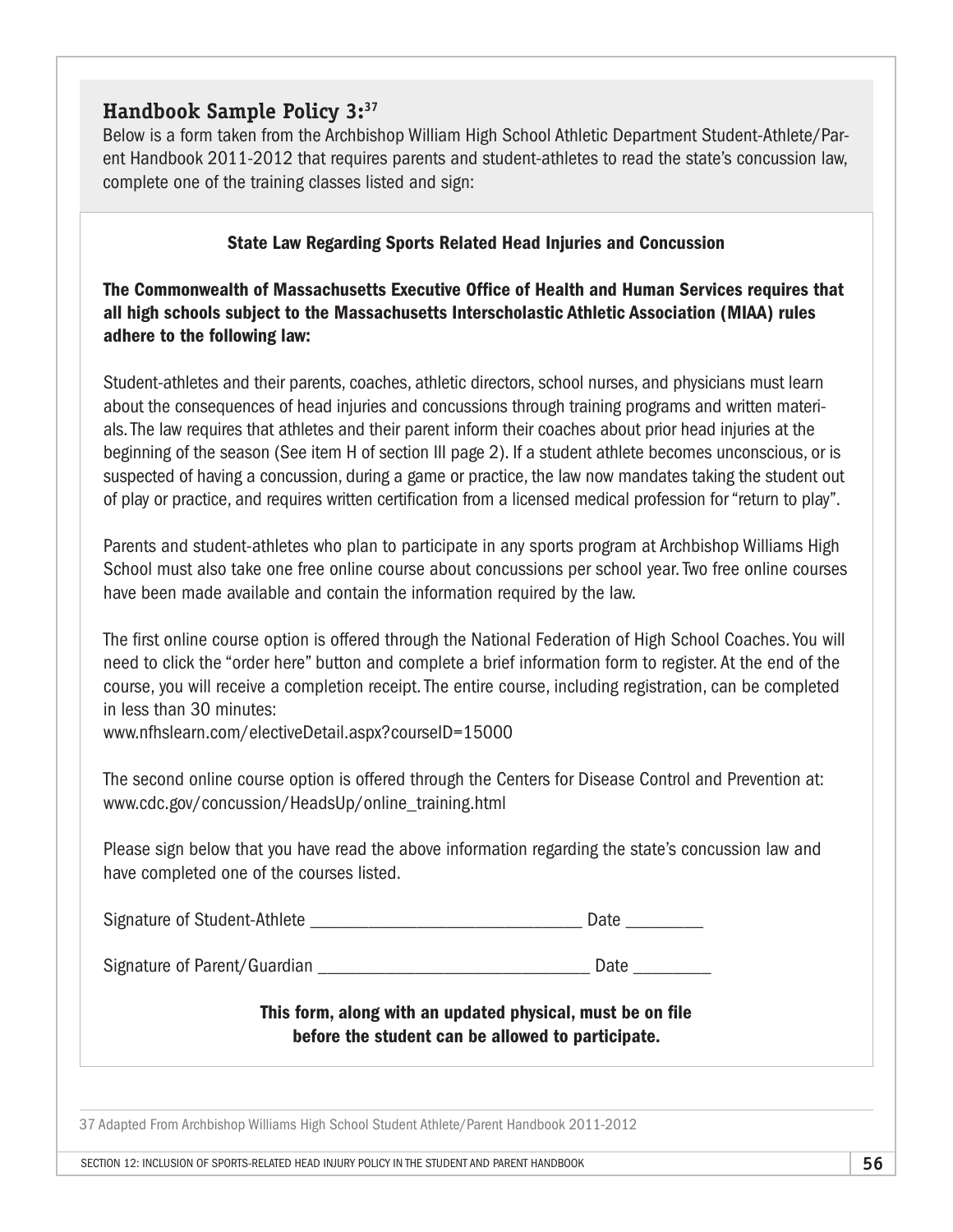

# **Section 13: Communicating with Parents with Limited English Proficiency**

**Regulation 105 CMR 201.006(A)(13):**  *Procedure for communicating with parents with limited English proficiency.*

### **Communicating with Parents Sample Policy 1:38**

Because of limited English skills, some parents may be unable to communicate with school personnel and may feel isolated from the school community. \_\_\_\_\_\_\_\_ School makes every attempt to communicate effectively with parents with limited English proficiency. \_\_\_\_\_\_\_\_ School has translated these school policies on head injuries and concussions in extracurricular athletic activities, the on-line training classes and the mandated forms<sup>39</sup> into Spanish, Portuguese and Chinese. These documents are listed on the \_\_\_\_\_\_\_\_ High School's Athletic Department website at xxx. xxxxxxx.edu in all these languages. \_\_\_\_\_\_\_\_ School will translate other materials as requested. In the event a student receives a concussion or is suspected of having a concussion, School Athletic Director's office should notify the parent in the appropriate language. Interpreters are available by contacting the Principal's office.

### **Communicating with Parents Sample Policy 2:40**

Because of limited English skills, some parents may be unable to communicate with school personnel and may feel isolated from

39 These forms are the Pre-participation forms, Report of Head Injury Forms and Post Sports-related Head Injury Medical Clearance and Authorization form

40 Adapted from Massachusetts Department of Public Health Comprehensive School Nurse Manual, 2007, p. 16-5

<sup>38</sup> Adapted from Massachusetts Department of Public Health Comprehensive School Nurse Manual, 2007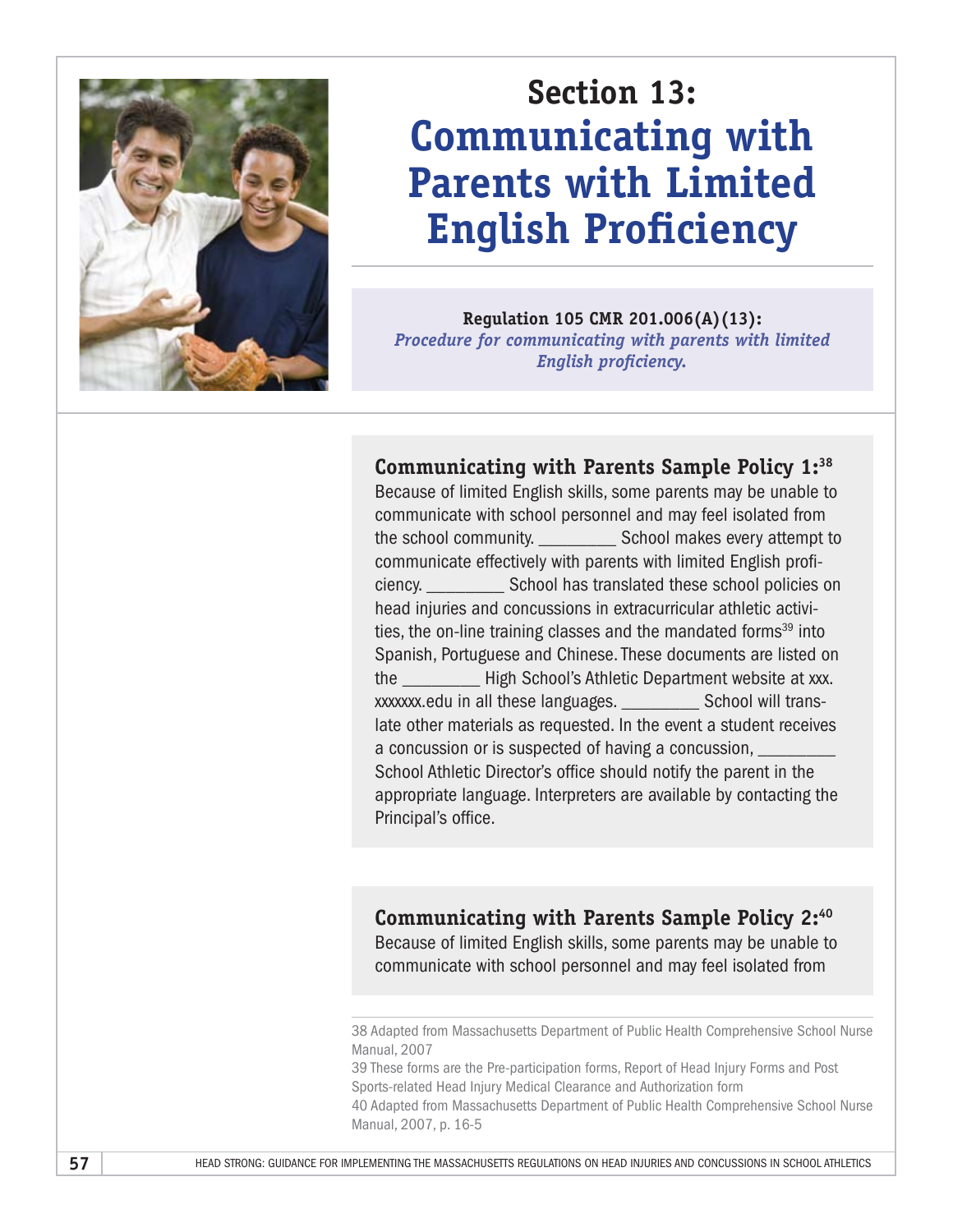the school community. \_\_\_\_\_\_\_\_ School makes every attempt to communicate effectively with parents with limited English proficiency. \_\_\_\_\_\_\_\_ School, which serves a diverse population, has a website with a Google translator so that all website materials can be translated into many languages. All sports injury-related materials including the on-line training classes, the CDC fact sheets on concussions and the required forms are available at **Example 20 School's Athletic Department website at xxx.xxxxxx.** 

edu. \_\_\_\_\_\_\_\_\_\_\_\_ School will translate, other materials as requested. In the event a student receives a concussion or is suspected of having a concussion, extending School Athletic Director's office should notify the parent in the appropriate language. Interpreters are available by contacting the Principal's office.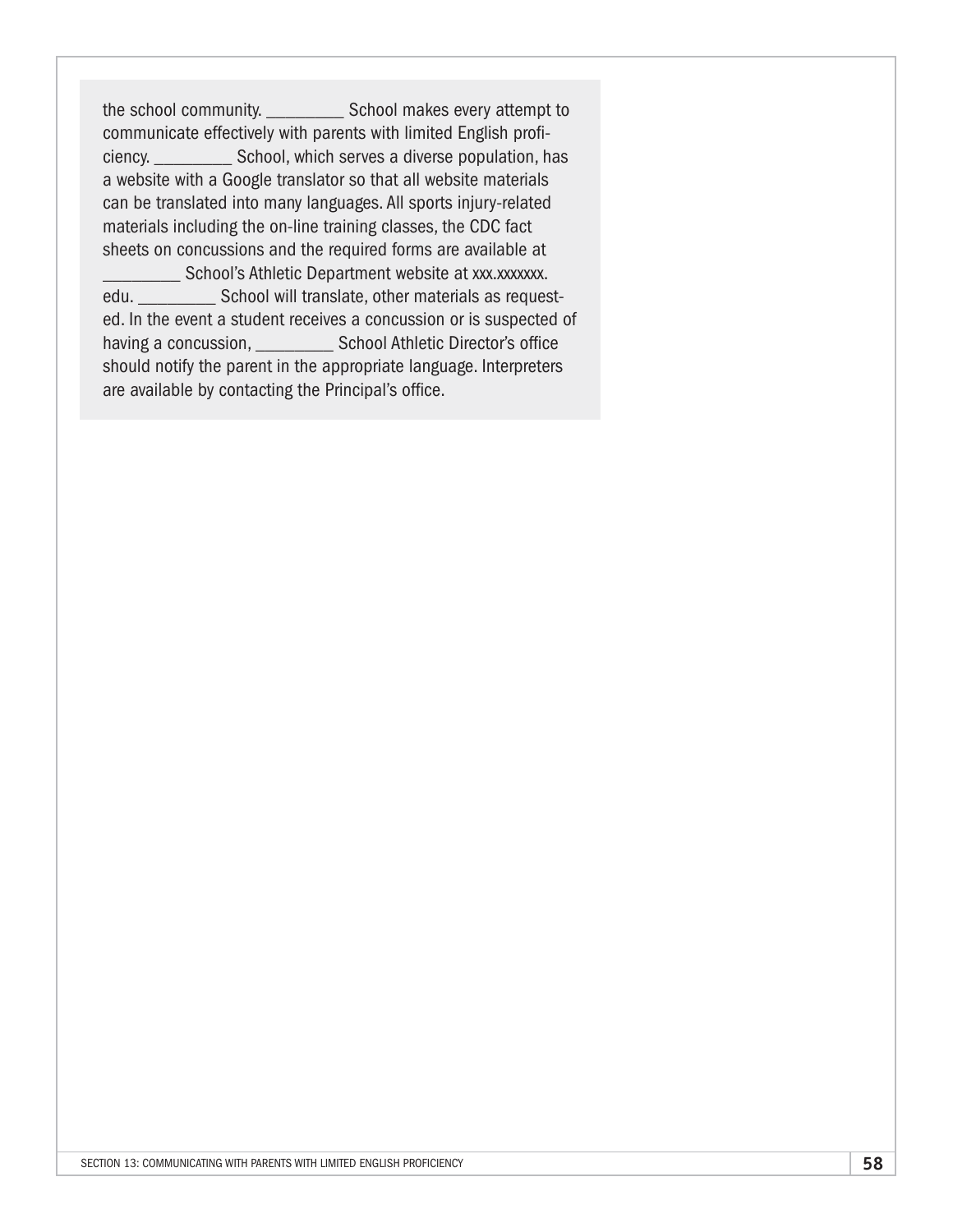

# **Section 14: Outreach to Parents for Form and Training Completion**

#### **Regulation 105 CMR 201.006(A)(14):**

*Procedure for outreach to parents who do not return completed forms required for students to participate in extracurricular sports and for how to handle situations where a student verifies completion of the annual training requirement but a parent has not.*

#### **Outreach to Parents Sample Policy 1:**

Student Athletes at **School will not be permitted to** participate in extracurricular sports until both the parent and student have completed and returned the signed Pre-Participation Head Injury/Concussion Reporting Form (or school-based equivalent) for Extracurricular Activities forms *before the start of every sports season*. In the event the school has not received the Pre-Participation Head Injury/Concussion Reporting Form or other required forms, including documentation of an annual physical examination and documentation that both the student athlete and their parent/guardian have completed the required annual training, School will make three attempts to contact parent using the school's typical communication methods to parents (email, US mail, telephone, etc.). The student athlete will not be allowed to play or practice until the appropriate required signed and completed forms are returned to the Athletic Department.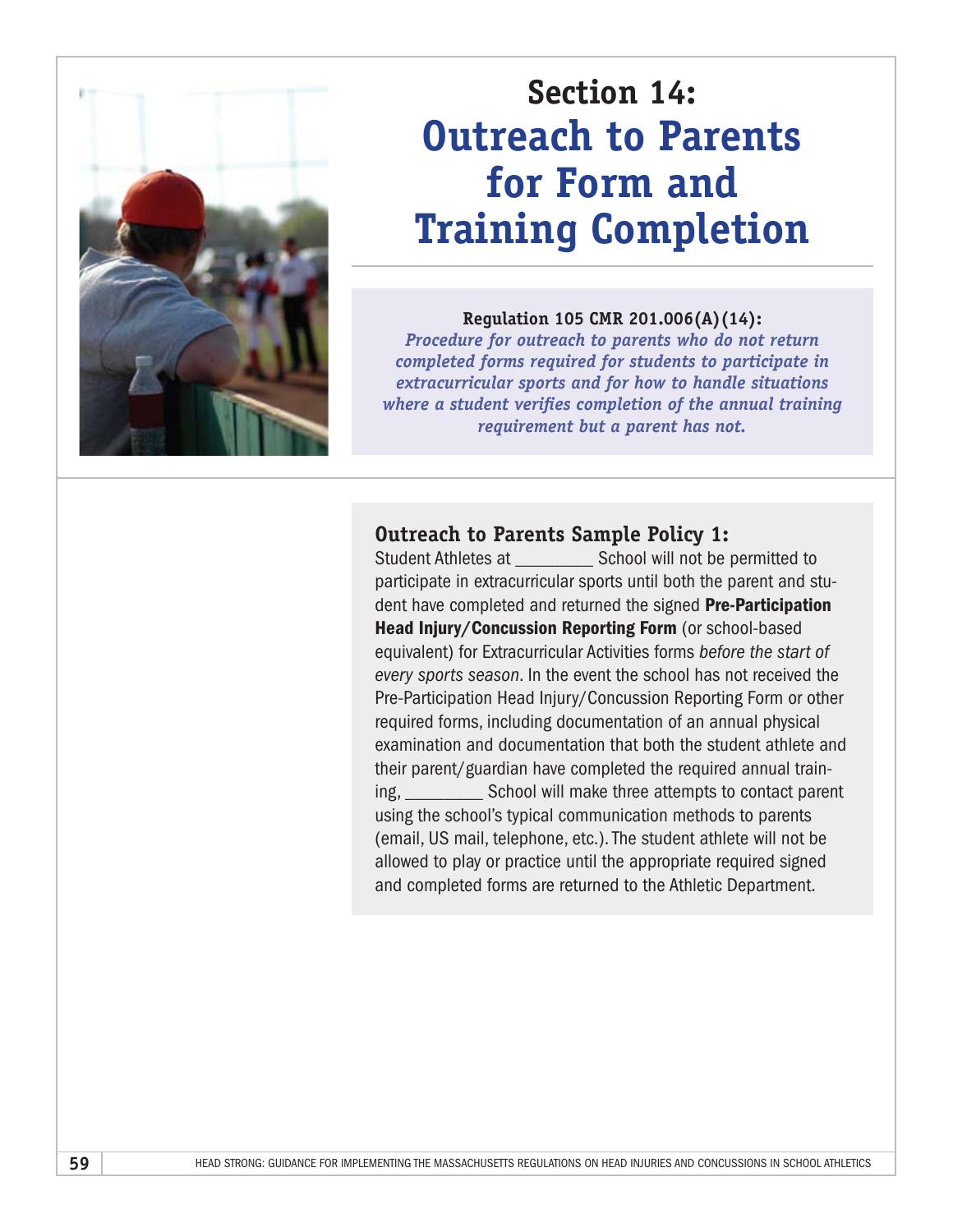# **Section 15: Sharing Concussion-Related Health Information**

#### **Regulation 105 CMR 201.006(A)(15):**

*Procedure for sharing information concerning and athlete's history of head injury and concussion, recuperation, reentry plan, and authorization to return to play and academic activities on a need to know basis consistent with requirements of 105 CMR 201.000 and applicable federal and state law including but not limited to the Massachusetts Student Records Regulations, 603 CMR 23.00, and the Federal Family Educational Rights and Privacy Act Regulations, 34 CFR Part 99.*



#### **Overview:**

Generally speaking, a patient's health information is confidential. There are multiple state and federal regulations governing sharing health information<sup>41,42,43</sup>. Schools need to develop these policies so that they are consistent with these regulations and school personnel should always be cognizant of the confidentiality of health information. Some examples that schools may want to include in their policies are below. For a detailed description of confidentiality, see Chapter 2 of the MDPH Comprehensive School Health Manual: [www.maclearinghouse.com/](http://www.maclearinghouse.com/SchoolHealthManualSite/schoolhealthmanual.htm) [SchoolHealthManualSite/schoolhealthmanual.htm](http://www.maclearinghouse.com/SchoolHealthManualSite/schoolhealthmanual.htm)).

41 Consistent with requirements of 105 CMR 201.000 and applicable federal and state law including but not limited to the Massachusetts Student Records Regulations, 603 CMR 23.00, and the Federal Family Educational Rights and Privacy Act Regulations, 34 CFR Part 99. 42 603 CMR 23.07(3): "Subject to 603 CMR 23.00 authorized school personnel shall have access to the student records of student to whom they are providing services, when such access is required in the performance of their official duties." 603 CMR 23.07(4)(e): "A school may disclose information regarding a student to appropriate parties in connection with a health or safety emergency if knowledge of the information is necessary to protect the health or safety of the student or other individuals…" 603 CMR 23.07(4)(h): School health personnel and local and state health department personnel shall have access to student health records…when such access is required in the performance of official duties, without the consent of the eligible student or parent."

43 Federal Family Educational Rights and Privacy Act Regulations, 34 CFR Part 99.31(a) "An educational agency or institution may disclose personally identifiable information from an education record of a student without the consent required by section 99.30 if the disclosure meets one or more of the following conditions (1)(i)(A) The disclosure is to other school officials, including teachers, within the agency or institution whom the agency or institution has determined to have legitimate educational interests…..(1)(B)(3)(ii) An educational agency or institution must use reasonable methods to ensure that school officials obtain access to only those education records in which they have legitimate educational interests…"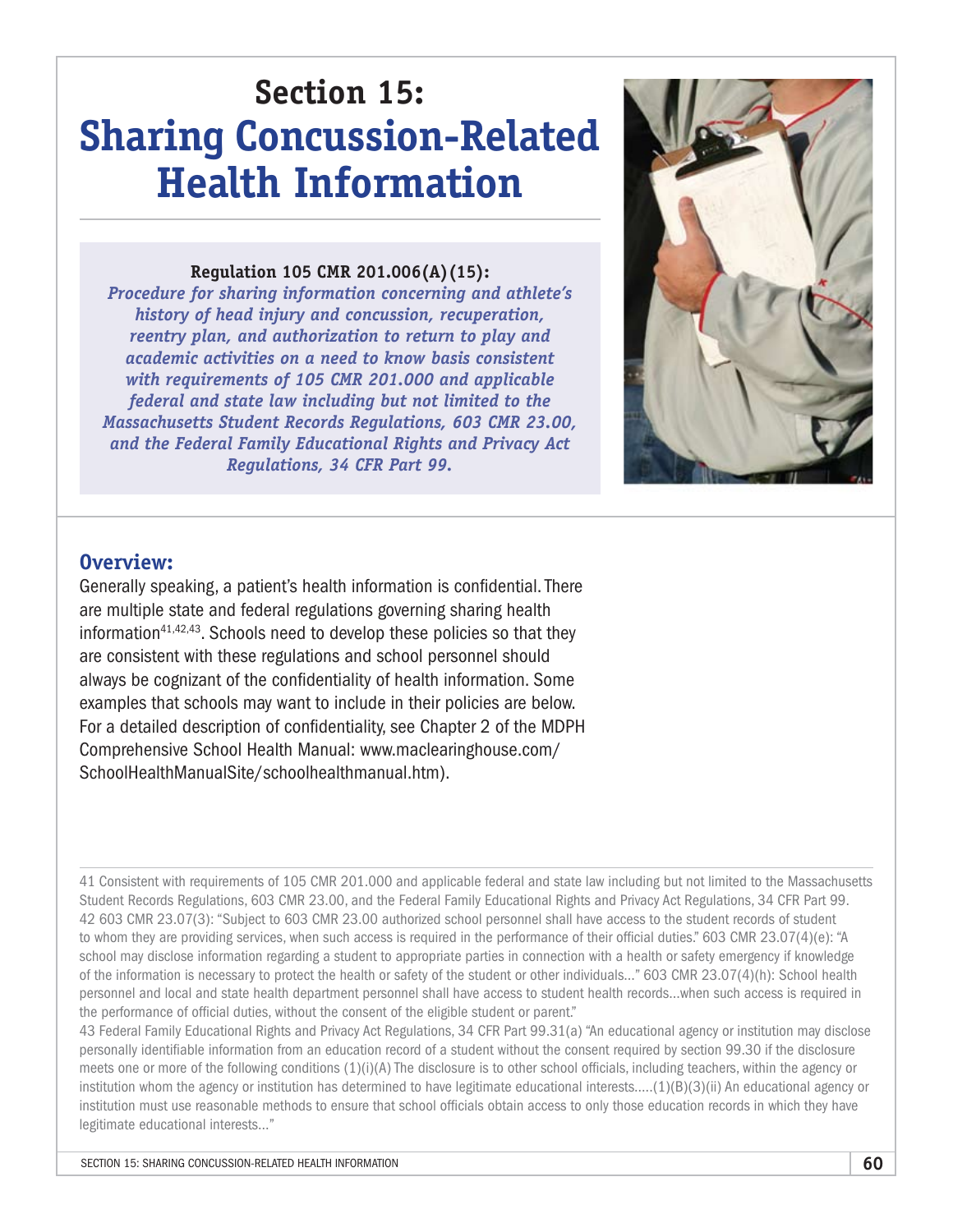### **Sharing Information Sample Policy 1:44**

Informal collaboration occurs on a temporary, as-needed basis for information exchange, as when the school nurse informs (while adhering to protocols for confidentiality) the physical education teacher that a particular student may not participate in athletic activities because of a recent injury.45 There may be circumstances in which there is a need to share information in the student health record with authorized school personnel – either to enhance the educational progress of the student or protect his/her safety or well-being. For example, staff may need to be alerted to signs or symptoms of a medical problem on a need to know basis and offered a course of action. This type of disclosure should be made only to those authorized school personnel who work *directly with* the student in an instructive (academic or athletic), administrative, or diagnostic capacity. Finally, authorized school personnel should be instructed not to re-disclose the information.

If there is any question about the sensitivity of the information, the school nurse should seek the permission of the parent/guardian and student, if appropriate, prior to disclosure to authorized school personnel. Ultimately, however, federal regulations permit information in the student health record to be seen by authorized school personnel on a need to know basis, and the basis for such sharing seems even more compelling when necessary to protect the well-being or safety of the student.<sup>46</sup> See Chapter 2 of the Comprehensive School Health Manual [\(www.maclearinghouse.com/](http://www.maclearinghouse.com/SchoolHealthManualSite/schoolhealthmanual.htm) [SchoolHealthManualSite/schoolhealthmanual.htm](http://www.maclearinghouse.com/SchoolHealthManualSite/schoolhealthmanual.htm)) for further discussion of this issue.

There may be times when a school nurse has the legal obligation to disclose health or related information to protect a student's health or safety. Public policy requires the protection of a patient's right to privacy by medical professionals, unless there is an immediate threat or serious harm to the student or others.<sup>47</sup>

<sup>44</sup> Adapted from Massachusetts Department of Public Health Comprehensive School Nurse Manual, 2007

<sup>45</sup> Massachusetts Department of Public Health Comprehensive School Health Manual, 2007, p. 2-7

<sup>46</sup> Massachusetts Department of Public Health Comprehensive School Health Manual, 2007, p. 2-36

<sup>47</sup> Massachusetts Department of Public Health Comprehensive School Health Manual, 2007, p. 2-38.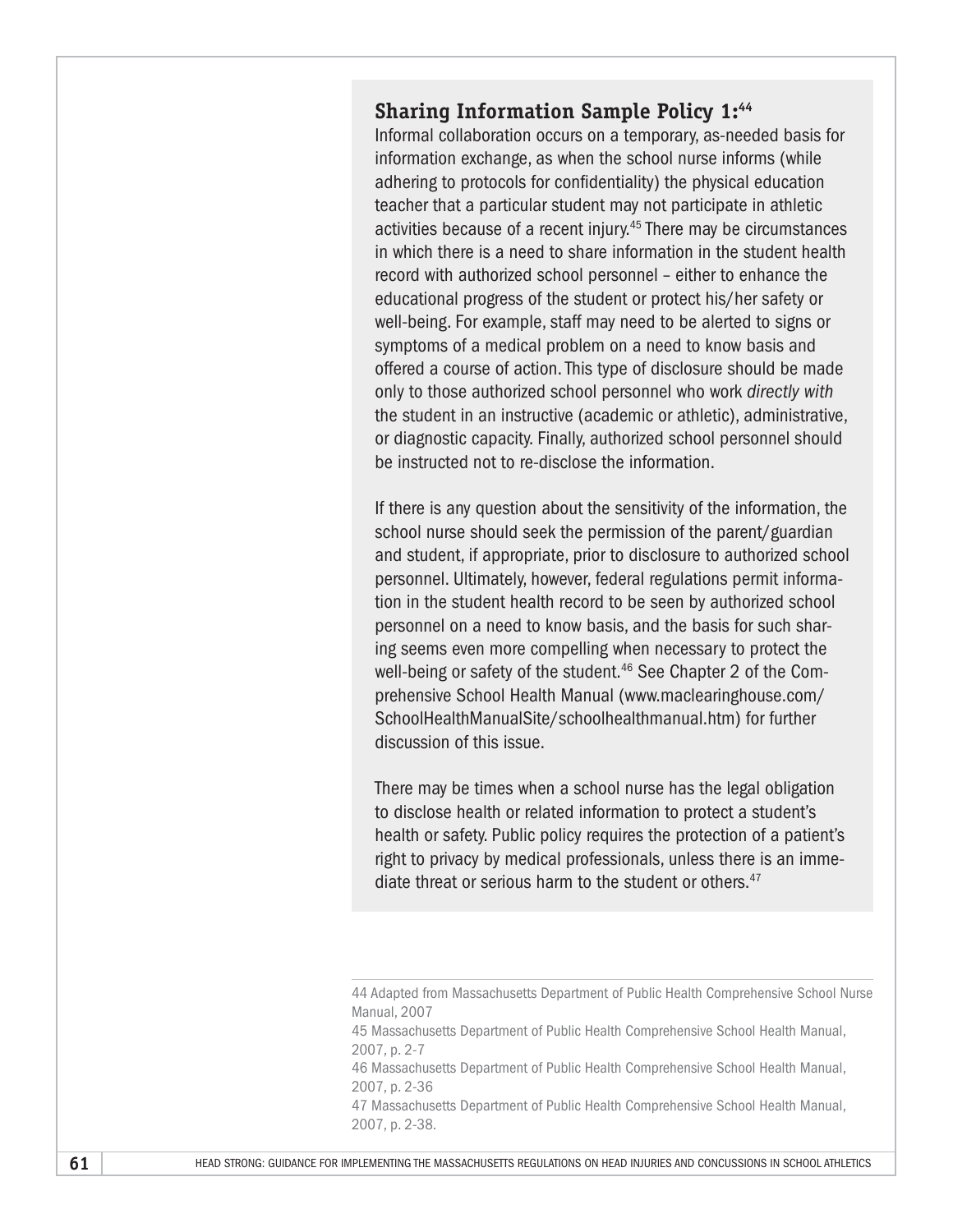# **Section 16: Requirements for Coaches, Athletic Trainers, Trainers and Volunteers**

#### **Regulation 105 CMR 201.006(A)(16):**

*Instructions to coaches, certified athletic trainers, trainers and volunteers: a) to teach form, techniques, and skills and promote protective equipment use to minimize sportsrelated head injury; and b) to prohibit athletes from engaging in any unreasonably dangerous athletic technique.*

#### **105 CMR 201.012(C)(6):**

*The Athletic Director shall be responsible for "Ensuring that athletes are prohibited from engaging in any unreasonably dangerous athletic technique that endangers the health or safety of an athlete, including using a helmet or any other sports equipment as a weapon…"*

#### **105 CMR 201.013(A)(6) & (7):**

*Coaches shall be responsible for "(6) Teaching techniques aimed at minimizing sports-related head injury; (7) Discouraging and prohibiting athletes from engaging in any unreasonably dangerous athletic technique that endangers the health or safety of an athlete, including using a helmet or any other sports equipment as a weapon…"*



# **16a) Teaching Strategies That Minimize Sports-Related Head Injury**

### **Teaching Form and Techniques Sample Policy 1:**

Coaches of \_\_\_\_\_\_\_\_ School are expected to be current with best practices in their sport that reduce the likelihood of head injury. In addition, coaches are prohibited from teaching or promoting dangerous practices such as using a helmet as a weapon. It is expected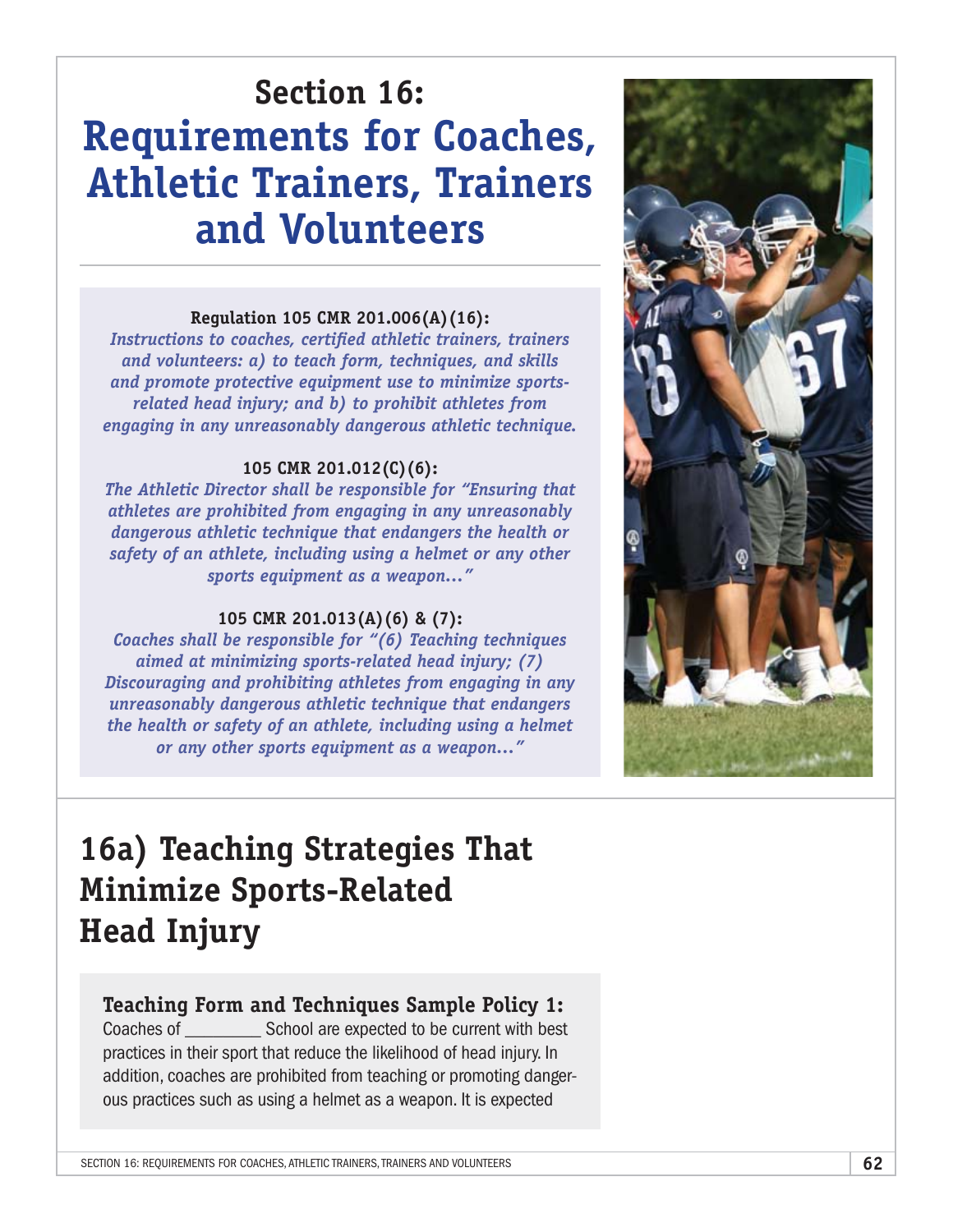that all coaches and athletic department staff teach techniques that minimize sports injury and/or concussion such as proper fitting, certified (especially helmets) equipment and protective equipment.

**Teaching Form and Techniques Sample Policy 2:48**

Coaches, Athletic Directors and Athletic Trainers of \_\_\_\_\_\_\_\_ School should:

- Insist that safety comes first; develop, teach, implement and enforce safety rules
- Promote good officiating of the existing rules
- Emphasize to athletes and parents that playing with a concussion is dangerous
- § Promote safe use of equipment *all year*; require that sports participants use the right protective equipment during all practices and games and that all equipment, particularly helmets, are properly fitted
- Maintain and improve the surfaces of playing fields; routinely conduct hazard assessments of the playground; walk the field before each practice or game to check for divots, uneven surfaces, loose goal posts or other conditions that could affect play; ensure that spaces and facilities for physical activity meet or exceed recommended safety standards for design, installation and maintenance
- Check all equipment to ensure it is up to manufacturer standards of quality and care and does not exceed expiration date
- Make sure athletes wear the right protective equipment for their activity (such as helmets, padding, shin guards, mouth protectors and eye and mouth guards); protective equipment should fit properly, be well maintained and certified, not be expired and be worn consistently and correctly
- Discourage others from pressuring injured athletes to play

48 This section has been taken from a variety of sources including NFHS Brochure, CDC, Heads Up Concussion in Youth Sports, Massachusetts Department of Public Health School Nurse Manual, National Athletic Trainers' Association (NATA) and Washington Interscholastic Athletic Association (WIAA)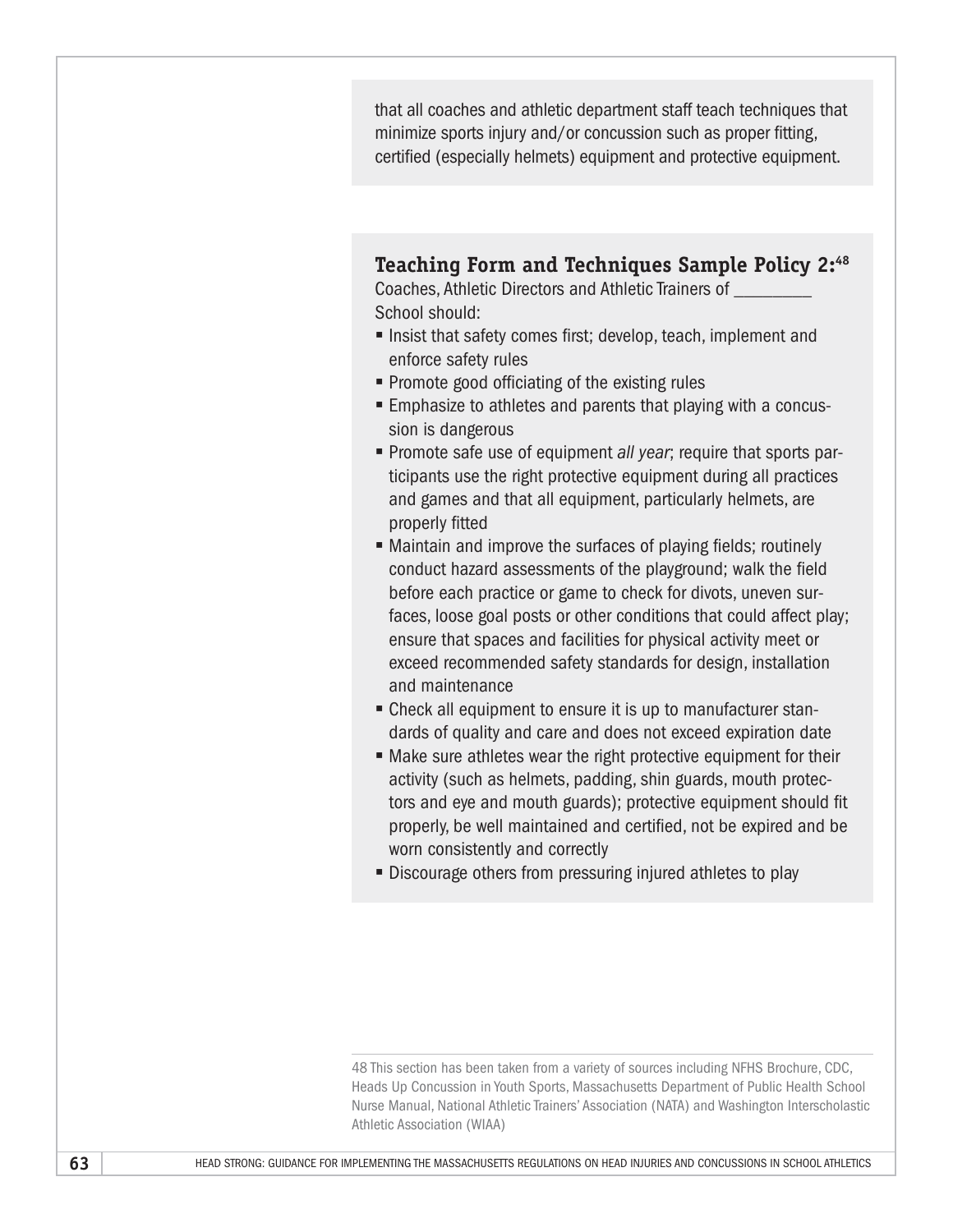# **16b) Prohibiting Dangerous Play**

## **Prohibiting Athletes from Dangerous Technique**  Sample Policy:<sup>49</sup>

Athletic directors and coaches of School should enforce rules prohibiting dangerous moves (e.g., "spearing" or "horse collaring," clothes-lining or helmet-to-helmet contact in football, or free-falling flips or swan dives from any type of toss, partner stunt or pyramid in cheerleading). In addition, coaches must ensure that student athletes learn proper checking/tackling techniques that are safe and minimize the risk of head injury. Athletic department staff should encourage students to follow the rules of play and to practice good sportsmanship at all times.

49 Adapted from Massachusetts Department of Public Health Comprehensive School Nurse Manual, 2007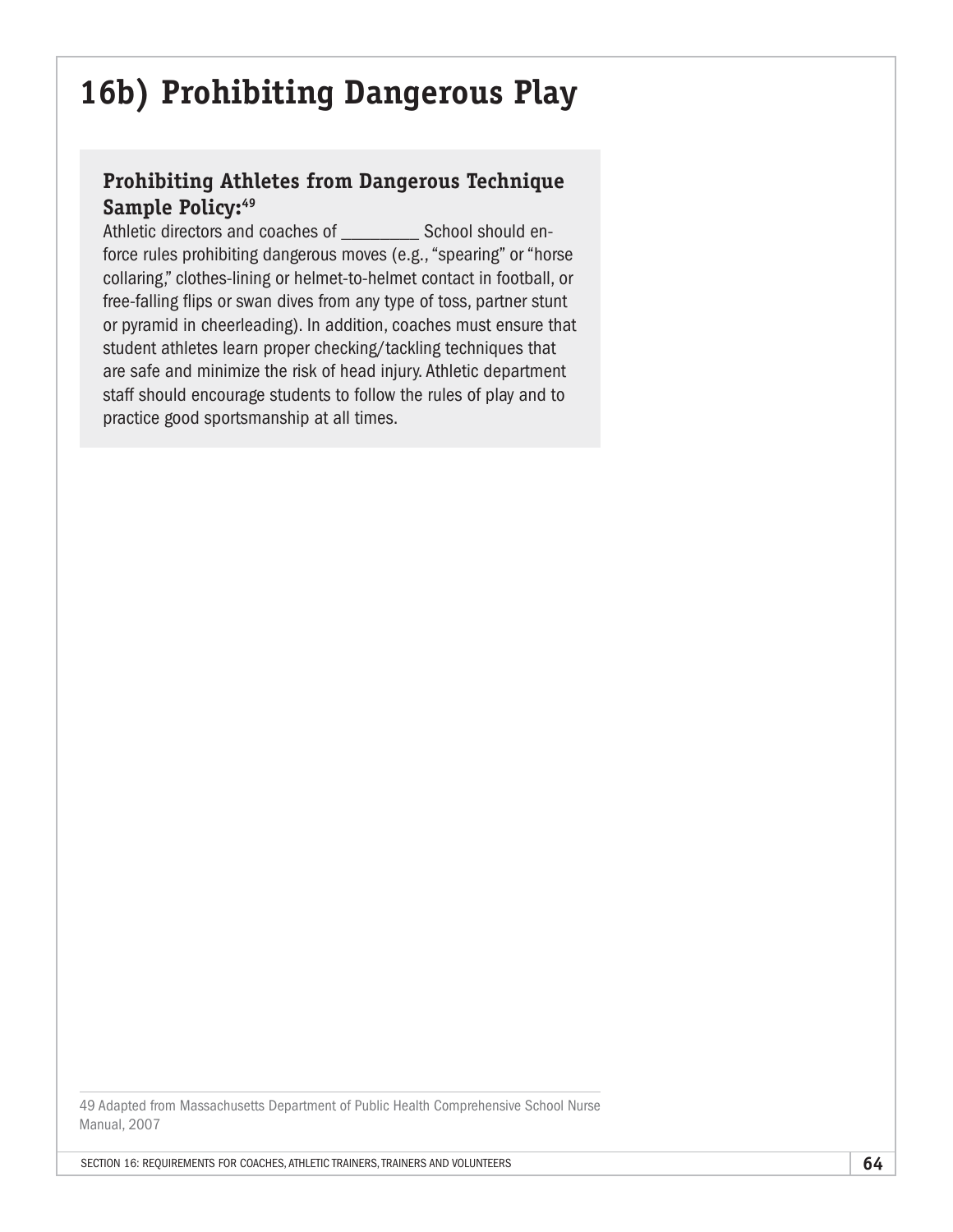

# **Section 17: Penalties**

**Regulation 105 CMR 201.006(A)(17):**  *Penalties, including but not limited to personnel sanctions and forfeiture of games, for failure to comply with provisions of the school district's of school's policy.*

### **Overview:**

Each school district should delineate what penalties they will have in place for failure to comply with the school or district's policy. This should include when the games should be forfeited (players do not have current physical examinations, failure of a coach to remove a player with a suspected concussion from the game, coaches' unwillingness to comply with any aspect of the regulations) and when other penalties will be invoked.

### **Penalties Sample Policy:**

School takes the safety of student athletes seriously. All members of the school staff are expected to follow these policies and protocols to support the health and safety of student athletes. The underlying philosophy of these policies is "when in doubt, sit them out." Failure to comply with the letter or spirit of these policies could result in progressive discipline for staff and/or forfeiture of games. If students or parents have concerns that the policies are being violated, they should contact the Superintendent or Headmaster and also place their complaint in writing with a request for resolution.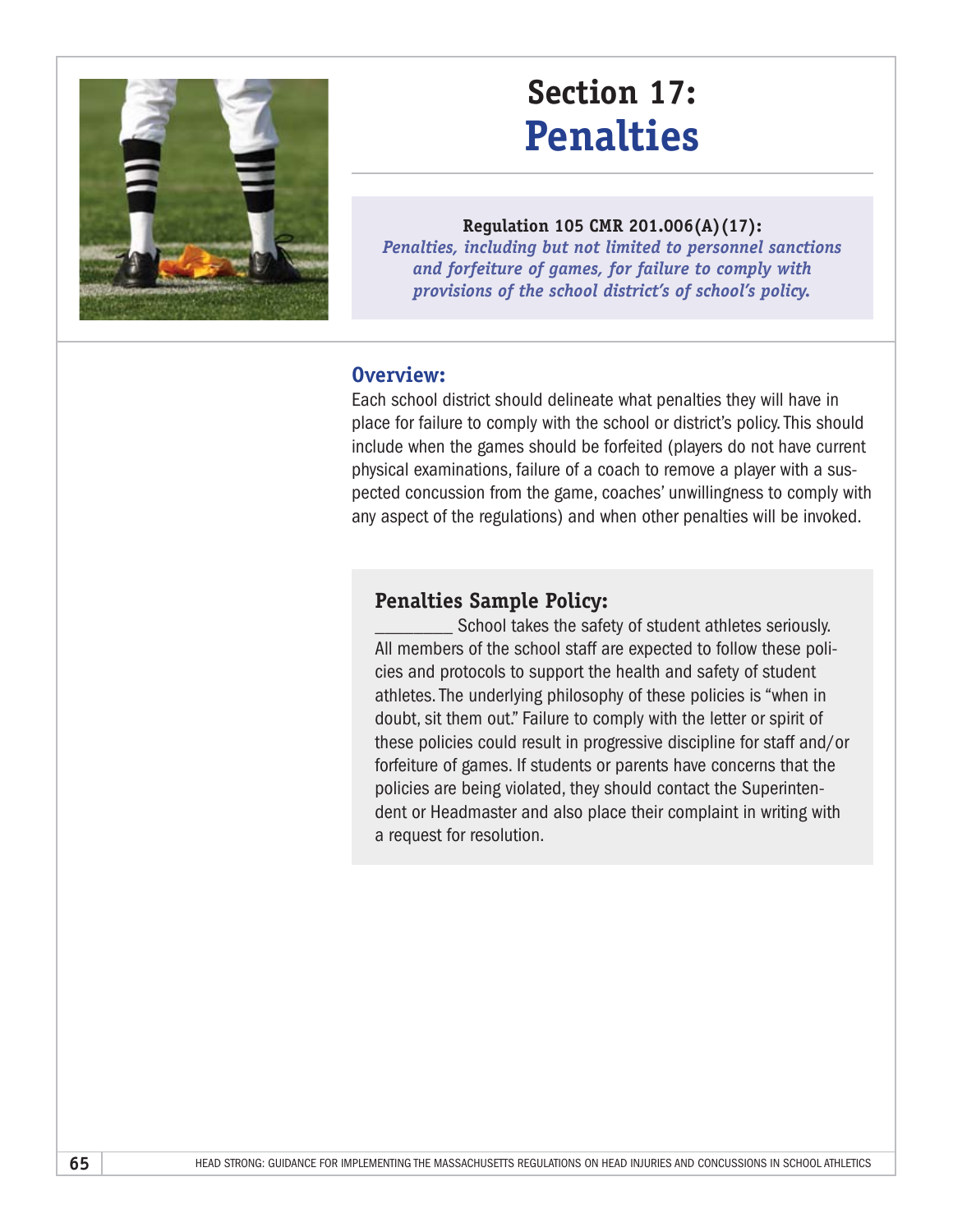

# **Additional Resources**

Additional materials and resources about sports-related concussion are listed below, with links where they can be downloaded.

#### Fact sheet on Signs and Symptoms of Concussion:

[www.mass.gov/eohhs/docs/dph/com-health/injury/sports-concussion](http://www.mass.gov/eohhs/docs/dph/com-health/injury/sports-concussion-signs-symptoms.pdf)[signs-symptoms.pdf](http://www.mass.gov/eohhs/docs/dph/com-health/injury/sports-concussion-signs-symptoms.pdf)

#### Approved Training Materials for Sports-related Concussion:

[www.mass.gov/eohhs/docs/dph/com-health/injury/sports-concussion](http://www.mass.gov/eohhs/docs/dph/com-health/injury/sports-concussion-training-materials.pdf)[training-materials.pdf](http://www.mass.gov/eohhs/docs/dph/com-health/injury/sports-concussion-training-materials.pdf)

#### MDPH Pre-participation Head Injury/Concussion Reporting Form for Extracurricular Activities:

[www.mass.gov/eohhs/docs/dph/com-health/injury/preparticipation](http://www.mass.gov/eohhs/docs/dph/com-health/injury/preparticipation-reporting-form.pdf)[reporting-form.pdf](http://www.mass.gov/eohhs/docs/dph/com-health/injury/preparticipation-reporting-form.pdf)

#### MDPH Report of Head Injury During Sports Season Form:

[www.mass.gov/eohhs/docs/dph/com-health/injury/in-season-report](http://www.mass.gov/eohhs/docs/dph/com-health/injury/in-season-report-form.pdf)[form.pdf](http://www.mass.gov/eohhs/docs/dph/com-health/injury/in-season-report-form.pdf)

#### MDPH Post Sports-Related Head Injury Medical Clearance and Authorization Form:

[www.mass.gov/eohhs/docs/dph/com-health/injury/posthead-injury](http://www.mass.gov/eohhs/docs/dph/com-health/injury/posthead-injury-clearance-form.pdf)[clearance-form.pdf](http://www.mass.gov/eohhs/docs/dph/com-health/injury/posthead-injury-clearance-form.pdf)

#### MDPH Regulations 105 CMR 201: Head Injuries and Concussions in Extracurricular Athletic Activities:

[www.lawlib.state.ma.us/source/mass/cmr/cmrtext/105CMR201.pdf](http://www.lawlib.state.ma.us/source/mass/cmr/cmrtext/105CMR201.pdf)

#### "Chapter 166 of the Acts of 2010", An Act Relative to Safety Regulations for School Athletes:

[www.malegislature.gov/Laws/SessionLaws/Acts/2010/Chapter166](http://www.malegislature.gov/Laws/SessionLaws/Acts/2010/Chapter166)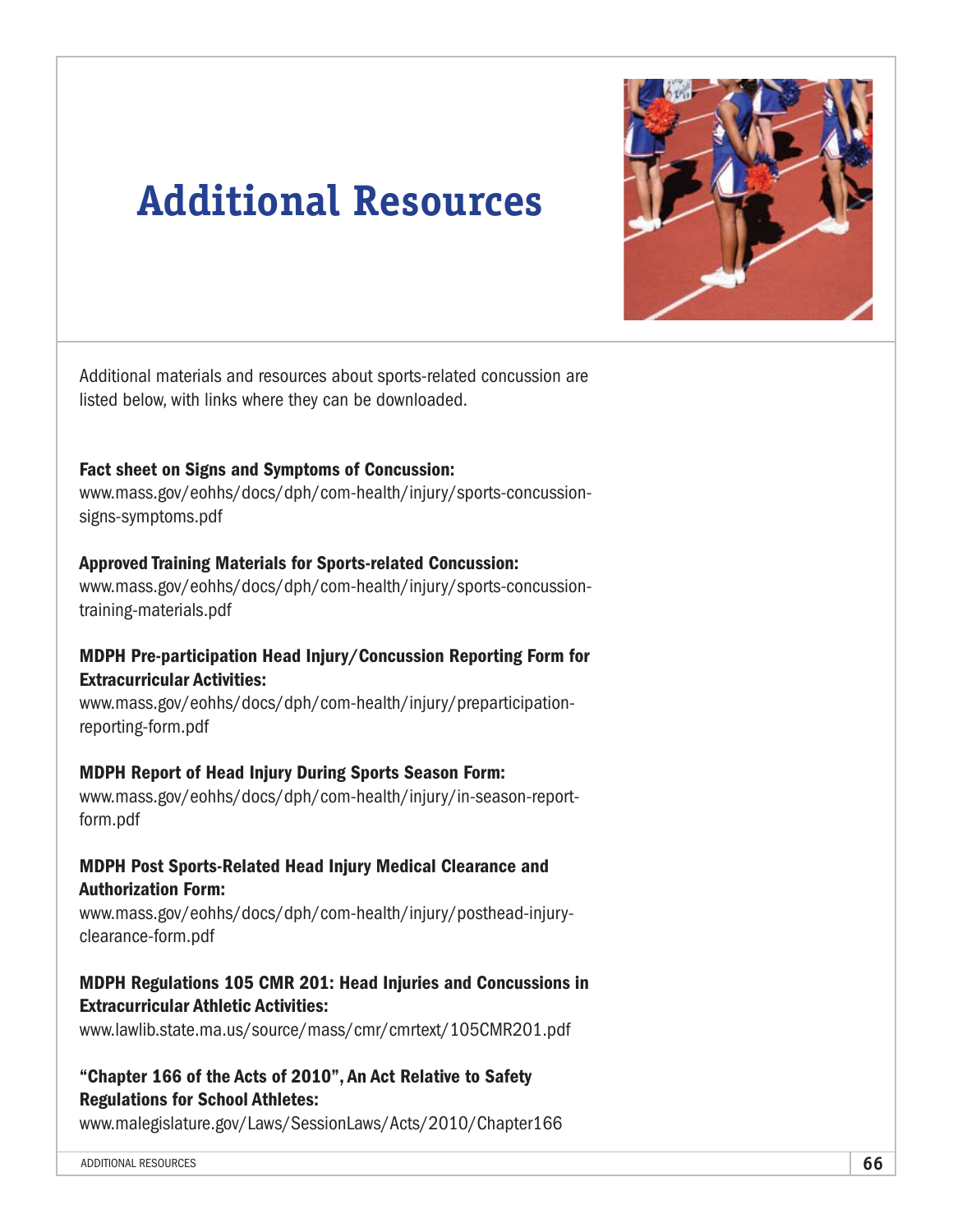#### Example of Post-Concussion Gradual Entry Plan: Sports New England 5-Step Program:

[www.mass.gov/eohhs/docs/dph/com-health/injury/sports-concussion](http://www.mass.gov/eohhs/docs/dph/com-health/injury/sports-concussion-gradual-entry-plan-example.pdf)[gradual-entry-plan-example.pdf](http://www.mass.gov/eohhs/docs/dph/com-health/injury/sports-concussion-gradual-entry-plan-example.pdf)

#### MDPH Guidance on 504 or IEP Plans for Students Returning to Academic Work:

[www.mass.gov/eohhs/docs/dph/com-health/injury/sports-504-plan](http://www.mass.gov/eohhs/docs/dph/com-health/injury/sports-504-plan-guidance.pdf)[guidance.pdf](http://www.mass.gov/eohhs/docs/dph/com-health/injury/sports-504-plan-guidance.pdf)

#### List of Useful Websites

[www.mass.gov/eohhs/docs/dph/com-health/injury/sports-useful](http://www.mass.gov/eohhs/docs/dph/com-health/injury/sports-useful-websites.pdf)[websites.pdf](http://www.mass.gov/eohhs/docs/dph/com-health/injury/sports-useful-websites.pdf)